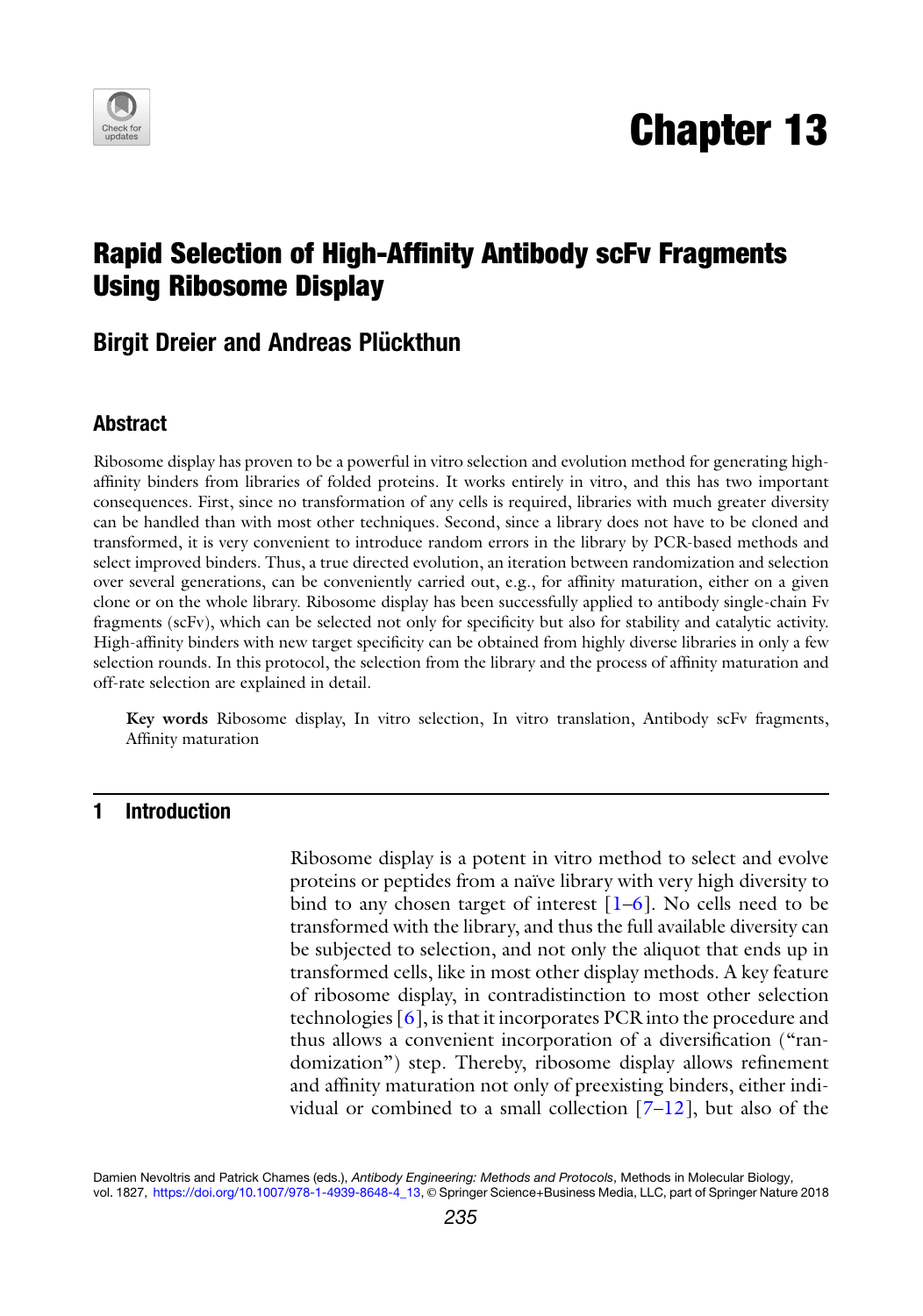whole pool directly during selection from a complex library, if desired. This is one of the major advantages of ribosome display over other selection strategies. The diversity of the library members can be easily manipulated at any selection step by introduction of additional mutations, e.g., by using DNA shuffling [[13\]](#page-30-0) and/or error-prone PCR [\[14\]](#page-30-0), as has been done in the above examples. This additional randomization step can readily be integrated in the protocol (see Subheadings [3.11.1](#page-20-0) and [3.11.2\)](#page-20-0). In combination with off-rate selection (see Subheading  $3.11.3$ ) where binders to the biotinylated target protein are competed with a molar excess of non-biotinylated target protein, many initial leads were improved for affinity in the range of low nM to low pM  $\left[3, 7, 9-11, 15\right]$  $\left[3, 7, 9-11, 15\right]$  $\left[3, 7, 9-11, 15\right]$  $\left[3, 7, 9-11, 15\right]$  $\left[3, 7, 9-11, 15\right]$  $\left[3, 7, 9-11, 15\right]$  $\left[3, 7, 9-11, 15\right]$ . The theoretical considerations for designing efficient off-rate selection experiments have been summarized elsewhere [[16](#page-30-0)].

We have originally developed the ribosome display protocol for antibody scFv fragments  $[5, 8, 17]$  $[5, 8, 17]$  $[5, 8, 17]$  $[5, 8, 17]$  $[5, 8, 17]$ . We have applied it in the direct selection from libraries  $[1, 3, 17]$  $[1, 3, 17]$  $[1, 3, 17]$  $[1, 3, 17]$  $[1, 3, 17]$  $[1, 3, 17]$  $[1, 3, 17]$ , where it combines selection with affinity maturation, and in the evolution of single clones [[9,](#page-30-0) [15,](#page-30-0) [18](#page-30-0)]. Most antibody fragments require disulfide bonds for proper folding, and thus, it was initially a concern, whether ribosome display might only be feasible for the subset of antibodies that can fold without proper disulfide formation. To answer this question, experiments had been carried out prior to developing the ribosome display protocol for antibodies, in order to investigate native folding of antibody scFv fragments during in vitro translation [[19\]](#page-30-0). The key conclusion was that disulfide isomerization is indeed very important but can be efficiently catalyzed by eukaryotic protein disulfide isomerase (PDI). This finding was the key reason why in our ribosome display protocols transcription and translation are not coupled: transcription can thus be run in the presence of DTT, translation (and folding) in its absence.

Occasionally, it has been surmised that eukaryotic proteins such as antibody fragments should be better produced in vitro by eukaryotic ribosomes than prokaryotic ones. However, a direct comparison gave no evidence for this belief [[20\]](#page-30-0).

In recent years we have extended the in vitro selection to protein scaffolds with more favorable biophysical properties than antibody fragments, the Designed Ankyrin Repeat Proteins (DAR-Pins) [[21](#page-30-0), [22](#page-30-0)]. DARPins, which are devoid of disulfide bonds, are highly soluble and highly stable and therefore achieve high expression levels in E.  $\text{coli}$  [[23](#page-30-0)] and have thus been found versatile tools for many applications in laboratory research, diagnostics, and therapy [[22\]](#page-30-0). They also fold well in the in vitro translation inherent in ribosome display and are thus readily enriched for binding specificity. Using ribosome display, DARPins have been evolved to bind various targets with affinities all the way down to the picomolar range [\[7](#page-30-0), [10](#page-30-0), [24–](#page-30-0)[32\]](#page-31-0). A protocol describing their selection has been published.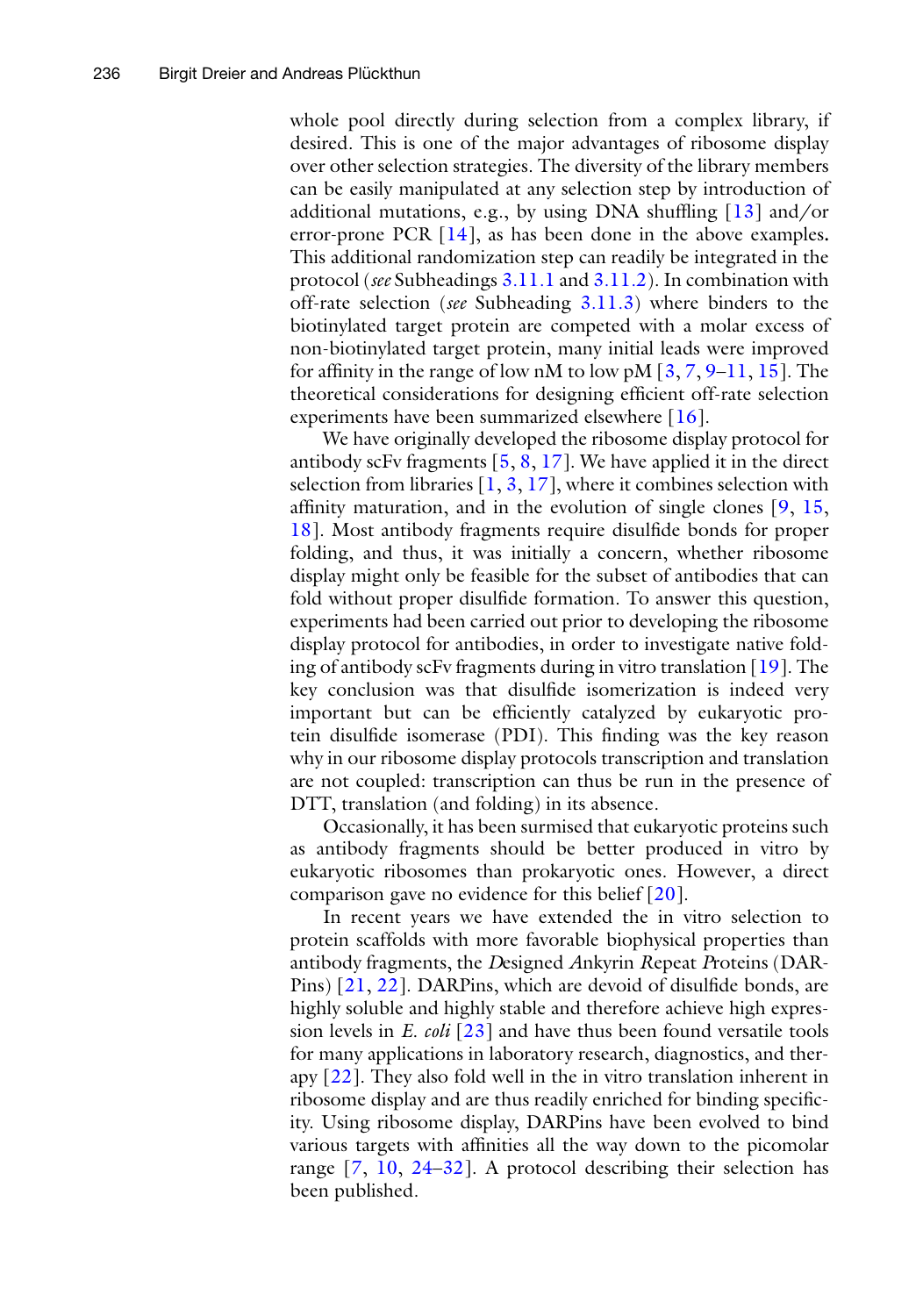<span id="page-2-0"></span>Some applications using antibody fragments, e.g., for therapy, require high stability of the therapeutic agent  $\lceil 33-35 \rceil$ . Selection for high stability can also be achieved with display technologies [[18](#page-30-0), [36–38\]](#page-31-0). If the stability is already high but an even more stable molecule is desired, this can be achieved by first making the whole population unable to fold by introducing a reversible destabilization, and then selecting for compensating mutations, and finally removing the destabilization again. For example, most antibody domains require disulfides for stability, which form only under oxidizing conditions. A destabilization and increase in aggregation of the antibody fold is usually observed when the disulfides are removed [[39](#page-31-0), [40](#page-31-0)]. Using a reducing environment during the selection, scFv antibody fragments could be evolved that were able to fold under reducing conditions correlating with conditions in the cytosol, and they showed higher stability than the starting molecule in the absence of the disulfide bonds [\[18\]](#page-30-0) but also after the disulfide bonds were allowed to form again. Antibody fragments with these improved biophysical property can be used in biomedical applications with disulfides formed, but they also make an intracellular application (as "intrabodies")  $[41]$  $[41]$  $[41]$  more feasible. In addition, rational design of the antibody framework [\[42\]](#page-31-0) could contribute to the development of stability-improved, antibody-based therapeutics.

We report here the most recent version of the standard protocols for selection from a complex library and affinity maturation using off-rate selection. The periplasmic expression and purification of scFv fragments of antibodies is not covered in this chapter but has been described elsewhere [[43](#page-31-0), [44\]](#page-32-0). The general workflow of ribosome display selections is outlined in Fig. [1](#page-3-0).

#### 2 Materials (See Note 1)

| <b>Preparation</b><br>2.1                   | 1. Plasmid DNA of $pAK200$ (Figs. 2b and 3) [45].                                       |  |  |  |  |  |
|---------------------------------------------|-----------------------------------------------------------------------------------------|--|--|--|--|--|
| of the Ribosome<br><b>Display Construct</b> | 2. DNA encoding the antibody library or a single antibody for<br>affinity maturation.   |  |  |  |  |  |
|                                             | 3. Oligonucleotides SDA, T7B, T3Te, Gene-IIIAB, and ABrev<br>(Table 1, Fig. $2a$ ).     |  |  |  |  |  |
|                                             | 4. Taq DNA polymerase $(2 U/\mu L;$ Invitrogen) and $10\times$ buffer.                  |  |  |  |  |  |
|                                             | 5. dNTPs (5 mM each; Eurogentec).                                                       |  |  |  |  |  |
|                                             | 6. Restriction endonucleases SfiI, HindIII, and NcoI (all from<br>New England Biolabs). |  |  |  |  |  |
|                                             | 7. T4 DNA ligase (5 U/ $\mu$ L, Fermentas) and $10\times$ buffer.                       |  |  |  |  |  |
|                                             | 8. QIAquick Gel Extraction Kit (Qiagen).                                                |  |  |  |  |  |
| 2.2 In Vitro                                | 1. T7 RNA polymerase $(20 \text{ U}/\mu\text{L}$ ; Fermentas) (see Note 2).             |  |  |  |  |  |
| <b>Transcription</b>                        | 2. RNasin <sup>®</sup> Ribonuclease Inhibitor (20–40 U/µL; Promega).                    |  |  |  |  |  |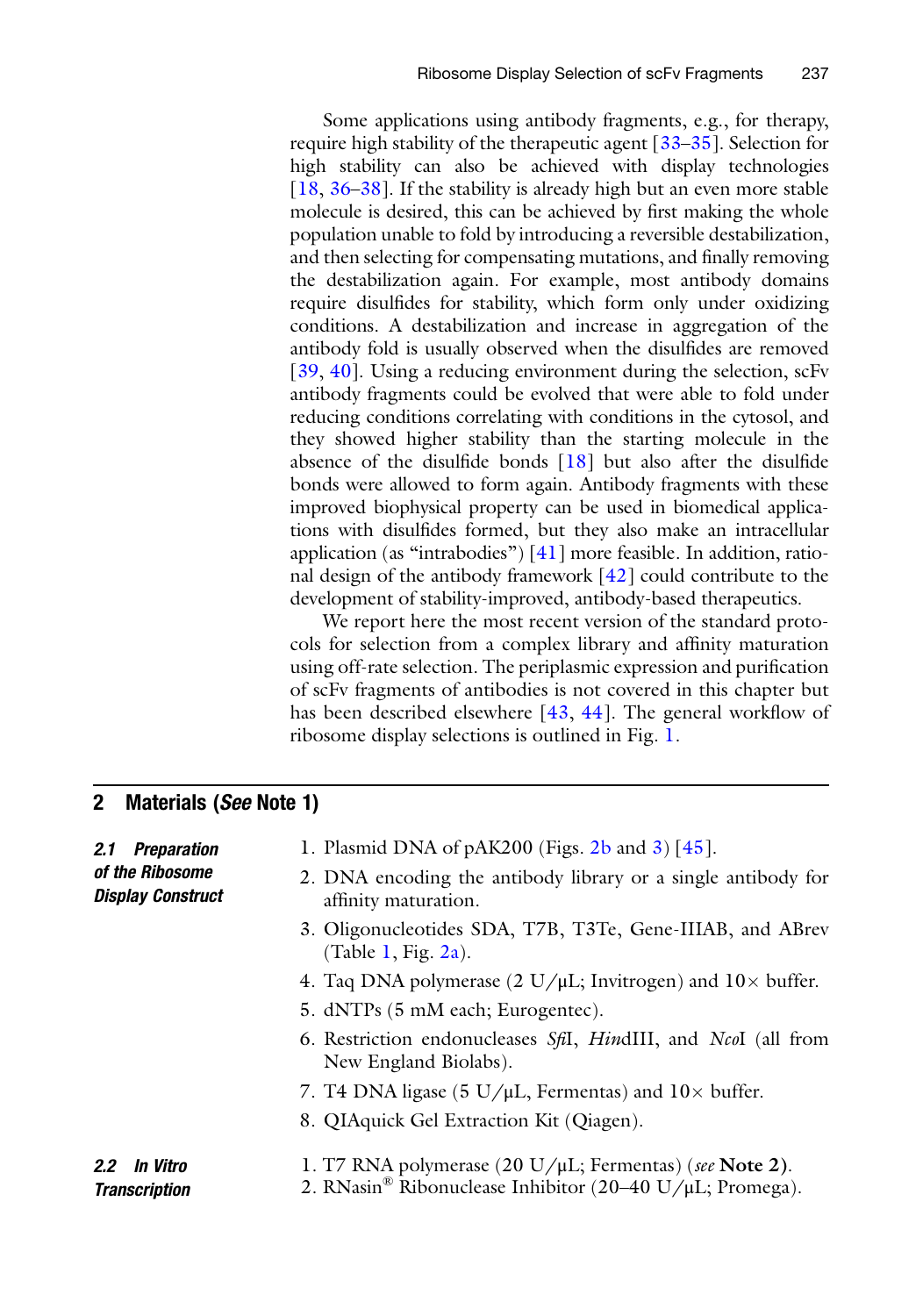<span id="page-3-0"></span>

Fig. 1 Scheme of the ribosome display cycle. In ribosome display all steps of the selection are performed in vitro. The cycle begins with a DNA library (top) in the form of a PCR fragment encoding a library of the protein of interest and containing a T7 promoter and ribosome-binding site. The ORF of interest (light gray) is fused to an additional protein region (the "spacer" or "tether," checkered white). This tether or spacer, here used as an unstructured region from the CT domain of *gene*lli from filamentous phage M13, has the sole function of allowing the protein domain of interest to emerge from the ribosomal tunnel. Therefore, any non-globular polar protein sequence can in principle be used. A PCR is then carried out from the promoter to the middle of the tether. Importantly, the PCR fragment does not encode a stop codon at the end. Each member of the library pool is then transcribed from double-stranded DNA into mRNA and is subsequently translated by the ribosomes present in an E. coli S30 extract, leading to ternary complexes consisting of ribosomes, mRNA, and the scFv fragments encoded by that particular mRNA. Since there is no stop codon on the mRNA, the protein is not released from the ribosome. It is believed to be still covalently attached to the tRNA within the ribosome, with the tether in the tunnel, and the domain of interest outside and already folded. Selection can be achieved by binding the protein-ribosome-mRNA complexes to the desired immobilized target, followed by removal of unbound or non-specifically bound protein by stringent washing. Affinity can be increased by addition of an excess of non-labeled target (off-rate selection) (see Subheading [3.11.3\)](#page-21-0). Particular selectivity in binding can be achieved by adding an unwanted target as a competitor. Selection for other properties, such as stability, requires other selection pressures at this step [\[18,](#page-30-0) [34](#page-31-0), [39,](#page-31-0) [41](#page-31-0), [42\]](#page-31-0). Binders can be easily recovered by destruction of the protein-ribosome-mRNA complex using EDTA and recovery of the genetic information of the binders by RT-PCR using the primer set SDA and T3Te. The initial product is then amplified using primers T7B and T3Te to introduce the T7 promoter sequence and part of the stabilizing 5' stem loop. The T3Te primer binds in the sequence of the *genelli* spacer region and introduces a stabilizing 3' stem loop. If further diversity is required, an error-prone PCR can be included at this step. The amplified PCR product then serves as template for in vitro transcription, initiating the next round of selection.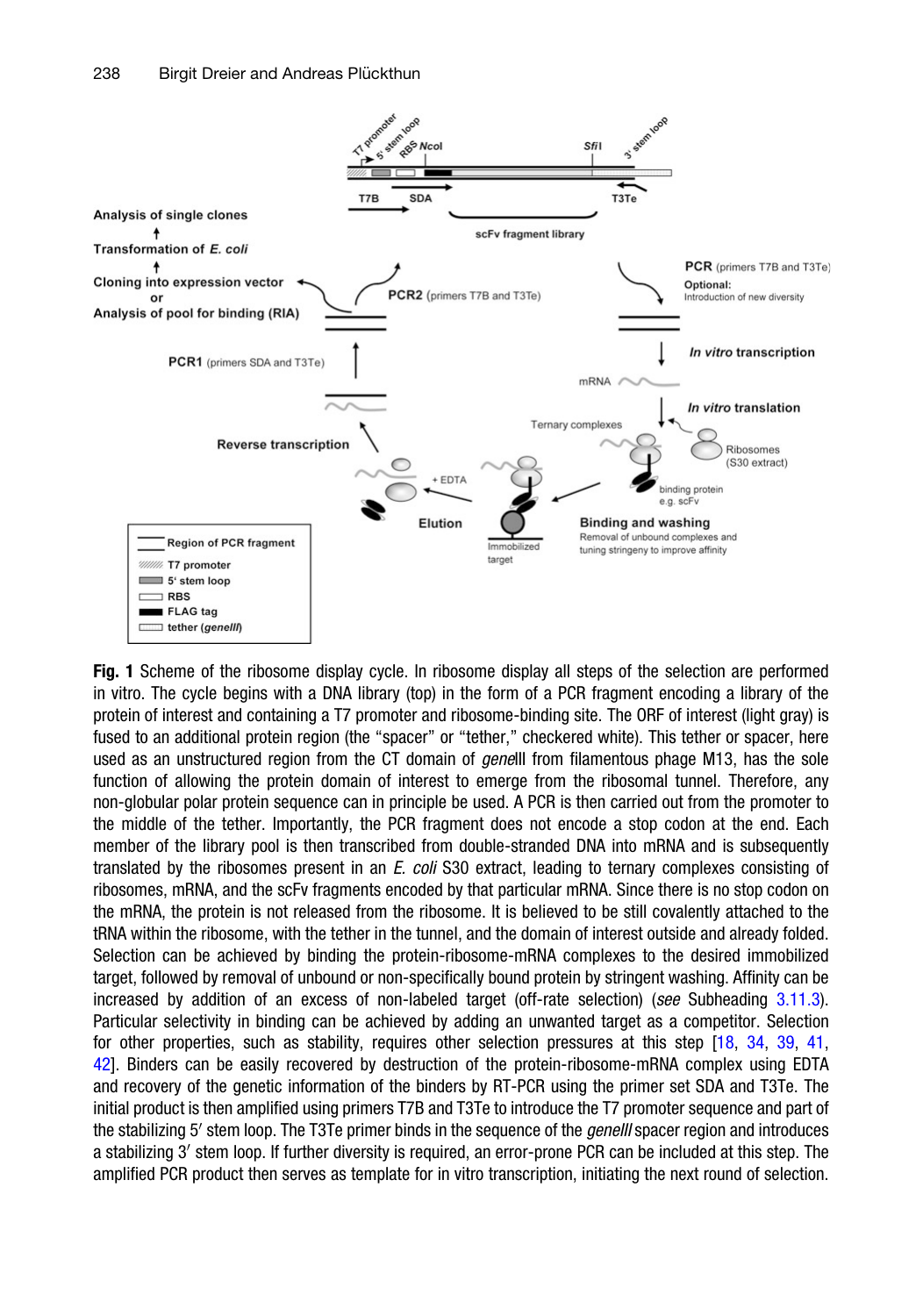<span id="page-4-0"></span>

|  |  |  | 3. 100 mM DTT in H <sub>2</sub> O; aliquot and store at $-20$ °C. |  |                                                                                                                 |  |
|--|--|--|-------------------------------------------------------------------|--|-----------------------------------------------------------------------------------------------------------------|--|
|  |  |  |                                                                   |  | the contract of the contract of the contract of the contract of the contract of the contract of the contract of |  |

- 4. T7 RNA polymerase buffer  $(5\times)$ : 1 M HEPES, 150 mM magnesium acetate, 10 mM spermidine, 200 mM DTT; adjust pH to 7.6 with KOH; aliquot and store at  $-20$  °C.
- 5. 50 mM NTP mix: 50 mM adenosine 5'-triphosphate (ATP; Sigma-Aldrich), 50 mM uridine 5'-triphosphate (UTP; Sigma-Aldrich), 50 mM guanosine 5'-triphosphate (GTP; Sigma-Aldrich), 50 mM cytidine 5'-triphosphate (CTP; Sigma-Aldrich) in H<sub>2</sub>O; aliquot and store at  $-20$  °C.

#### 2.3 Clean-Up of mRNA After In Vitro **Transcription**

- 1. 6 M LiCl; filter through 0.22 μm pores.
- 2. 3 M sodium acetate; filter through 0.22 μm pores.
	- 3a. 70% EtOH diluted with  $H_2O$  and 100% EtOH; filter through 0.22 μm pores
		- or
	- 3b. illustra MicroSpin™ G-50 Columns (GE Healthcare).
	- 4. DNase I (10 U/μL; Roche).

#### 2.4 In Vitro **Translation** 1. 22 μM protein disulfide isomerase (PDI; Sigma-Aldrich) in  $H<sub>2</sub>O$ ; aliquot and store at  $-80$  °C.

- 2. 200 mg/mL heparin in  $H_2O$ ; do not filter, aliquot, and store at  $-20$  °C.
- 3. 200 mM L-methionine in  $H_2O$ ; do not filter, aliquot, and store at  $-20$  °C.
- 4. STOP mix: 1 mL WBT buffer (see Subheading [2.8\)](#page-8-0)/0.5% BSA plus 12.5 μL heparin.
- 5. S30 extract without DTT (see Subheading 2.5).
- 6. Premix Z (see Subheading [2.6\)](#page-6-0).

◀

- **2.5 S30 Extract** 1. E. coli strain MRE600  $[46, 47]$  $[46, 47]$  $[46, 47]$  $[46, 47]$  lacking ribonuclease I activity.
	- 2. Incomplete rich medium: 5.6 g  $KH_2PO_4$ , 28.9 g  $K_2HPO_4$ , 10 g yeast extract, 15 mg thiamine for 1 L medium. Autoclave and add 50 mL 40% glucose  $(w/v)$  and 10 mL 0.1 M magnesium acetate, both sterile filtered.

Fig. 1 (continued) At the end of the selection rounds (typically, 2–5), the resulting PCR product pool can be analyzed by agarose gel electrophoresis (see Subheading [3.12.1](#page-22-0)) or by RIA (see Subheading [3.13\)](#page-23-0). In order to analyze single clones for binding, the pool of PCR fragments is either subcloned via the restriction endonucleases Ncol and HindIII (the HindIII restriction site is introduced by a PCR primer at the 3' end of the ORF) into the cytoplasmic expression vector pTFT74 [[43](#page-31-0)] or via *Nco*I and *Sfi*I into pAK400 [[52](#page-32-0)] for periplasmic expression (see Figs. [2b](#page-5-0) and [3\)](#page-6-0)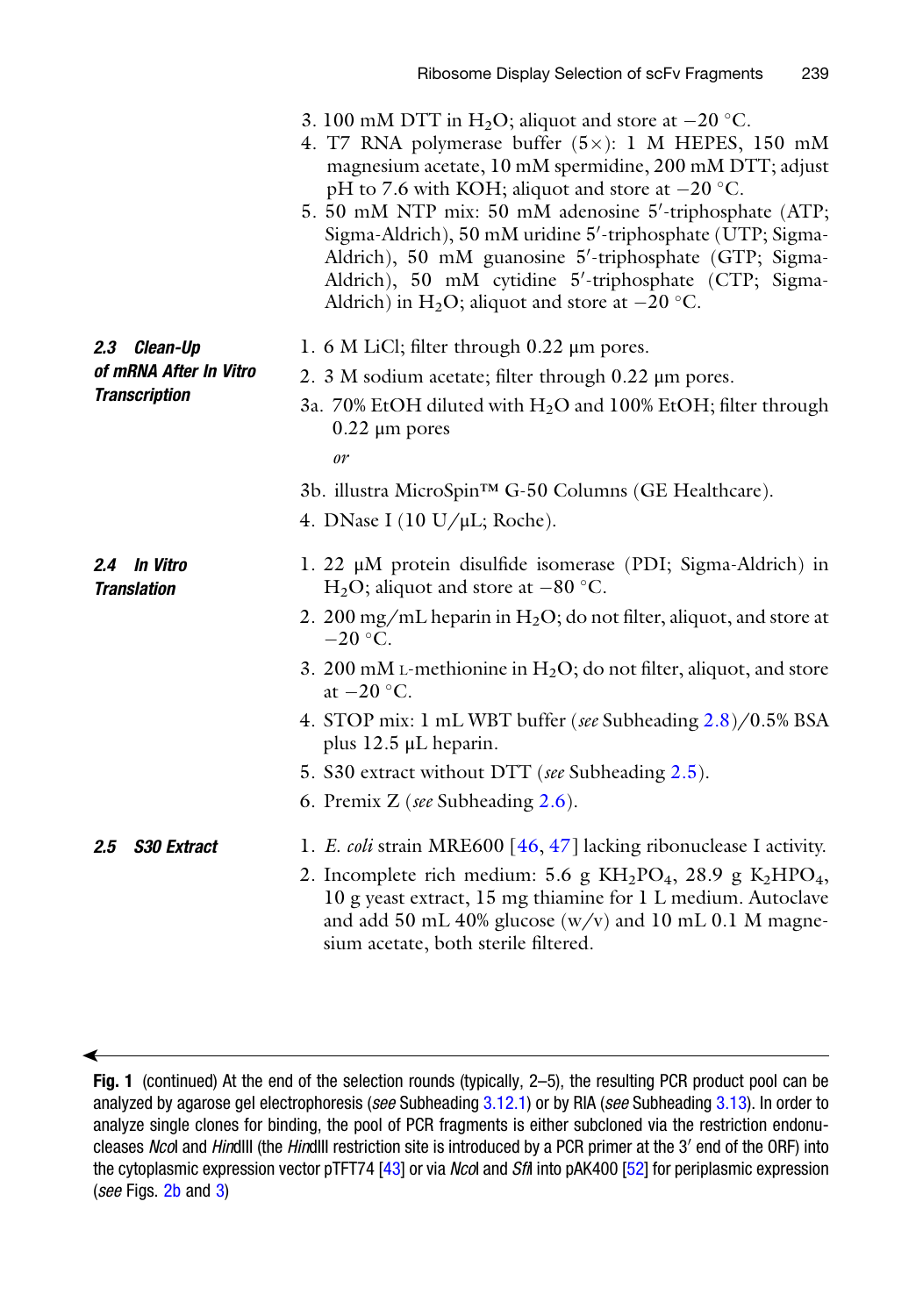<span id="page-5-0"></span>

Fig. 2 (a) Assembly of the antibody scFv fragment library used in ribosome display. The steps necessary to generate a scFv library from natural or synthetic sources have been described [\[52,](#page-32-0) [56](#page-32-0)]. In addition to the sequence of the antibody fragment, where the stop codon is removed from the coding sequence, the PCR product used in ribosome display must contain a ribosome-binding site (RBS), T7 promoter, a tether (*geneIII*), and 5' and 3' stabilizing stem loops. These elements can be incorporated by assembly PCR or ligation. After a selection round, these elements are reassembled using a two-step PCR strategy to produce a PCR fragment that serves as template for the in vitro transcription of the following round of ribosome display. (b) Elements of the plasmids used for ribosome display and expression of antibody scFv fragments. T7, T7 promoter; lacO, lac operator; lacP/O, lac promoter/operator; RBS, ribosome-binding site; pelB, leader (signal) sequence for transport to the periplasm. The location of the restriction sites Ncol, Sfl, and HindIII for cloning is indicated. The plasmid pTFT74 [\[43\]](#page-31-0) is used for the cytoplasmic expression of scFv fragments as inclusion bodies (requiring subsequent refolding) or for their in vitro transcription and subsequent in vitro translation. Plasmid pAK200 [[52](#page-32-0)] serves as source for the *gene*III fusion, representing the 3' tether in ribosome display, of the scFv fragments if assembling a new scFv library. Alternatively, the fully synthetic scFv fragment library HuCAL [\[56\]](#page-32-0) has been converted to the format suitable for ribosome display [[3](#page-29-0)]. Replacement of the *tet* stuffer fragment by the DNA encoding the scFv fragments via the *Sfi*l restriction sites the plasmid pAK400  $[52]$  allows their periplasmic expression and purification via the C-terminal His<sub>6</sub> tag. The FLAG tag is used for the detection of the scFv fragments. VH, sequence of the antibody heavy chain variable domain; VL, sequence of the antibody light chain variable domain;  $(G_4S)_4$ , glycine-serine linker connecting VH and VL. The opposite domain orientation VH-linker-VL can also be used

> 3. S30 buffer: 10 mM Tris-acetate (pH 7.5 at 4  $^{\circ}$ C), 14 mM magnesium acetate, 60 mM potassium acetate. Chill to 4  $\degree$ C before use.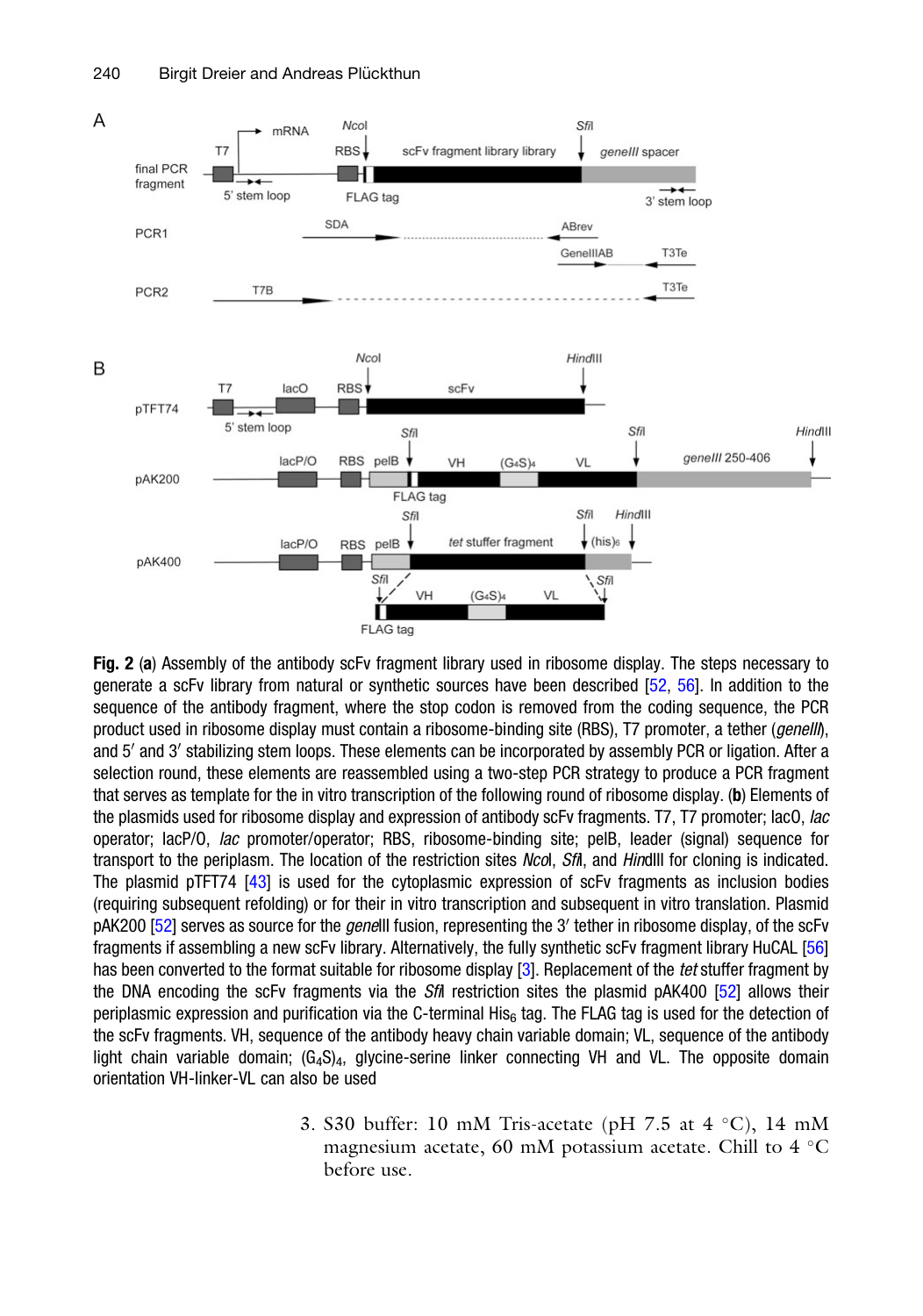#### <span id="page-6-0"></span>pAK200



Fig. 3 Annotated sequences of the plasmids used for selection, expression, and purification of antibody scFv fragments. The sequences shown represent the 5' and 3' flanking regions of the region coding for the inserted scFv fragment [scFv seq; VL seq, sequence of the light chain variable domain; and VH seq, sequence of the heavy chain variable domain which are spaced by a glycine-serine linker (Fig. [2b\)](#page-5-0)]. Both, pAK200 and pAK400 [[52](#page-32-0)], contain a pelB leader sequence for export of the scFvs into the periplasm and a 5' and 3' Sfil restriction site for cloning of the scFv fragments. The pelB signal sequence is processed by signal peptidase and cleaved off at the position indicated by the arrow. For pAK200 this will result in an N-terminal fusion with the *gene*lll product suitable for phage display. For periplasmic expression of the scFv fragments from pAK400, their coding sequence is inserted such that it replaces the *tet* stuffer fragment (Fig. [2b\)](#page-5-0) via the *Sfi*I restriction sites. The scFv fragments are expressed with a C-terminal his tag for purification and an N-terminal FLAG tag for detection. For cytoplasmic expression (as inclusion bodies requiring subsequent refolding) or in vitro tran-scription and in vitro translation, the scFv fragments are cloned into the plasmid pTFT74 [\[43\]](#page-31-0) via Ncol and HindIII (the HindIII restriction site is introduced by a PCR primer at the 3' end of the ORF)

- 4. Amino acid mix: 10 mM of each of the 20 amino acids (Fluka).
- 5. Preincubation mix (must be prepared directly before use): 3.75 mL of 2 mM Tris-acetate (pH 7.5 at  $4 °C$ ), 71 µL of 3 M magnesium acetate, 75 μL of amino acid mix, 300 μL of 0.2 M ATP, 50 units of pyruvate kinase (Fluka), and 0.2 g of phosphoenolpyruvate trisodium salt. Add to 10 mL of  $H_2O$ .
- 6. Dialysis tubing with a MW cutoff of 6000–8000 Da.
- **2.6 PremixZ** 1. PremixA: 250 mM Tris-acetate (from a 2 M stock solution, pH 7.5 at 4 °C), 18 μM anti-ssrA oligonucleotide (from a 200 μM stock solution; Table [1](#page-7-0)), 1.75 mM of each amino acid except for methionine, 10 mM ATP (from an 1 M stock solution), 2.5 mM GTP (from a 0.2 M stock solution), 5 mM cAMP (from a 0.4 M stock solution), 150 mM acetyl phosphate (from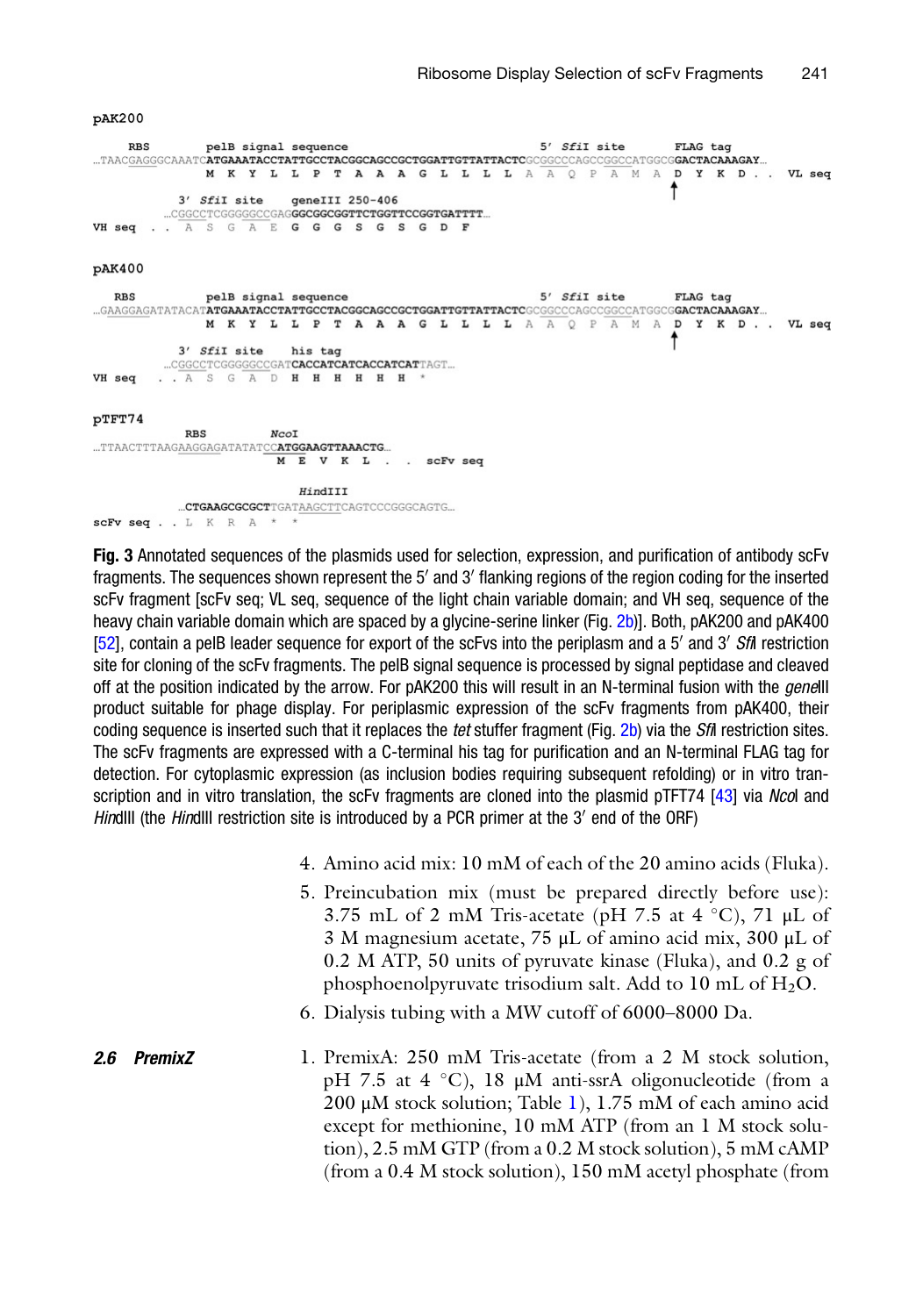#### <span id="page-7-0"></span>Table 1 Oligonucleotides used in ribosome display

| <b>Name</b> | <b>Sequence</b>                                                                          | <b>Purpose</b>                                                                      |
|-------------|------------------------------------------------------------------------------------------|-------------------------------------------------------------------------------------|
| ABrey       | Library dependent                                                                        | Reverse primer encoding the 3'-end of<br>the cDNA library                           |
|             | GeneIIIAB Library dependent                                                              | Forward primer annealing to the<br>5'-end of the <i>geneIII</i> sequence            |
| <b>SDA</b>  | 5'-AGACCACAACGGTTTCCCTCTAGAAATA-<br>ATTTTGTTTAACTTTAAGAAGGAATATATCC<br>ATGGACTACAAAGA-3' | Introduction of a ribosome-binding<br>site                                          |
| T7B         | 5'-ATACGAAATTAATACGACTCACTATAGG-<br>GAGACCACAACGG-3'                                     | Introduction of the T7 promoter as<br>well as the 5'-stem loop                      |
| T3Te        | 5'-GGCCCACCCGTGAAGGTGAGCCTCA-<br>GTAGCGACAG-3'                                           | Encodes the translated early<br>transcription terminator of phage<br>T <sub>3</sub> |
| tolAk       | 5'-CCGCACACCAGTAAGGTGTGCGG-<br>TTTCAGTTGCCGCTTTCTTTCT-3'                                 | Transcription of $\beta$ -lactamase mRNA                                            |
| Anti- $srA$ | 5'-TTAAGCTGCTAAAGCGTAGTTTTCGT-<br>CGTTTGCGACTA-3'                                        | Inhibition of the 10Sa RNA peptide<br>tagging system                                |

2 M stock solution), 2.5 mg/mL E. coli tRNA from strain MRE600 (Roche; from a 25 mg/mL stock solution), 0.1 mg/ mL folinic acid (from a 10 mg/mL stock solution).

The final concentration will be fivefold lower in the final volume of the in vitro translation reaction (see Subheading [3.4\)](#page-14-0).

2. Set up an in vitro translation reaction (see Subheading [3.4](#page-14-0)), and use the above premixA, but titrate the optimal concentration of the following components for the final premixZ composition to achieve optimal performance of each newly generated S30 extract. Optimize the final concentrations for the in vitro translation in the order shown:

Magnesium acetate (MgAc) usually in the range of 7–15 mM from a 0.2 M stock solution, potassium glutamate (KGlu) usually in the range of 180–220 mM from a 2 M stock solution, and PEG-8000 usually in the range of  $2-15\%$  (w/v) from a 40% stock solution. Adjust the premixA with the optimal composition of MgAc, KGlu, and PEG to obtain the premixZ (we are usually using concentrations of 21.4 mM MgAc, 481 mM KGlu, and 7% PEG-8000 in the premixZ). Aliquot the premixZ and flash-freeze in liquid nitrogen. Longtime storage should be at  $-80$  °C, but the premixZ is stable for several months at  $-20$  °C and can be frozen several times. If not noted otherwise, reagents were purchased from Sigma-Aldrich.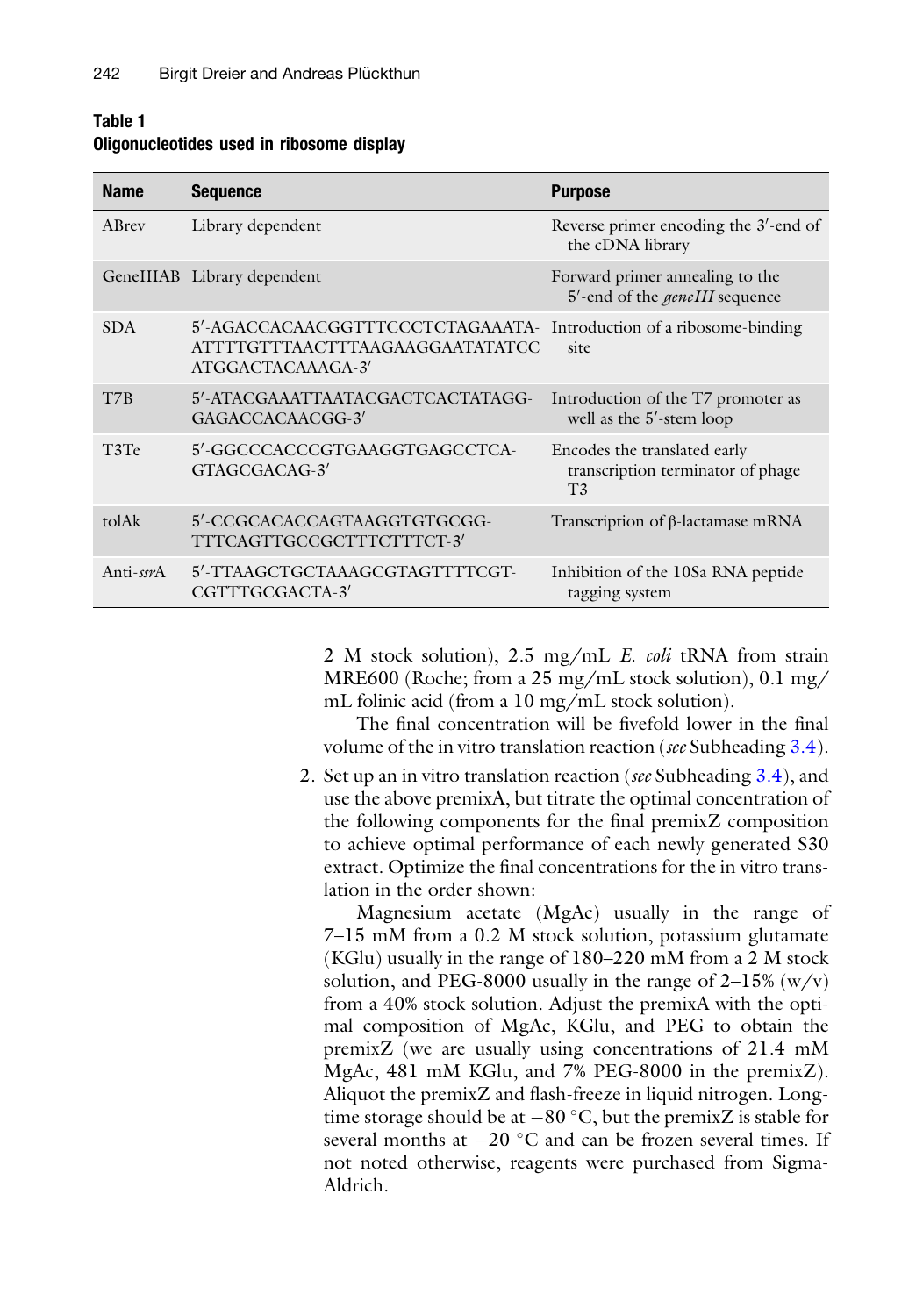<span id="page-8-0"></span>2.7 β-Lactamase Used to test the activity of the S30 extract and optimization of the premixZ.

- 1. Prepare β-lactamase mRNA as fusion with the tolA spacer from the ribosome display vector pRDV (GenBank accession No. AY327136.1) encoding the double Cys  $\rightarrow$  Ala mutant of  $β$ -lactamase  $[48]$  $[48]$  $[48]$  using PCR with the primer set T7B and tolAk (Table [1](#page-7-0)).
- 2. Set up an in vitro transcription, and purify resulting mRNA (see Subheadings [3.2](#page-13-0) and [3.3](#page-13-0)).
- 3. Set up in vitro translation reactions containing 2 μg RNA, 0.5 μL 200 mM methionine, 10 μL S30 extract, and 8.2 μL premixZ, and add to 22  $\mu$ L H<sub>2</sub>O. For optimization of the activity of the S30 extract, use premixA and adjust the concentration of magnesium acetate, potassium acetate, and PEG-8000.
- 4. Incubate at  $37^{\circ}$ C for 10 min.
- 5. Add 88 μL STOP mix.
- 6. Use  $5 \mu L$  of stopped in vitro translation for the activity assay with the chromogenic substrate nitrocefin (Oxoid) [[49\]](#page-32-0).
- 7. Dilute nitrocefin 1:20 in β-lactamase buffer (100 mM sodium phosphate buffer, pH 7.0) from a stock solution (1 mg nitrocefin dissolved in 500 μL DMSO and stored at  $-20$  °C). For one reaction use 20 μL diluted nitrocefin together with 5 μL translation plus 175 μL β-lactamase buffer in a 200 μL reaction.
- 8. Measure  $OD_{486 \text{ nm}}$  immediately. Follow the kinetics for approximately 12 min measuring at least once every minute.
- 1. Phosphate-buffered saline (PBS): 137 mM NaCl, 2.7 mM KCl, 10 mM Na<sub>2</sub>HPO<sub>4</sub>, 1.8 mM KH<sub>2</sub>PO<sub>4</sub>; adjust pH to 7.4 with HCl at  $4^{\circ}$ C; filter through 0.22  $\mu$ m pores.
- 2. PBST: PBS containing 0.1% Tween-20.
- 3. 2 M Tris; adjust pH to 7.5 at  $4^{\circ}$ C with acetic acid.
- 4. 5 M NaCl.
- 5. 2 M magnesium acetate.
- 6. 250 mM EDTA; adjust pH to 8.0 by NaOH addition.
- 7. WB/Tween-20 (WBT): 50 mM Tris-acetate (pH 7.5 at  $4 \text{ }^{\circ}$ C), 150 mM NaCl, 50 mM magnesium acetate, 0.1% Tween-20; filter through 0.22 μm pores.
- 8. EB: 50 mM Tris-acetate (pH 7.5 at  $4 °C$ ), 150 mM NaCl, 25 mM EDTA; filter through 0.22 μm pores.
- 9. S. cerevisiae RNA (Fluka): dissolve to  $25 \mu g/\mu L$  in H<sub>2</sub>O; aliquot and store at  $-20$  °C.
- 10. 12% skim milk in PBST or 10% BSA in PBST.

2.8 Selection and Elution of mRNA of Binders (see Note 1)

Assay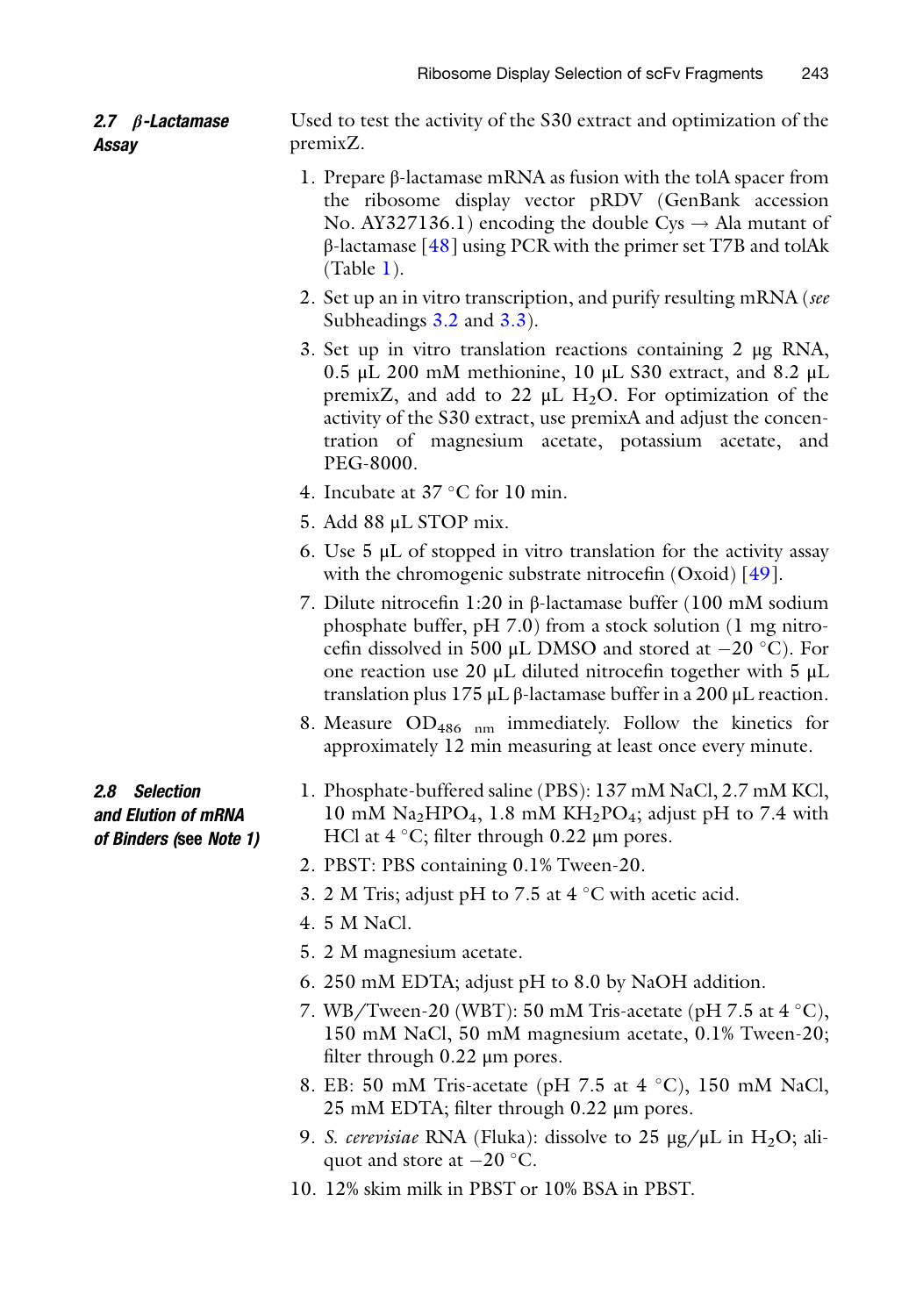- 11. 1.2 mg/mL streptavidin and neutravidin.
- 12. Streptavidin-coated magnetic particles (Thermo Scientific).
- 13. MaxiSorp Immuno™ tubes (Nunc).
- 14. Maxisorp 96-well microtiter plates (Nunc).
- 15. Plate sealers.
- 16. Reagents for biotinylation of the target: either for chemical biotinylation a NHS-biotin reagent (e.g., from Pierce EZ-link™ Sulfo-NHS-LC-biotin) or for enzymatic biotinylation of an AviTag using the *E. coli* biotinylation enzyme BirA [[50\]](#page-32-0) (reagents from Avidity).
- 17. High pure RNA isolation kit (Roche).
- 1. Primer dissolved to 100  $\mu$ M in H<sub>2</sub>O; aliquot and store at  $-20$  °C
	- (T3Te, SDA, T7B, and library-specific primer; see Table [1\)](#page-7-0).
	- 2. AffinityScript™ Multiple Temperature Reverse Transcriptase (50 U/ $\mu$ L; Stratagene) and  $10\times$  buffer.
	- 3. 100 mM DTT in H<sub>2</sub>O; aliquot and store at  $-20$  °C.
	- 4. RNasin® Ribonuclease Inhibitor (20–40 U/μL; Promega).
	- 5. Taq DNA polymerase (5 U/ $\mu$ L; Invitrogen) and  $10 \times$  polymerase buffer.
	- 6. 50 mM  $MgCl<sub>2</sub>$ .
	- 7. dNTPs: 5 mM each (Eurogentec); aliquot and store at  $-20$  °C.
	- 8. Nucleotide analogs dPTP and 8-oxo-dGTP (Jena Biosciences) at  $100 \mu M$  in  $H_2O$ .
	- 9. Dimethyl sulfoxide (DMSO; Fluka).
	- 10. Triton-X100.
	- 11. QIAquick Gel Extraction Kit and QIAEX II (Qiagen).
	- 12. DNase I (Roche).

2.10 Analysis of scFv Pools: RIA (Radioimmunoassay) [\[51\]](#page-32-0)

2.9 Reverse Transcription, PCR, and DNase I Shuffling

- 1. All reagents needed for the in vitro transcription and translation (see Subheading [2.2](#page-2-0)[–2.4\)](#page-4-0).
- 2. Biotinylated target (see also Subheading [2.8,](#page-8-0) step 13).
- 3. [35S]Methionine (10 mCi/mL, 1175 Ci/mmol, New England Nuclear).
- 4. Liquid scintillation cocktail OptiPhase2 (Wallac).
- 5. PBS: 137 mM NaCl, 2.7 mM KCl, 10 mM Na<sub>2</sub>HPO<sub>4</sub>, 1.8 mM  $KH_2PO_4$ ; adjust pH to 7.4 with HCl at 4 °C; filter through  $0.22 \mu m$  pores.
- 6. PBST: PBS with  $0.05\%$  (v/v) Tween-20.
- 7. Milk powder: 4% (w/v) in PBST.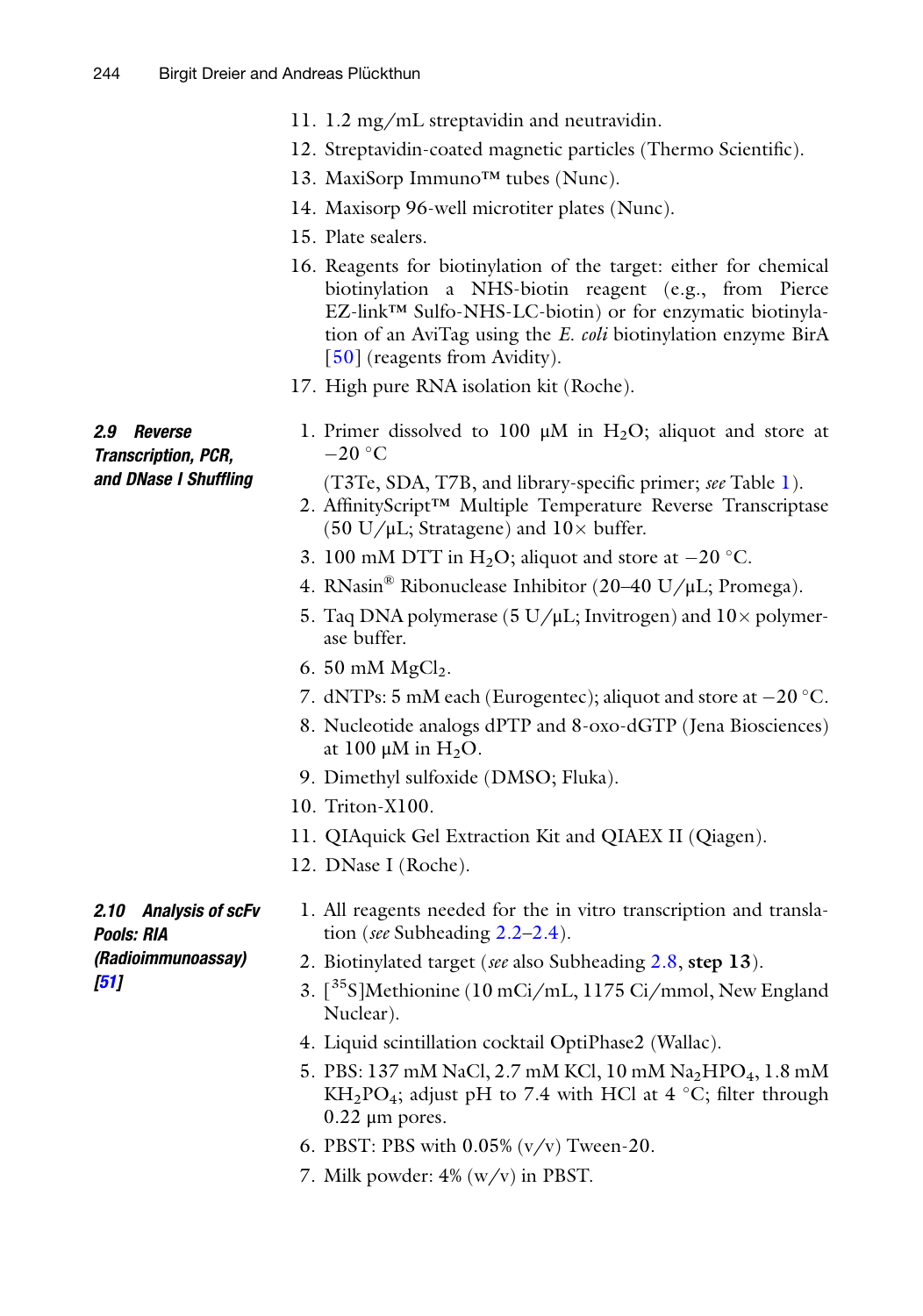- 8. 1.2 mg/mL neutravidin in PBS; aliquot and store at  $-20$  °C.
- 9. 96-well Maxisorp plates or strips (Nunc).
- 10. Adhesive plate sealers.
- 1. Plasmid pTFT74 [[43](#page-31-0)] and/or plasmid pAK400 [[52](#page-32-0), [53](#page-32-0)] (Figs.  $2b$  and  $3$ ).
- 2. Restriction enzymes NcoI and HindIII (New England Biolabs).
- 3. All reagents needed for the in vitro transcription and translation (see Subheadings [2.2–](#page-2-0)[2.4\)](#page-4-0).
- 4. Biotinylated target (see Subheading [3.6.1\)](#page-15-0).
- 5. PBS: 137 mM NaCl, 2.7 mM KCl, 10 mM Na<sub>2</sub>HPO<sub>4</sub>, 1.8 mM  $KH<sub>2</sub>PO<sub>4</sub>$ ; adjust pH to 7.4 with HCl at 4 °C; filter through  $0.22 \mu m$  pores.
- 6. PBST: PBS with  $0.05\%$  (v/v) Tween-20.
- 7. Milk powder: 4% (w/v) in PBST.
- 8. 1.2 mg/mL neutravidin in PBS; aliquot and store at  $-20$  °C.
- 9. 96-well Maxisorp plates or strips (Nunc).
- 10. Adhesive plate sealers.
- 11. Mouse-anti-FLAG tag antibody (M2; Sigma-Aldrich).
- 12. Goat-anti-mouse antibody coupled to alkaline phosphatase (Sigma-Aldrich).
- 13. pNPP buffer: 50 mM  $NaHCO<sub>3</sub>$ , 50 mM  $MgCl<sub>2</sub>$ .
- 14. pNPP substrate ( p-nitrophenyl phosphate disodium salt; Fluka): 1 M stock in pNPP buffer; aliquot and store at  $-20$  °C.

#### 3 Methods

#### 3.1 Construction of the Library

The general elements that need to be present on a template used for ribosome display are the T7 RNA polymerase promoter sequence to initiate efficient transcription and a ribosome-binding site (RBS) for docking of the ribosome to initiate translation. The PCR fragment (between the primers T7B and T3Te, Fig. [2a](#page-5-0)) serves as the template for transcription ends without a stop codon in the ORF. At both the  $5'$  and  $3'$  ends of the mRNA, stabilizing stem loops are incorporated to protect the mRNA from exonuclease degradation [[2,](#page-29-0) [30,](#page-31-0) [54](#page-32-0)]. The absence of a stop codon in the resulting mRNA prevents termination of translation. The fact that the library is fused in frame to a spacer (or tether) sequence allows the nascent protein chain to exit the ribosome and fold outside of the ribosome. The commonly used spacer for ribosome display selections of scFv fragments is derived from the geneIII of filamentous phage M13,

#### 2.11 scFv Expression and Binding Analysis of Single Clones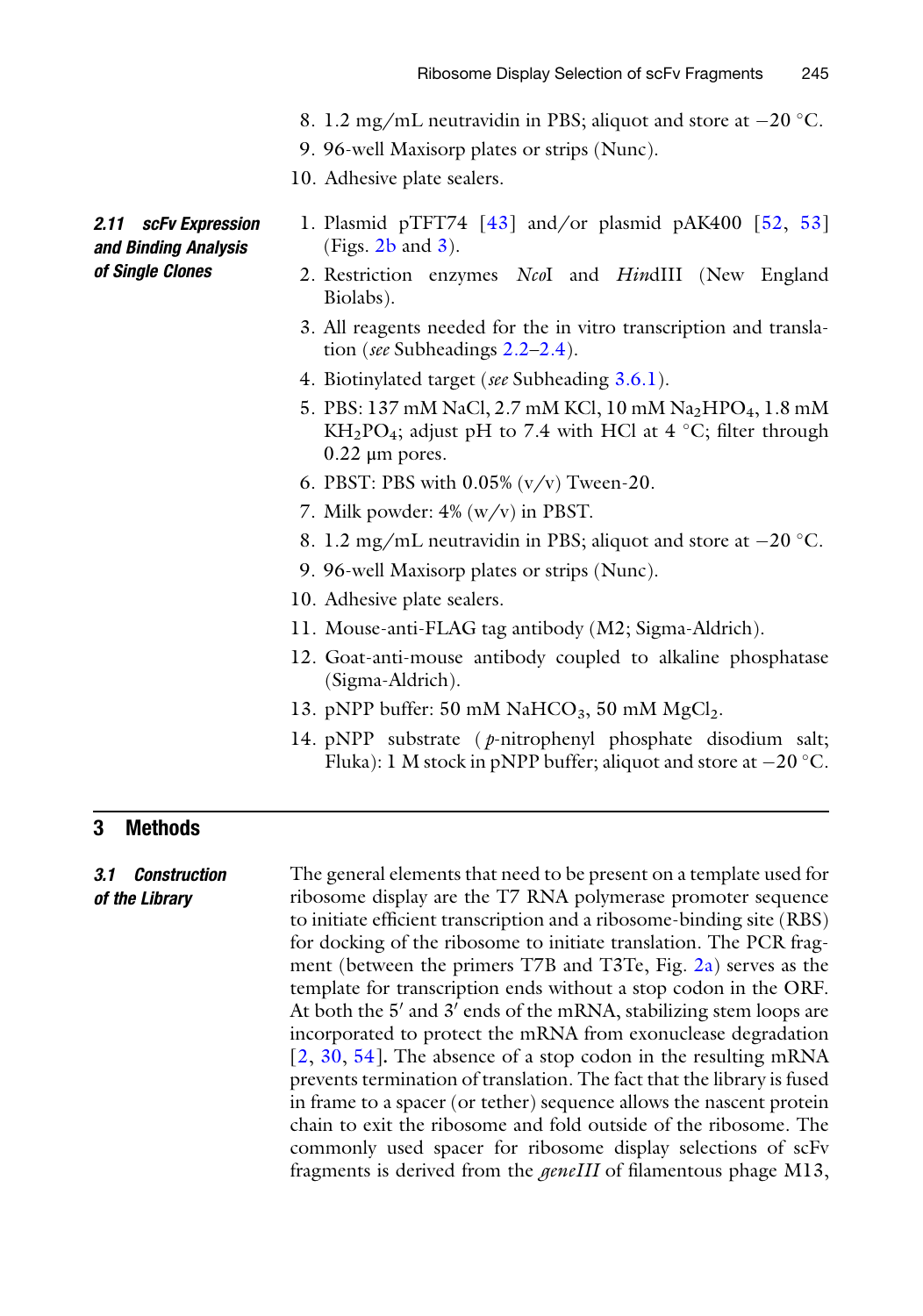covering amino acids 211–299 (Swissprot: P03662), but others have been used, e.g., spacers derived from the E. coli tolA gene (amino acids 118–214; Swissprot: P19934) or the tonB gene (amino acids  $62-229$ ; Swissprot: P02929) (for an overview see [[5\]](#page-29-0)).

To introduce the  $5'$  and  $3'$  elements necessary for ribosome display (promoter and ribosome-binding site on the 5' end and spacer (tether) with  $3'$  stem loop on the  $3'$  end), there are four principal options. One can (i) ligate the elements as restriction fragments, (ii) add the elements by assembly PCR, (iii) add the elements by nested PCR (only possible for the shorter elements at the  $5'$  end), or (iv) add all elements from a single plasmid, by ligating the ORF library into a plasmid that contains both the necessary  $5'$  and  $3'$  elements  $[51, 55]$  $[51, 55]$  $[51, 55]$  $[51, 55]$ . In every case, the final in vitro product will contain the ORF library flanked by the necessary upstream and downstream elements, and this final product will serve as a template for transcription.

We will detail two strategies to convert this library into the ribosome display format. In either one, the 5' elements are added by nested PCR. The methods differ how the  $3'$  tether (spacer) is added. This can either be achieved by ligating it to a restriction fragment constituting the spacer (see Subheading [3.1.1](#page-12-0)) or by assembly PCR (see Subheading [3.1.2\)](#page-12-0).

The scFv library DNA is thus first connected to the  $3'$  tether, either through ligation or by assembly PCR. It is then directly amplified in two steps by PCR (Fig.  $2a$ ), by using in the first step the primer set SDA, which introduces the ribosome-binding site, and T3Te, which encodes the translated early transcription terminator of phage T3, and in the second step, the primer set T3Te and T7B, which introduces the T7 promoter as well as the 5' stem loop (Table [1](#page-7-0); [\[2\]](#page-29-0)).

The starting material of the  $3'$  tether is in either case the vector pAK200  $[45]$  $[45]$ , from which it can be isolated as a  $SfI/HindIII$ fragment (Figs.  $2b$  and  $3$ ) and fused in frame with the scFv library (see Subheading  $3.1.1$ ) or from which it can be obtained by assembly PCR (see Subheading [3.1.2\)](#page-12-0).

The scFv starting library can in principle come from a synthetic library, an immunized animal, or a randomized single scFv fragment. The construction of large libraries for the selection of binders from immunized mice suitable for ribosome display has been described in detail elsewhere  $[1, 53]$  $[1, 53]$  $[1, 53]$ , improving upon the original methods and primers described by Krebber et al. [[45\]](#page-32-0). The fully synthetic human Ab library HuCal in the scFv format has also been converted into a format suitable to perform selections using ribosome display [[56](#page-32-0)]. Finally, single antibodies have been brought into this format [[9,](#page-30-0) [15](#page-30-0), [18\]](#page-30-0).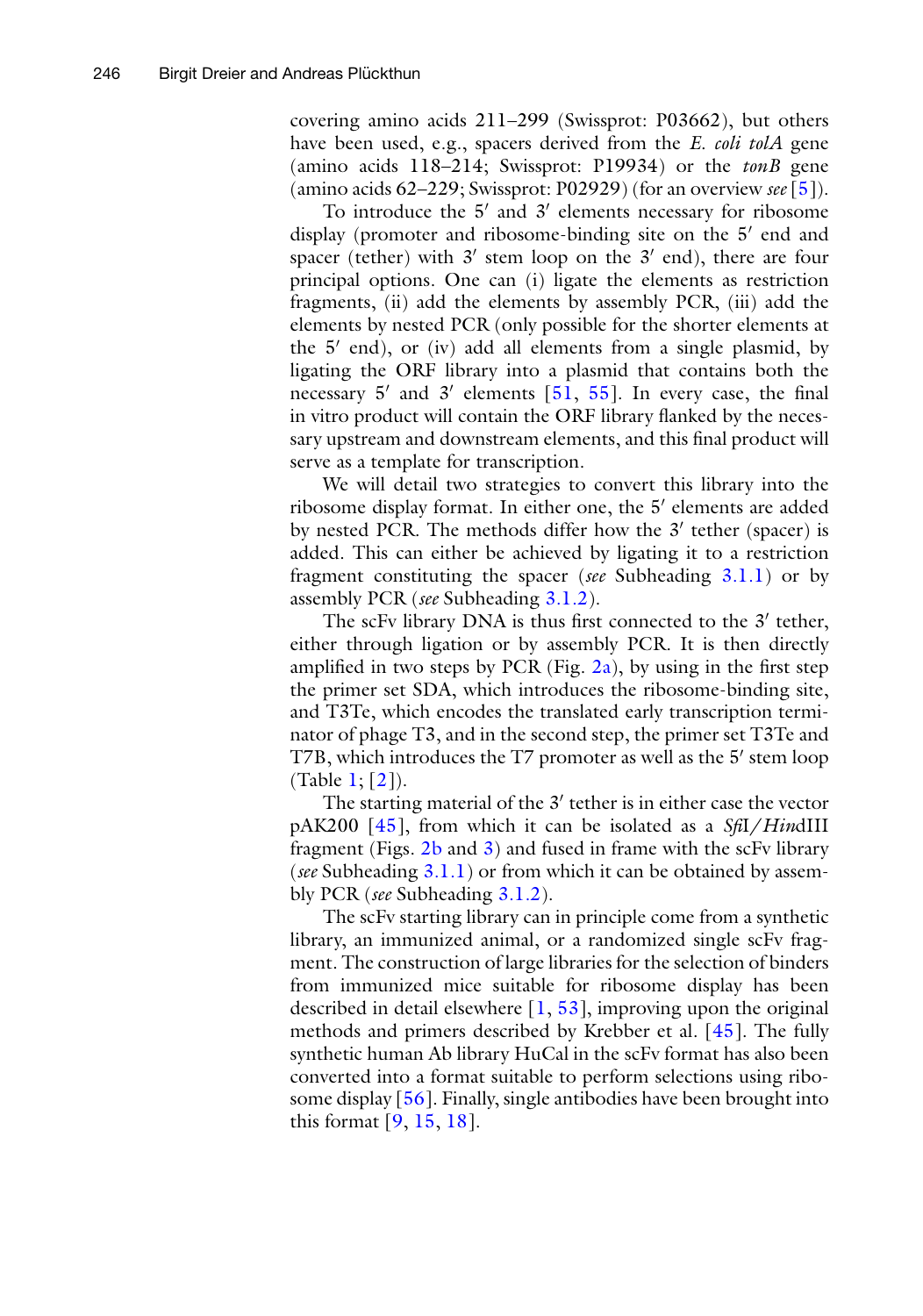<span id="page-12-0"></span>3.1.1 Preparation of the Ribosome Display PCR Product by Ligation

- 1. Digest the plasmid pAK200 [[45](#page-32-0)] with the restriction endonucleases HindIII and SfiI (Figs. [2b](#page-5-0) and [3\)](#page-6-0). Separate the 481-bp long *geneIII* spacer by agarose gel electrophoresis, and purify it using the QIAquick Gel Extraction Kit.
- 2. Prepare the library DNA containing a  $3'$  SfiI restriction site (omit the stop codon) compatible with the  $5'$  SfiI restriction site of the *geneIII* spacer DNA (Figs.  $2b$  and  $3$ ) either by PCR or digestion from a plasmid encoding for a library  $[1, 45, 56]$  $[1, 45, 56]$  $[1, 45, 56]$  $[1, 45, 56]$  $[1, 45, 56]$  $[1, 45, 56]$ , and purify.
- 3. For the ligation combine 150 ng of the library DNA and 450 ng of spacer DNA with 10 units T4 DNA ligase. Ligate overnight at  $16^{\circ}$ C.
- 4. Amplify 5–10 μL ligated library DNA in a reaction volume of 50 μL using the primer set SDA and T3Te (PCR1, Fig.  $2a$ ): 94 °C for 4 min; 5 cycles of 94 °C for 30 s, 37 °C for 30 s, 72 °C for 2.5 min; 15–20 cycles of 94 °C for 30 s, 50 °C for 30 s, 72 °C for 2.5 min; final extension at 72 °C for 10 min.
- 5. Separate the product by agarose gel electrophoresis, and purify using the QIAquick Gel Extraction Kit.
- 6. Set up a PCR with the primer set T7B and T3Te (PCR2, Fig. [2a\)](#page-5-0) following the conditions mentioned in step 5, but use only 12–16 cycles at the annealing temperature of 50  $\degree$ C.
- 7. The PCR product is directly used without further purification for the in vitro transcription (see Subheading [3.2\)](#page-13-0).
- 1. Amplify the gene III spacer sequence from the plasmid pAK200 [\[45\]](#page-32-0) using the primer set geneIIIAB and T3Te (Fig. [2a\)](#page-5-0).
- 2. Amplify the library DNA with the primer set SDA and ABrev (Fig. [2a\)](#page-5-0).
- 3. Separate PCR products by agarose gel electrophoresis, and purify using the QIAquick Gel Extraction Kit.
- 4. Using equimolar amounts of both PCR products, set up the assembly PCR in a reaction volume of 50 μL not containing any primers, and then incubate for 4 min at 94  $\degree$ C followed by five cycles of 30 s 94 °C, 30 s 50 °C, and 2.5 min 72 °C in a thermal cycler.
- 5. Add the primers SDA and T3Te, and run 12 additional cycles of 30 s 94 $\degree$ C, 30 s 45  $\degree$ C, and 2.5 min at 72  $\degree$ C (PCR1, Fig. [2\)](#page-5-0).
- 6. Separate PCR products by agarose gel electrophoresis, and purify using the QIAquick Gel Extraction Kit.
- 7. Set up a PCR with the primer set T7B and T3Te (PCR2, Fig. [2a\)](#page-5-0) following the conditions mentioned in Subheading

3.1.2 Preparation of the Ribosome Display PCR Product by Assembly PCR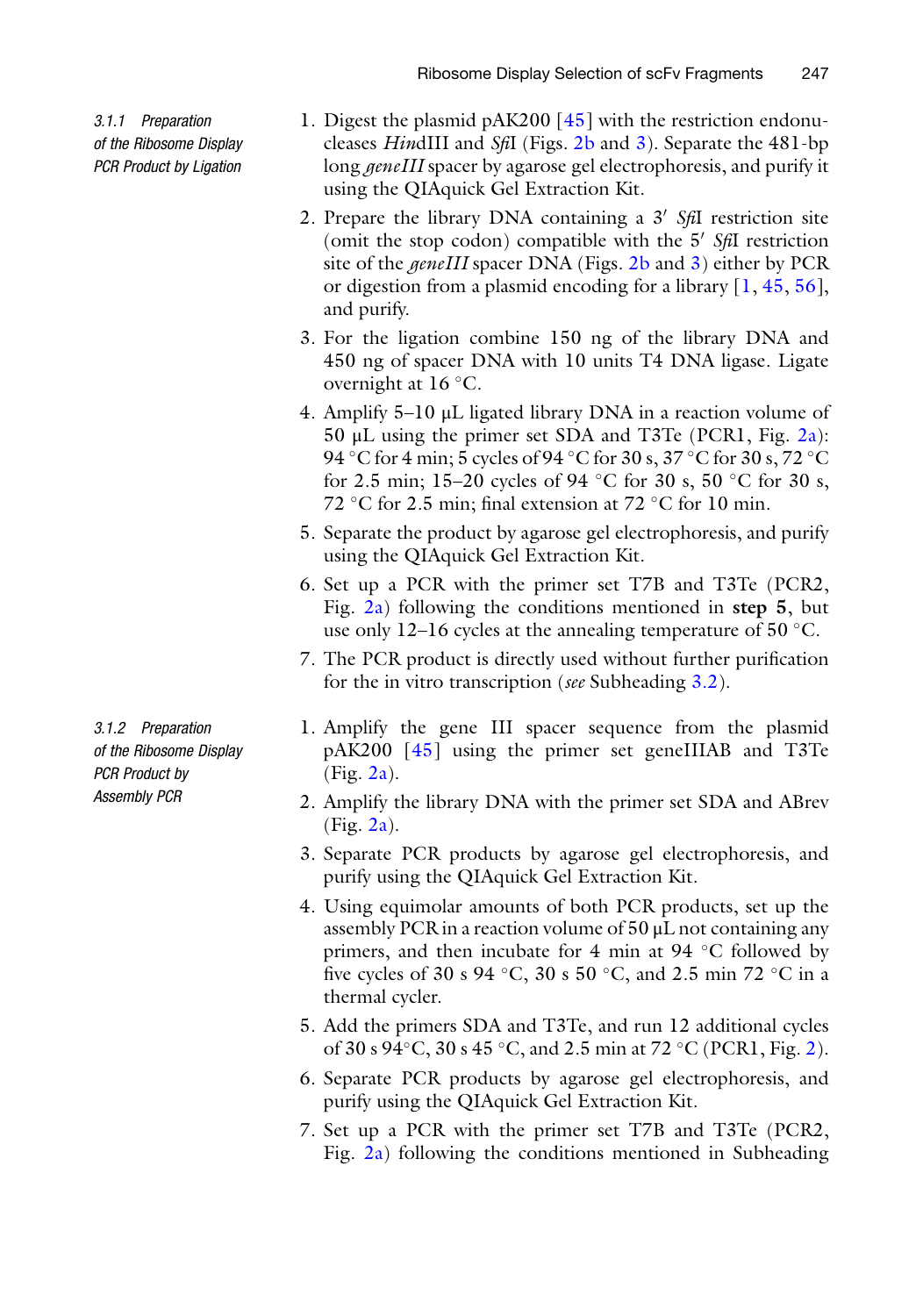<span id="page-13-0"></span>[3.1.1,](#page-12-0) step 4, but use only 12–16 cycles at the annealing temperature of 50 $\degree$ C. 8. The PCR product is directly used without further purification for the in vitro transcription (see Subheading 3.2). 3.2 Transcription of PCR Products (see Note 3) 1. As template for in vitro transcription, use the DNA fragment containing all elements important for ribosome display that was obtained from the PCR with the outer primers T7B and T3Te (see Subheading  $3.1.1$ , step 7, or see Subheading  $3.1.2$ , step 8). 2. For in vitro transcription, set up the following reaction on ice: (a) 20.0  $\mu$ L 5 × T7 polymerase buffer. (b) 14.0 μL NTPs (final concentration 7 mM each). (c) 4.0 μL T7 RNA polymerase (20 U/μL). (d) 2.0 μL RNasin (40 U/μL). (e) 22.5 μL PCR product without further purification (see Note 4). (f) Add to 100  $\mu$ L with H<sub>2</sub>O. 3. Incubate the transcription for 2–3 h at 37  $\mathrm{^{\circ}C}$  (see Note 5). 3.3 Clean-Up of Template mRNA for In Vitro Translation 1. In order to remove all impurities from the reaction, the RNA needs to be purified. This can be performed in two ways (see Note 6): 3.3.1 Purification Protocol Using LiCl Precipitation 1. A LiCl precipitation can be performed to purify the RNA product. For this purpose, add 100  $\mu$ L ice-cold H<sub>2</sub>O and 200 μL ice-cold 6 M LiCl to the 100 μL translation reaction and vortex. 2. Incubate on ice for 30 min, and then centrifuge at  $20,000 \times g$ at  $4^{\circ}$ C for 30 min. 3. Discard the supernatant, and wash the pellet with 500 μL ice-cold 70% EtOH ensuring that the pellet is not disturbed. 4. Remove supernatant and dry pellet in a Speedvac apparatus. 5. Completely dissolve the pellet in 200  $\mu$ L ice-cold H<sub>2</sub>O, and centrifuge at  $20,000 \times g$  at 4 °C for 5 min to remove remaining precipitates. 6. Transfer 180 μL supernatant to a new tube without disturbing the pellet. Add 20 μL 3 M NaOAc and 500 μL ice-cold 100%

EtOH, and vortex.

- 7. Incubate at  $-20$  °C for at least 30 min. Vortex and centrifuge at  $20,000 \times g$  at 4 °C for 30 min, and discard supernatant.
- 8. Wash the pellet with 500 μL ice-cold 70% EtOH, dry the pellet in a Speedvac apparatus, and resuspend pellet in 30  $\mu$ L H<sub>2</sub>O.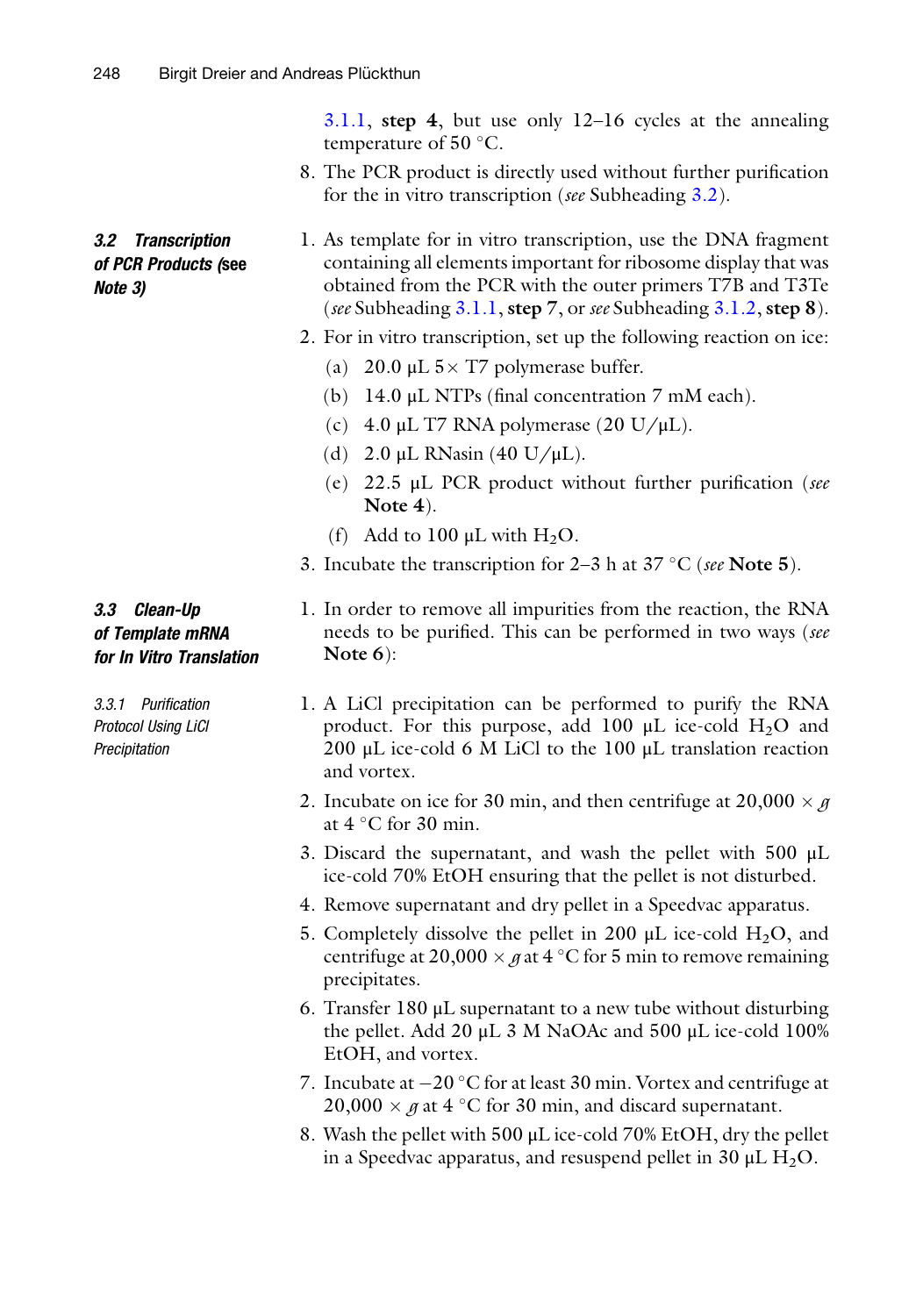<span id="page-14-0"></span>

| 3.3.2 Purification<br><b>Protocol Using Gel Filtration</b> | 1. For purification of the RNA, small gel filtration columns (e.g.,<br>illustra MicroSpin™G50 Columns) can be used.                                                                                                                                                                                                                                                   |  |  |  |  |
|------------------------------------------------------------|-----------------------------------------------------------------------------------------------------------------------------------------------------------------------------------------------------------------------------------------------------------------------------------------------------------------------------------------------------------------------|--|--|--|--|
|                                                            | 2. Vortex the column to resuspend the material, and break off the<br>bottom of the column.                                                                                                                                                                                                                                                                            |  |  |  |  |
|                                                            | 3. Place the column into a 1.5 mL tube, and centrifuge at 735 $\times g$<br>for 1 min to pack the column material.                                                                                                                                                                                                                                                    |  |  |  |  |
|                                                            | 4. Place the column into a collection tube, apply $50 \mu L$ sample<br>from the transcription reaction, and centrifuge at 735 $\times$ g for<br>1 min.                                                                                                                                                                                                                |  |  |  |  |
|                                                            | 5. Aliquot RNA and immediately flash-freeze in liquid nitrogen.<br>Store at $-80$ °C.                                                                                                                                                                                                                                                                                 |  |  |  |  |
|                                                            | 6. Determine the RNA concentration of a 1:100 dilution by<br>$OD_{260 \ nm}$ . Normally, a yield of 3-8 µg/µL for RNA after<br>LiCl/EtOH precipitation (total yield from a $100 \mu$ L reaction,<br>90–240 µg) or 1–3 µg/µL from the illustra MicroSpin <sup>TM</sup> G-50<br>Columns (total yield from a 50 $\mu$ L reaction, 50–150 $\mu$ g) should<br>be obtained. |  |  |  |  |
| 3.4 In Vitro<br><b>Translation</b>                         | 1. For one in vitro translation reaction, set up the following mix<br>on ice:                                                                                                                                                                                                                                                                                         |  |  |  |  |
|                                                            | (a) $2.0 \mu L$ 200 mM methionine                                                                                                                                                                                                                                                                                                                                     |  |  |  |  |
|                                                            | (b) $41 \mu L$ premixZ with optimized composition (for prepara-<br>tion of the premixZ, see Subheading $3.6$ )                                                                                                                                                                                                                                                        |  |  |  |  |
|                                                            | (c) $0.625 \mu L$ PDI (see Subheading 2.4)                                                                                                                                                                                                                                                                                                                            |  |  |  |  |
|                                                            | (d) $x \mu L$ in vitro transcribed RNA (total 10 $\mu$ g; see Note 7)                                                                                                                                                                                                                                                                                                 |  |  |  |  |
|                                                            | (e) 50 $\mu$ L S30 extract and add to 110 $\mu$ L with H <sub>2</sub> O (for<br>preparation of the S30 extract, see Subheading 3.5).                                                                                                                                                                                                                                  |  |  |  |  |
|                                                            | 2. Mix carefully by pipetting up and down, and incubate the<br>reaction at 37 $\degree$ C for 6–15 min, the time found optimal for<br>scFv fragments (see Note 8).                                                                                                                                                                                                    |  |  |  |  |
|                                                            | 3. Stop the reaction by addition of 440 µL ice-cold STOP mix.                                                                                                                                                                                                                                                                                                         |  |  |  |  |
|                                                            | 4. Mix by pipetting up and down and centrifuge at $20,000 \times g$ at<br>4 °C for 5 min. Transfer 500 µL supernatant to a fresh tube,<br>and use $100 \mu L$ per well when performing selection in plates or<br>$250 \mu L$ per tube when performing selections in solution for<br>either the target-containing or control reaction (see Subhead-<br>ing $3.6$ ).    |  |  |  |  |
| <b>Preparation</b><br>3.5<br>of S30 Extract                | 1. Grow a 100 mL culture of <i>E. coli</i> MRE600 in incomplete rich<br>medium overnight at 37 °C.                                                                                                                                                                                                                                                                    |  |  |  |  |
| $[5, 57 - 60]$                                             | 2. Transfer 10 mL of the overnight culture in 1 L of fresh media in<br>a 5 L baffled shake flask, and grow until OD <sub>600 nm</sub> of 1.0-1.2 at<br>37 °C while shaking. This procedure can be scaled up to your                                                                                                                                                   |  |  |  |  |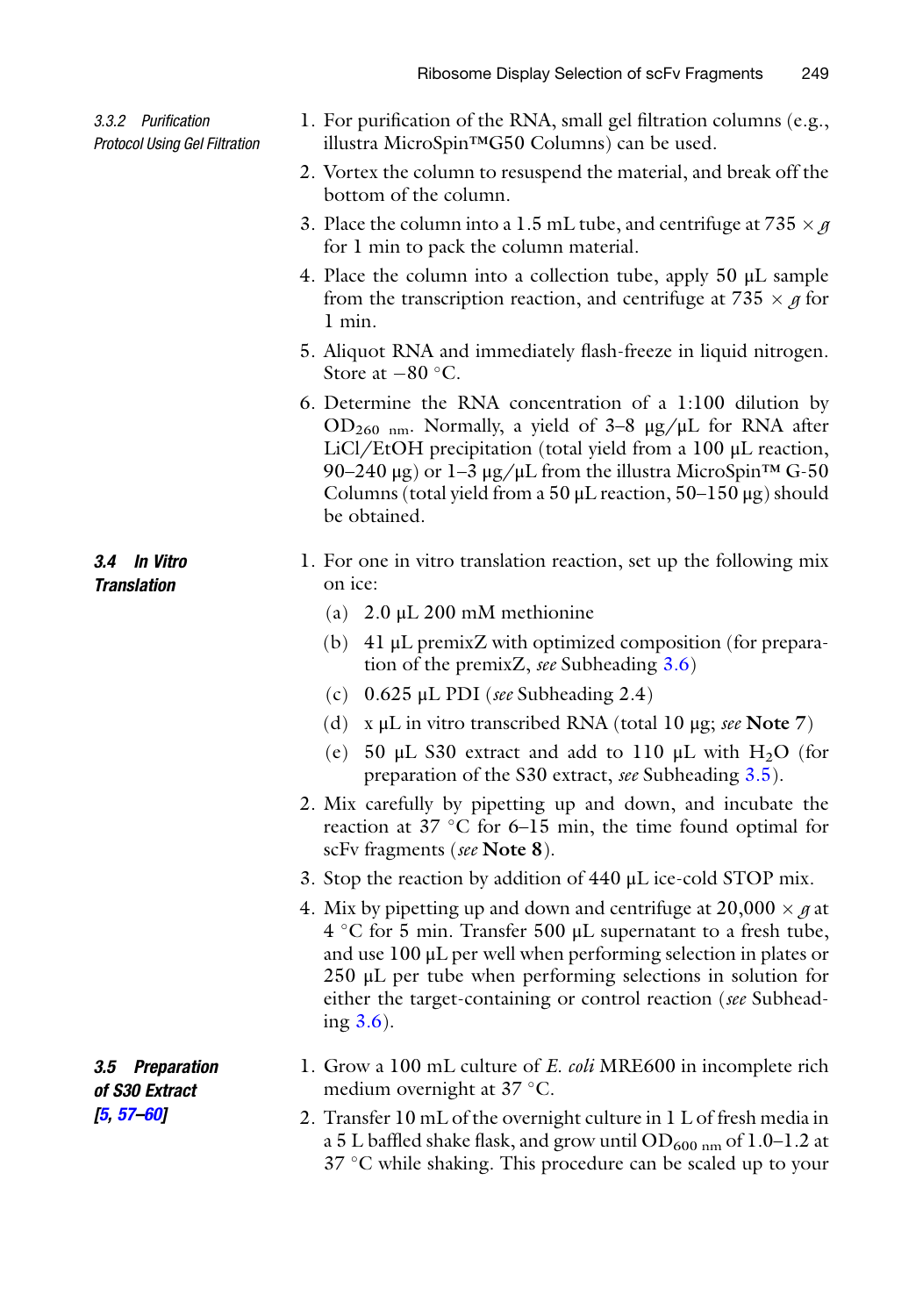<span id="page-15-0"></span>needs, and a 1 L culture usually yields 10–15 mL of S30 extract. The S30 extract is stable for years when stored at  $-80$  °C.

- 3. Chill cultures for 10 min on an ice water bath with gentle shaking.
- 4. Centrifuge cells at 3500  $\times g$  at 4 °C for 15 min and discard supernatant.
- 5. Wash the pellet three times with 50 mL of ice-cold S30 buffer per 1 L culture. It is best to resuspend cells with plating beads or on a magnetic stirrer using a sterile magnetic stirbar.
- 6. Freeze the cell pellet in liquid nitrogen, and store for a maximum of 2 days at  $-80$  °C, or continue immediately.
- 7. Resuspend the cell pellet (use 50 mL ice-cold S30 buffer per 1 L of culture), and centrifuge at  $4000 \times g$ . Discard supernatant, and resuspend pellet in 4 mL S30 buffer per g wet cells (typically 1 L of culture yields 1.5–2.0 g cell pellet).
- 8. Lyse the cell by one single passage through a French press applying 1000 psi or an EmulsiFlex at ~17,000 psi.
- 9. Centrifuge cells at  $45,000 \times g$  (corresponds to 20,000 rpm with a SS-34 rotor in a Sorvall centrifuge) at  $4^{\circ}$ C for 30 min. Transfer the supernatant to clean centrifuge bottle(s) and repeat this step.
- 10. Add 1 mL of preincubation mix to each 6.5 mL of cleared supernatant (usually 1 L culture will yield 8–10 mL of S30 extract), and slowly shake at  $25^{\circ}$ C for 1 h. During this time all endogenous mRNA will be translated, and cellular nucleases will degrade mRNA and DNA  $[61]$  $[61]$ .
- 11. Dialyze the S30 extract against a 50-fold volume of S30 buffer at  $4^{\circ}$ C three times for 4 h.
- 12. Centrifuge S30 extract at  $4000 \times g$  in a table top centrifuge at 4 °C for 10 min. Aliquot at 4 °C in suitable volumes (e.g., 55 μL is sufficient for one in vitro translation reaction, 110 μL for two) since it should not be refrozen to guarantee best activity. Flash-freeze in liquid nitrogen and store at  $-80$  °C.

Express and purify the target by methods of your choice, but the target for selection must be of excellent purity and structural homogeneity. To immobilize the target for capturing the ternary complexes, it is recommended to biotinylate the target. This is the method of immobilization found by far to be most robust to stringent washing, including washing with detergents. The advantage of immobilizing biotinylated targets is that it is very general and works equally well for proteins, peptides, oligonucleotides, and small molecules. Furthermore, by avoiding any direct binding to plastic surfaces, the structure of the target is maintained. Finally, the non-biotinylated version of the target is a convenient competitor in

#### 3.6 Selection (See Note 9)

3.6.1 Target Protein Preparation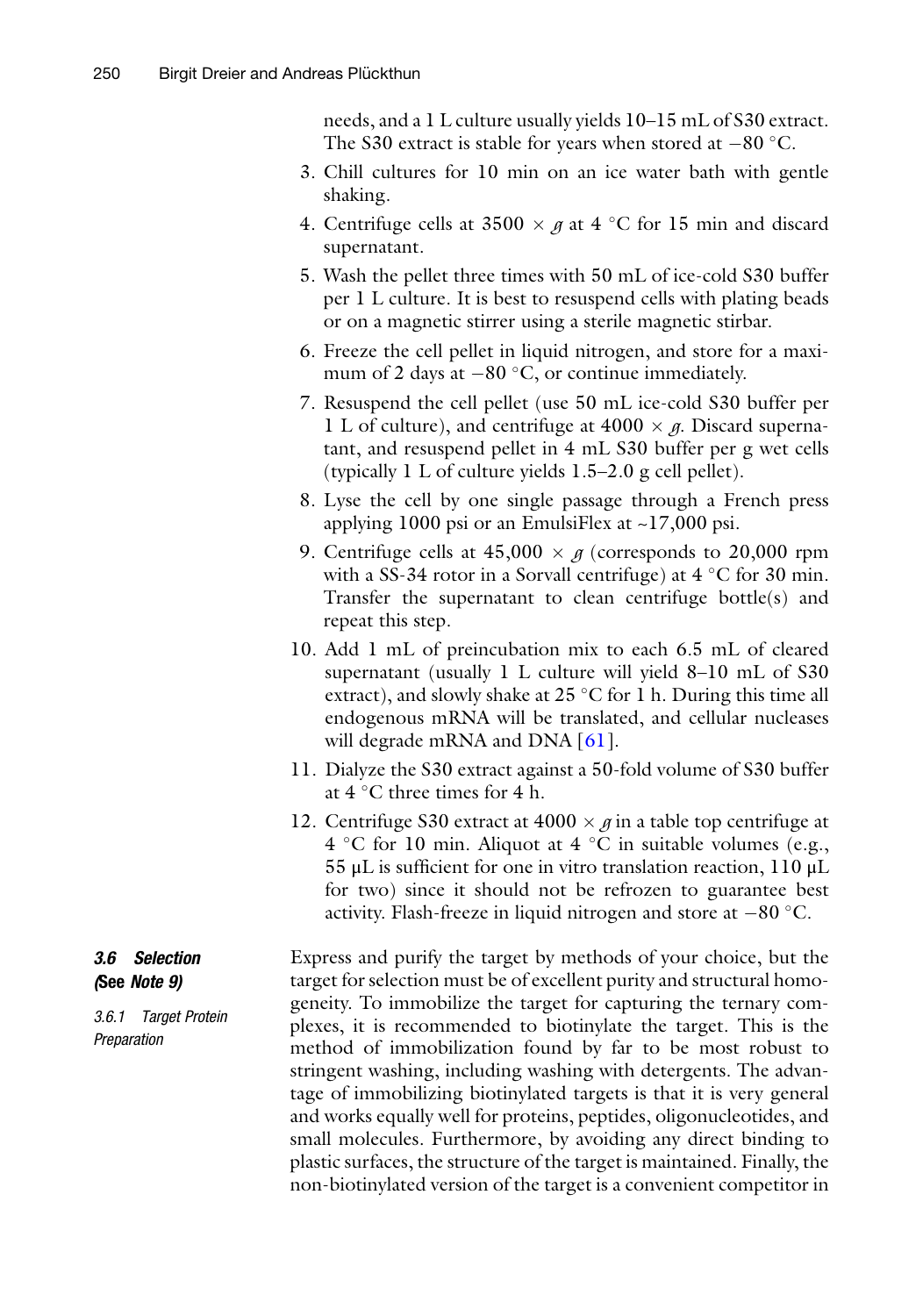<span id="page-16-0"></span>off-rate selections and in the specificity screening of single clones. Biotinylation can be achieved in two ways (see Note 10):

- 1. Fuse the target to an AviTag, and biotinylate it in vivo or in vitro using the *E. coli* biotin ligase BirA [[50](#page-32-0)] following the guidelines posted on the Avidity webpage ([www.avidity.com](http://www.avidity.com)).
- 2. Alternatively, biotinylate surface lysine amino acid residues using NHS-biotin reagents from Pierce following the manufacturer's instructions.
- 3.6.2 Selection in Plates 1. Coat wells of a 96-well Maxisorp plate with 100  $\mu$ L of a 66 nM neutravidin or streptavidin solution in PBS, and close with an adhesive plate sealer (see Notes 11 and 12). Store overnight at  $4^{\circ}$ C or for 1 h at room temperature. Invert plate and shake out solution, dry on paper towels, and wash wells three times with 300 μL PBS.
	- 2. Block the wells with 300 μL 4% milk powder in PBS (or 0.5% BSA in PBS) per well, and seal and incubate on an orbital shaker for 1 h at room temperature. Shake out blocking solution and dry on paper towels.
	- 3. Immobilize 100 μL biotinylated target at a concentration of 100–500 nM (see Note 13) in PBST/0.1% BSA and PBST/ 0.1% BSA without target for control wells. Seal and incubate on an orbital shaker at  $4^{\circ}$ C for 1 h. Wash plate three times with 300 μL ice-cold PBST and once with 300 μL ice-cold WBT. Remove WBT only when the stopped translation reaction can be added to the wells (see Subheading [3.4\)](#page-14-0).
	- 4. Add 100 μL of the stopped in vitro translation, and supplement to a final concentration of 2% milk powder in PBST. Seal the plate and incubate the binding reaction at  $4^{\circ}$ C for 1 h. Wash the wells with 300 μL ice-cold WBT containing 0.1% BSA for eight to ten times. Use two fast washes removing the buffer immediately, followed by incubations starting at 5 min and extending to 15 min in later rounds. In these longer incubations, binders with fast off-rates will dissociate and subsequently be washed away.
	- 5. For elution of the RNA, add 100 μL EB containing EDTA to release the mRNA from the captured protein-mRNA-ribosome complexes and freshly added S. cerevisiae RNA (final concentration 50 μg/mL) to block the surface of the tubes and perhaps to act as competing substrate for any residual RNases. Incubate at  $4^{\circ}$ C for 10 min, and add to 400 µL lysis buffer of the High Pure RNA purification kit on ice. Repeat the elution step and collect the second elution in the same tube. After mixing, the RNA is stable in the lysis buffer and can be processed at room temperature until elution from the column (see Subheading [3.7](#page-17-0)).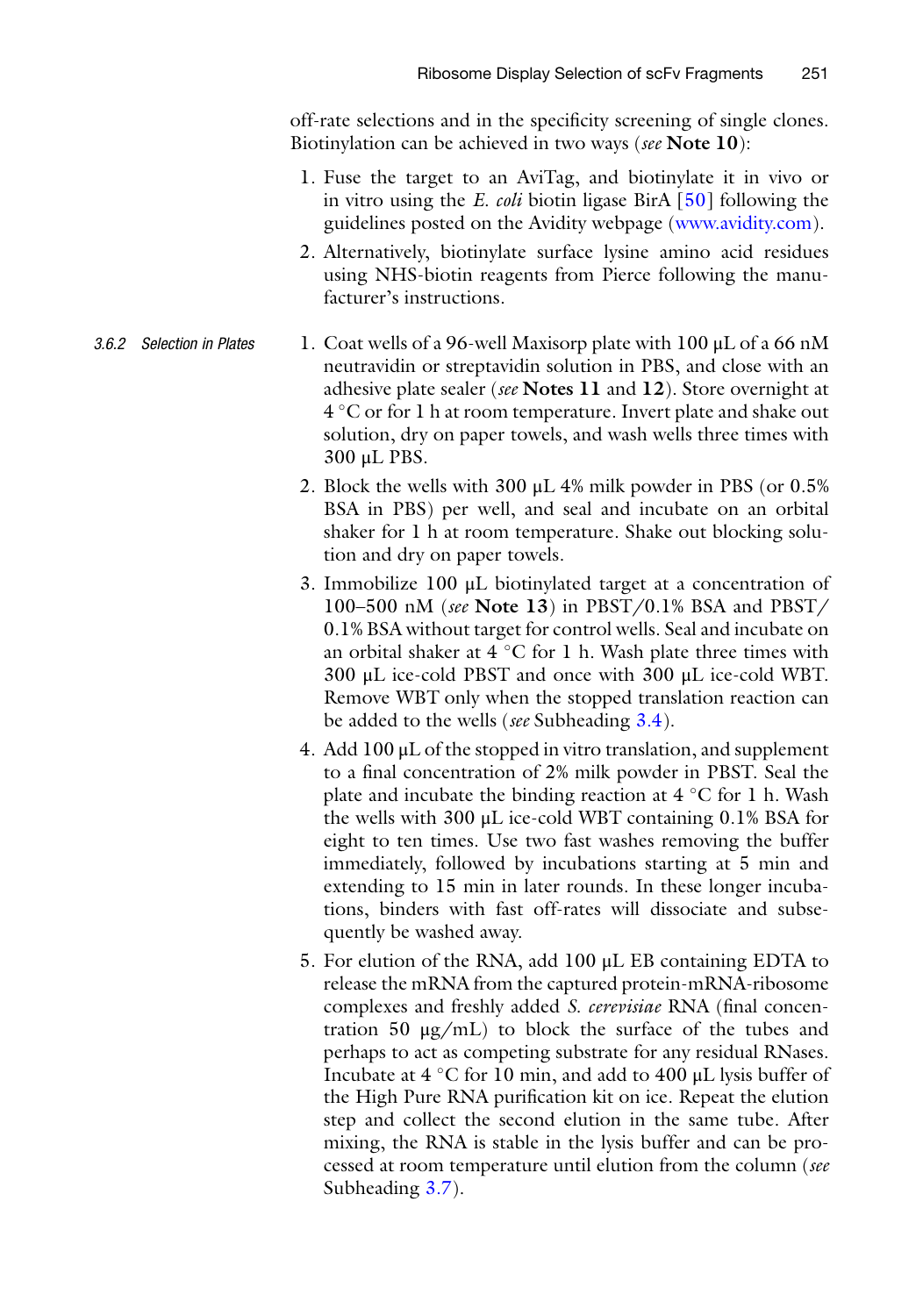<span id="page-17-0"></span>

| 3.6.3 Selection<br>in Solution         | 1. Starting from the stopped and centrifuged in vitro translation<br>reaction (see Subheading $3.4$ ), divide the reaction into two<br>aliquots of $250 \mu L$ , and add $250 \mu L$ of STOP mix. Add each<br>of the 500 $\mu$ L of the diluted stopped translation to 40 $\mu$ L of<br>streptavidin-coated magnetic beads that were washed two<br>times with 500 $\mu$ L PBS and blocked with 500 $\mu$ L PBST/4%<br>milk powder (biotin-depleted; or 0.5% BSA) for 1 h in a 2 mL<br>tube as preselection step (see Note 12). Rotate head over end at<br>$4^{\circ}$ C for 1 h. |
|----------------------------------------|----------------------------------------------------------------------------------------------------------------------------------------------------------------------------------------------------------------------------------------------------------------------------------------------------------------------------------------------------------------------------------------------------------------------------------------------------------------------------------------------------------------------------------------------------------------------------------|
|                                        | 2. Transfer the supernatant to a blocked 2 mL tube, and add to<br>100–500 nM of biotinylated target (omit target in the control<br>reaction), and incubate rotating at $4^{\circ}$ C for 1 h (see Note 14).                                                                                                                                                                                                                                                                                                                                                                      |
|                                        | 3. Transfer the supernatant to a blocked tube containing $40 \mu L$ of<br>blocked streptavidin-coated magnetic beads, and capture the<br>ternary complexes rotating at $4^{\circ}$ C for 30 min. Wash with<br>500–1000 μL ice-cold WBT containing 0.1% BSA as indicated<br>above (see Subheading 3.6.2, step 4). Separate captured com-<br>plexes using a magnetic separator between each washing step.                                                                                                                                                                          |
|                                        | 4. Proceed with the elution and purification of RNA as described<br>for the selection on plates (see Subheading $3.6.2$ , step 5).                                                                                                                                                                                                                                                                                                                                                                                                                                               |
| 3.7 Recovery<br>of Eluted RNA          | 1. Apply the lysis buffer/eluate mixture from Subheading 3.6.2,<br>step 5, on the column of the High Pure RNA isolation kit (see<br><b>Note 15</b> ). Centrifuge at 8000 $\times$ <i>g</i> for 1 min. Discard the flow-<br>through.                                                                                                                                                                                                                                                                                                                                              |
|                                        | 2. Add 100 $\mu$ L diluted DNase I solution (1.8 U/ $\mu$ L) directly onto<br>the column filter, and incubate at room temperature for 15 min<br>(see Note 16). Add 500 µL wash buffer 1 and centrifuge at<br>8000 $\times$ g for 1 min. Discard flow-through.                                                                                                                                                                                                                                                                                                                    |
|                                        | 3. Wash with 500 µL wash buffer 2, centrifuge, and discard flow-<br>through.                                                                                                                                                                                                                                                                                                                                                                                                                                                                                                     |
|                                        | 4. Add 100 µL wash buffer 2, and centrifuge at $13,000 \times g$ for<br>2 min to remove any residual EtOH.                                                                                                                                                                                                                                                                                                                                                                                                                                                                       |
|                                        | 5. Elute with 50 µL elution buffer, and incubate for 2 min before<br>centrifugation at 8000 $\times$ g for 1 min into a fresh 1.5 mL<br>RNase-free tube.                                                                                                                                                                                                                                                                                                                                                                                                                         |
|                                        | 6. Freeze the remaining sample of eluted RNA in liquid nitrogen,<br>and store at $-80$ °C (see Notes 7 and 17).                                                                                                                                                                                                                                                                                                                                                                                                                                                                  |
| Reverse<br>3.8<br><b>Transcription</b> | 1. Transfer two times 12.5 µL of eluted RNA to fresh 1.5 mL<br>tubes (see Note 18).                                                                                                                                                                                                                                                                                                                                                                                                                                                                                              |
| (RT) of mRNA                           | 2. Denature the eluted RNA at $70^{\circ}$ C for 10 min and chill on ice.                                                                                                                                                                                                                                                                                                                                                                                                                                                                                                        |
|                                        | 3. Set up the following RT-mix (total of $7.75 \mu L$ ) per RT reaction<br>on ice:                                                                                                                                                                                                                                                                                                                                                                                                                                                                                               |
|                                        | (a) $0.25 \mu L$ T3Te primer (final concentration 1.25 $\mu$ M).                                                                                                                                                                                                                                                                                                                                                                                                                                                                                                                 |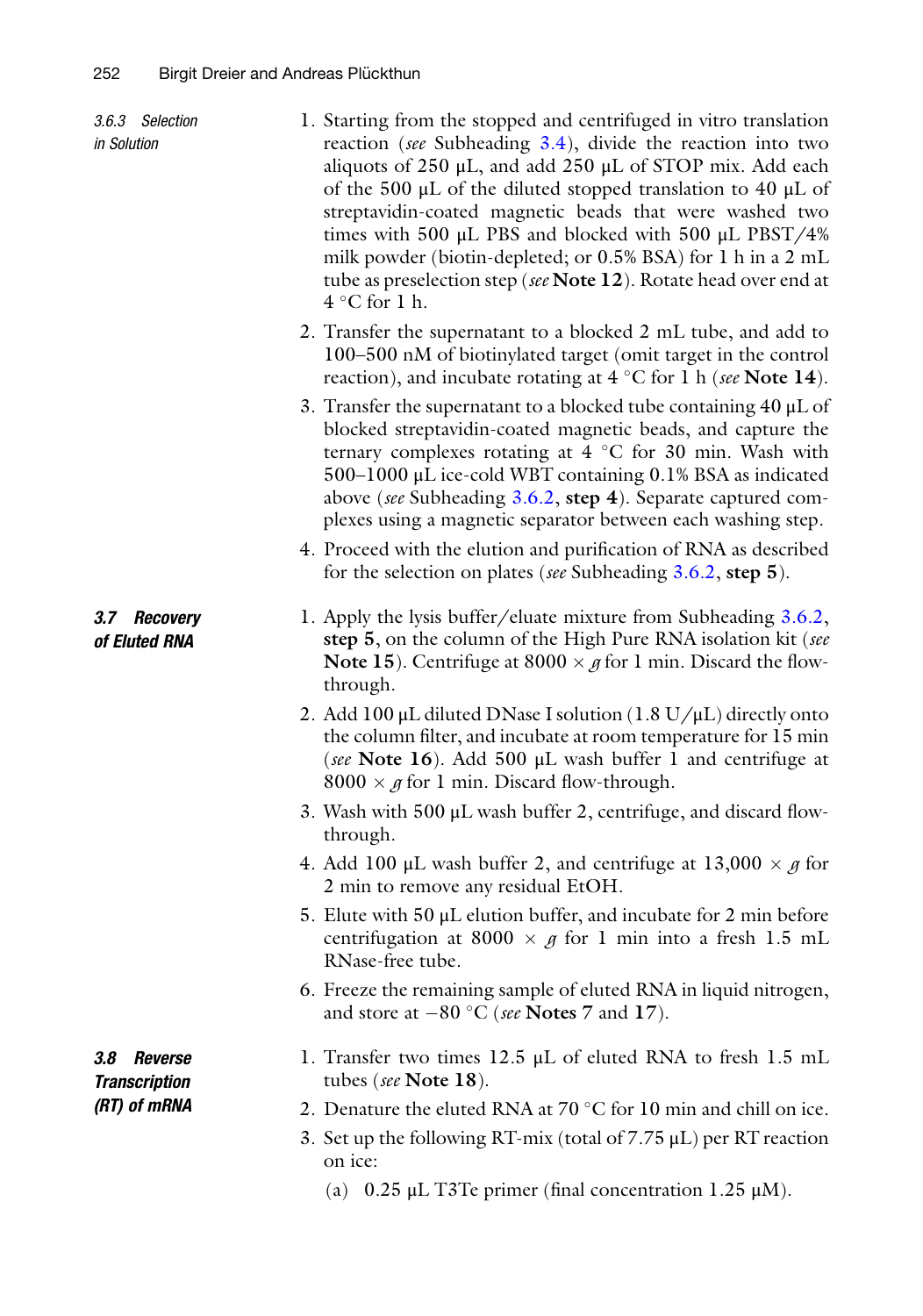- <span id="page-18-0"></span>(b) 0.5 μL dNTPs (final concentration 125 μM of each nucleotide).
- (c)  $0.5 \mu L$  RNasin (40 U/ $\mu$ L).
- (d) 0.5 μL AffinityScript™ Multiple Temperature Reverse Transcriptase.
- (e)  $(50 \text{ U}/\mu\text{L})$ .
- (f) 2.0  $\mu$ L 10 × AffinityScript<sup>TM</sup> buffer.
- (g)  $2.0 \mu L$  DTT (final concentration 10 mM).
- (h)  $2.0 \mu L H_2O$ .
- 4. Distribute 7.75 μL RT-mix per RT reaction to the 12.25 μL samples of denatured RNA.
- 5. Incubate at  $50^{\circ}$ C for 1 h.
- 6. Use 7.5 μL as template for PCR using the inner primers SDA and T3Te.
- 7. Freeze the rest of the cDNA in liquid nitrogen and store at  $-20$  °C.

The standard protocol for Vent DNA polymerase (NEB) is shown below. If another DNA polymerase or primers are used, the reaction conditions might have to be adapted.

- 1. Set up the following reaction mix per sample:
	- (a)  $7.5 \mu L$  cDNA from Subheading  $3.8$ , step 7.
	- (b)  $5.0 \mu L$  10 $\times$  Taq buffer.
	- (c) 1.55  $\mu$ L 50 mM MgCl<sub>2</sub>.
	- (d)  $2.0 \mu L$  dNTPs (final concentration  $200 \mu M$  of each nucleotide).
	- (e)  $2.5 \mu L$  DMSO (final concentration 5%).
	- (f)  $0.5 \mu L$  SDA primer (final concentration 1  $\mu$ M).
	- (g)  $0.5 \mu L$  T3Te primer (final concentration 1  $\mu$ M).
	- (h) 0.5 μL Taq DNA polymerase (5 U/μL).
	- (i) Add to 50  $\mu$ L with H<sub>2</sub>O (see Note 19).
- 2. Perform a hot start PCR to reduce unspecific amplification. Use the following cycling parameters:  $4 \text{ min}$  at  $94 \degree \text{C}$ ;  $20 \text{ cycles}$ , 30 s at 94 °C, 30 s at 50 °C, 2.5 min at 72 °C; final extension 10 min at  $72 °C$  (see Note 20).
- 3. Verify the product on an agarose gel (see Note 21).

3.9 Amplification of cDNA Coding for scFv Fragments (PCR1)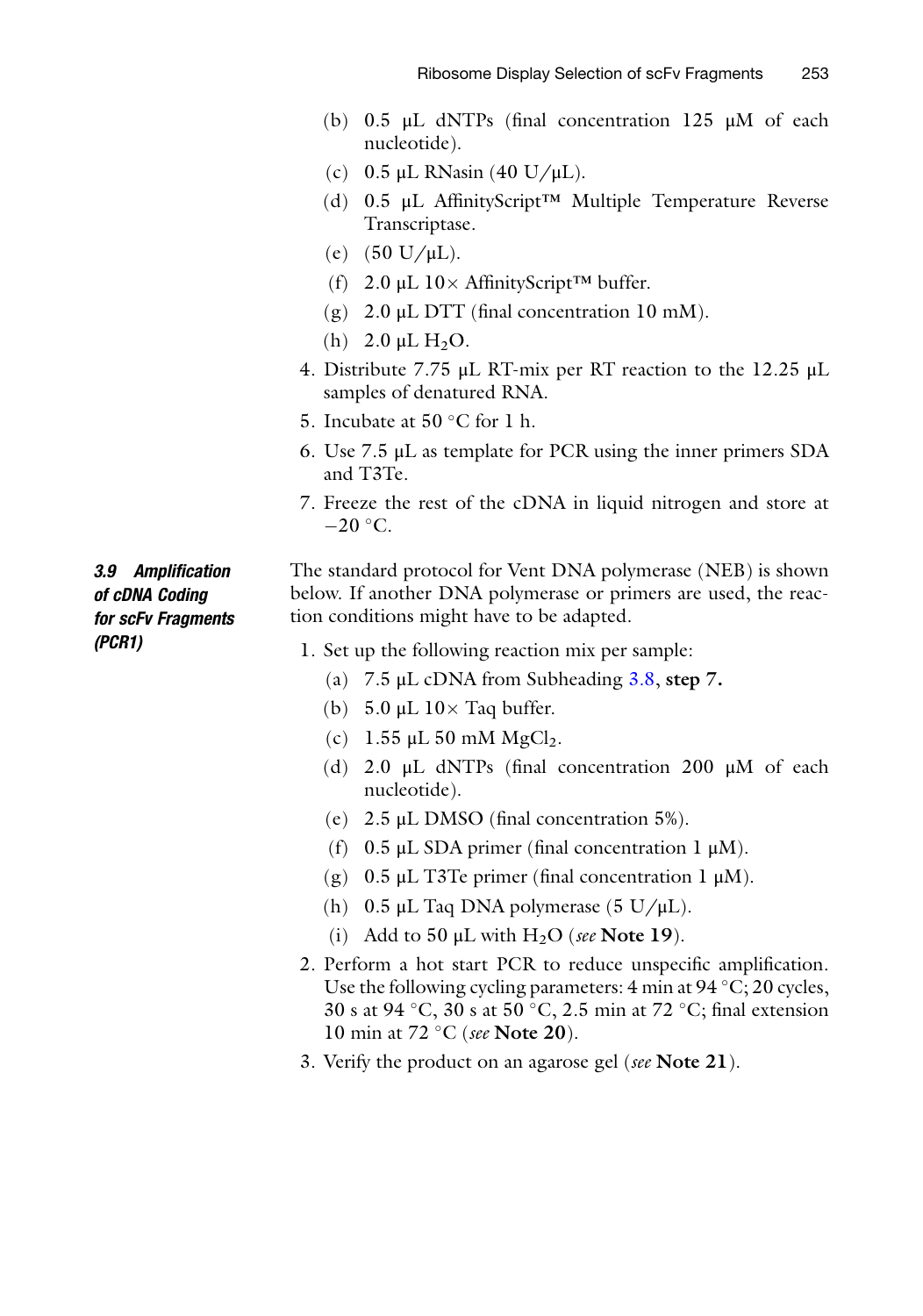#### <span id="page-19-0"></span>3.10 Incorporation of Promoter Elements and  $5'$  RNA-Stabilizing Stem Loop (PCR2)

3.11 Affinity

22)

- 1. Purify PCR products from Subheading [3.9](#page-18-0), step 3, by excision of the appropriate bands from an agarose gel, and purify using the QIAquick Gel Extraction Kit.
- 2. Using the composition mentioned in Subheading [3.9](#page-18-0), step 1, set up a PCR reaction using the outer primer set T7B and T3Te and the purified template from PCR1 or perform an errorprone PCR to increase diversity (see Subheading [3.11.1\)](#page-20-0).
- 3. Perform a hot start PCR to reduce unspecific amplification. Use the following cycling parameters: 4 min at  $94 °C$ ; 10– 15 cycles, 30 s at 94 °C, 30 s at 50 °C, 2.5 min at 72 °C; final extension 10 min at 72 $\degree$ C.
- 4. Verify the product on an agarose gel (see Note 21).
- 5. Use the PCR product without further purification for the in vitro transcription (see Subheading [3.2\)](#page-13-0) or the purified product for DNase I shuffling and assembly PCR (see Subheading [3.11.2\)](#page-20-0).

Maturation (See Note To increase the affinities of the library members, it is best to select for those having the lowest dissociation rate constant (off-rate) from the target  $[7, 9, 10, 18, 62, 63]$  $[7, 9, 10, 18, 62, 63]$  $[7, 9, 10, 18, 62, 63]$  $[7, 9, 10, 18, 62, 63]$  $[7, 9, 10, 18, 62, 63]$  $[7, 9, 10, 18, 62, 63]$  $[7, 9, 10, 18, 62, 63]$  $[7, 9, 10, 18, 62, 63]$  $[7, 9, 10, 18, 62, 63]$  $[7, 9, 10, 18, 62, 63]$  $[7, 9, 10, 18, 62, 63]$  $[7, 9, 10, 18, 62, 63]$ , since typically the association rate constants (on-rate) of protein-protein interactions fall into a very similar range and thus typically cannot be improved beyond this, because of the mechanism of the association process [\[16](#page-30-0), [64\]](#page-33-0). This off-rate selection can be applied for the improvement of known binders (after mutagenizing the gene for defined binders and thus creating a new library), but also during the initial selection from the original library (typically in the third selection round). In this off-rate selection step, an excess of non-biotinylated target is added after the binding reaction to the biotinylated target has already been equilibrated for  $>1$  h. Any fast dissociating binder will be immediately occupied by non-biotinylated target and thereby prevented from being captured with biotinylated target on streptavidin or neutravidin. Conversely, any high-affinity binder with a slow off-rate will retain its biotinylated target and thus can be captured. The optimal duration of competitor incubation and the excess concentrations depend on the expected off-rates. Considerations as to which parameters (times, concentrations, and error rates) to choose have been discussed elsewhere based on extensive calculations  $[16]$  $[16]$  (see Note 23). As a general guideline, we recommend to perform the affinity maturation over several selection "blocks" (usually three blocks seem sufficient), each block containing a round of randomization (see Subheading [3.11.1](#page-20-0) or [3.11.2](#page-20-0)), a round of off-rate selection (see Subheading [3.11.3](#page-21-0)), and a low stringency round (see Subheading [3.6](#page-15-0)) for recovery of rare tight binders from a high background of inactive library members (carrying deleterious mutations) (see Note 24). For the off-rate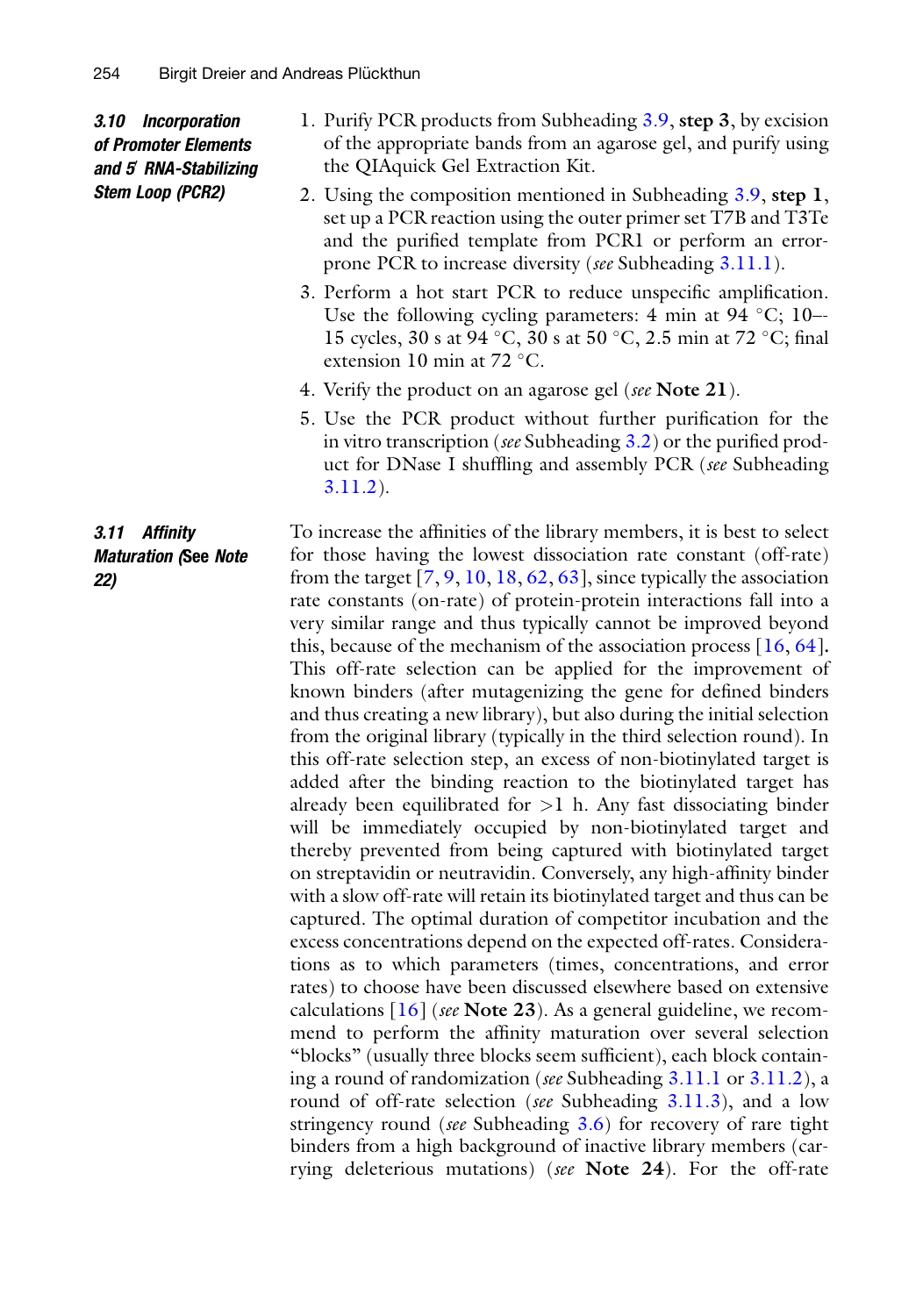selections in block 1, we recommend to start with a modest stringency that can be increased in blocks 2 and 3; for example, for the first off-rate selection, use a 2 h incubation with a 10- to 100-fold excess of competitor, and later use a 1000- to 10,000-fold excess of competitor. Then proceed with washing and elution of the bound ternary complexes as above.

<span id="page-20-0"></span>3.11.1 Introduction of Additional Diversity Applying Error-Prone PCR

- 1. Set up PCR reactions on template DNA from Subheading [3.9,](#page-18-0) step 2, introducing different mutational rates using various concentrations of the nucleotide analogs dPTP and 8-oxo-dGTP in the range of 1–20 μM (see Note 25):
	- (a) 1  $\mu$ L PCR1 product (10 ng/ $\mu$ L).
	- (b)  $4 \mu L$  dNTPs each (final concentration 250  $\mu$ M).
	- (c) 1–20 μM dPTP and 8-oxo-dGTP, each.
	- (d)  $0.5 \mu L$  T7B primer (final concentration 1  $\mu$ M).
	- (e)  $0.5 \mu L$  T3Te primer (final concentration 1  $\mu$ M).
	- (f)  $5 \mu L$  10 $\times$  polymerase buffer.
	- (g)  $3 \mu L$  MgCl<sub>2</sub> (final concentration 1.5 mM).
	- (h) 0.5 μL Taq DNA polymerase In a 50 μL reaction:
- 2. Apply the following cycling parameters (must be adapted according to primers and template):  $3 \text{ min}$  at  $95 \degree \text{C}$ ;  $25 \text{ cycles}$ , 30 s at 95 °C, 30 s at 50 °C, 1 min at 72 °C; final extension 5 min at  $72 °C$ .
- 3. Verify the product on an agarose gel.
- 4. Mix PCR products in equimolar amounts to serve as template for the in vitro transcription (see Subheading [3.2,](#page-13-0) step 4).
- 1. Use 5 μg of purified PCR product (see Subheading [3.10](#page-19-0), step **5**) in a reaction volume of 100 μL. Add 10 μL of  $10 \times$  DNase I buffer and 1  $\mu$ L DNase I (0.15 U/ $\mu$ L; Roche), and incubate 5 min at room temperature.
- 2. Add 2.5 μL of DNA loading buffer containing EDTA to 5 μL of the reaction, and freeze the rest immediately in liquid nitrogen.
- 3. Analyze sample on a 1.5% agarose gel (see Notes 26 and 27).
- 4. Purify the 50–100 bp product of the DNase I digest using QIAEX II.
- 5. Set up an amplification reaction not containing any primers:
	- (a) 5–15 μL purified fragment
	- (b)  $2 \mu L$  10 × PCR reaction buffer

3.11.2 Introduction of Additional Diversity Applying DNase I Shuffling and Assembly PCR [[18](#page-30-0)]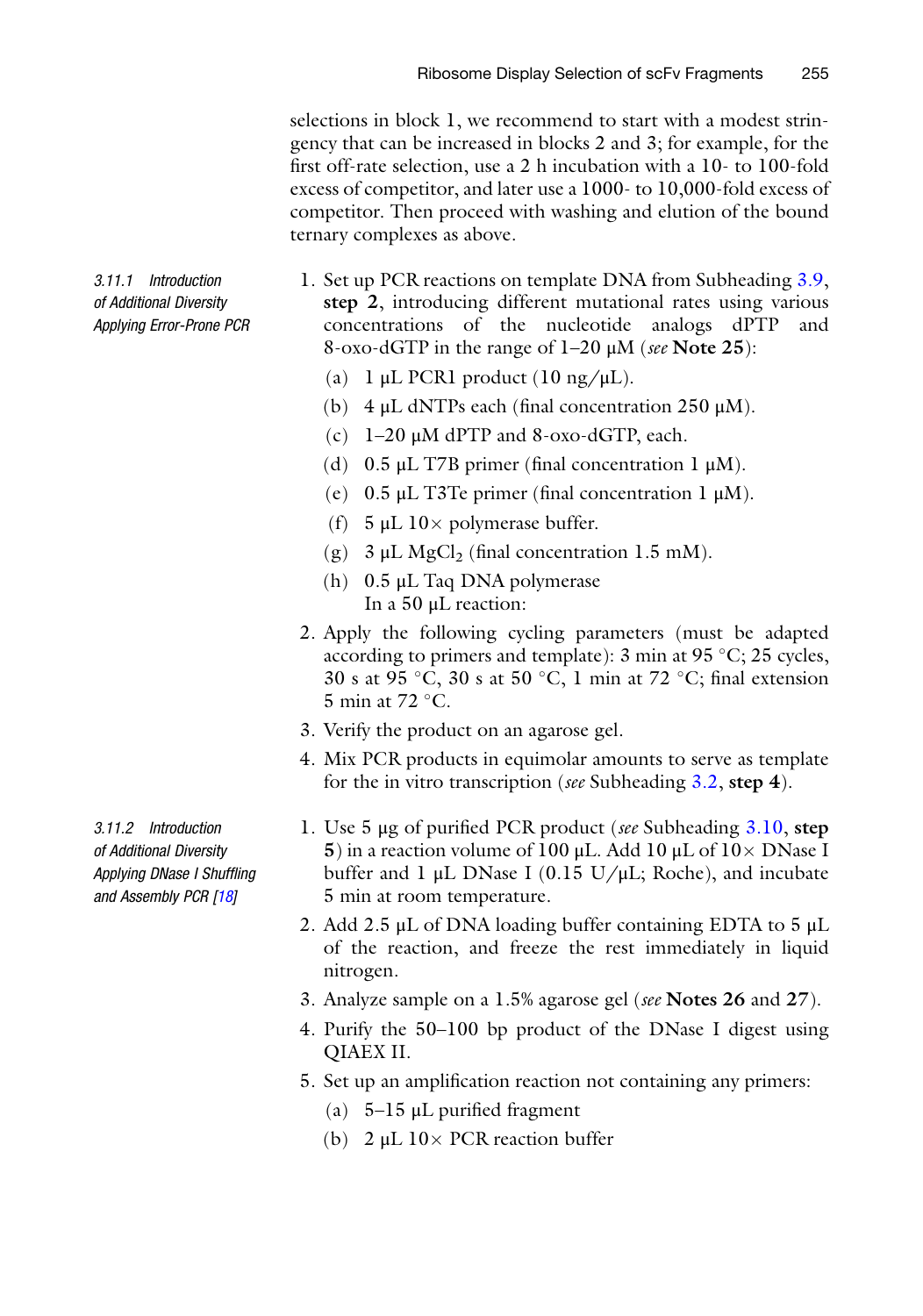- <span id="page-21-0"></span>(c)  $0.88 \mu L \text{ MgCl}_2 (50 \text{ mM})$
- (d)  $0.25 \mu L$  dNTPs
- (e)  $0.8 \mu L$  Triton X-100
- (f) 0.5 μL Taq DNA polymerase
- (g) Add to 20  $\mu$ L with H<sub>2</sub>O.
- 6. Run the following program in a thermal cycler: 4 min at  $94 \text{ }^{\circ}\text{C}$ ; 20 cycles, 30 s at 94 °C, 30 s at 45 °C, 2.5 min at 72 °C; final extension 10 min at  $72 °C$ .
- 7. Verify the product on an agarose gel, and purify the product of the expected size (see Note 25).

3.11.3 Competition with Non-labeled Target (Off-Rate Selection)

This protocol describes a selection strategy to enrich binders with a slow off-rate. Ribosomal complexes are incubated with low amounts of biotinylated target (preferentially in solution, but in principle this can also be done with target immobilized on plates) before adding non-biotinylated target in large excess as competitor. Considerations for selection conditions have been published elsewhere [[16](#page-30-0)].

- 1. For pre-panning to remove all "sticky" ribosomal complexes, e.g., containing misfolded scFvs after randomization, add two times 500  $\mu$ L diluted and stopped translation mix (*from* Subheading  $3.4$ , step  $4$ ) to  $20-50$  µL of milk (4%) or BSA (0.5%)blocked streptavidin magnetic beads in a blocked RNase-free 2.0 mL tube. Remember to set up two reactions, one containing the target and one not containing the target as negative control.
- 2. Incubate at  $4 \degree C$  for 30–60 min with head over end rotation.
- 3. After separation of the magnetic beads on a magnetic stand, remove the supernatant carefully, and transfer the translation mix to a milk- or BSA-blocked 2.0 mL tube. Add biotinylated target in the range of 0.1–10 nM to the selection reaction (see Note 22), and buffer only to the tube containing the control.
- 4. Allow for equilibration of the scFv-target complexes at  $4 °C$ with head over end rotation for 1–14 h.
- 5. For competition of the complexed scFvs, add a large excess of non-biotinylated target. The ratio will vary dependent on the expected affinity of the binders in the pool ( $[16]$  $[16]$ , see Note 22).
- 6. Incubate at  $4^{\circ}$ C with head over end rotation for 1–14 h.
- 7. Add the binding reactions to 20–50 μL fresh streptavidin magnetic beads previously blocked with milk or BSA in a blocked 2.0 mL tube, and capture the scFv-target complexes remaining on the biotinylated target during 30 min incubation rotating at  $4^{\circ}$ C.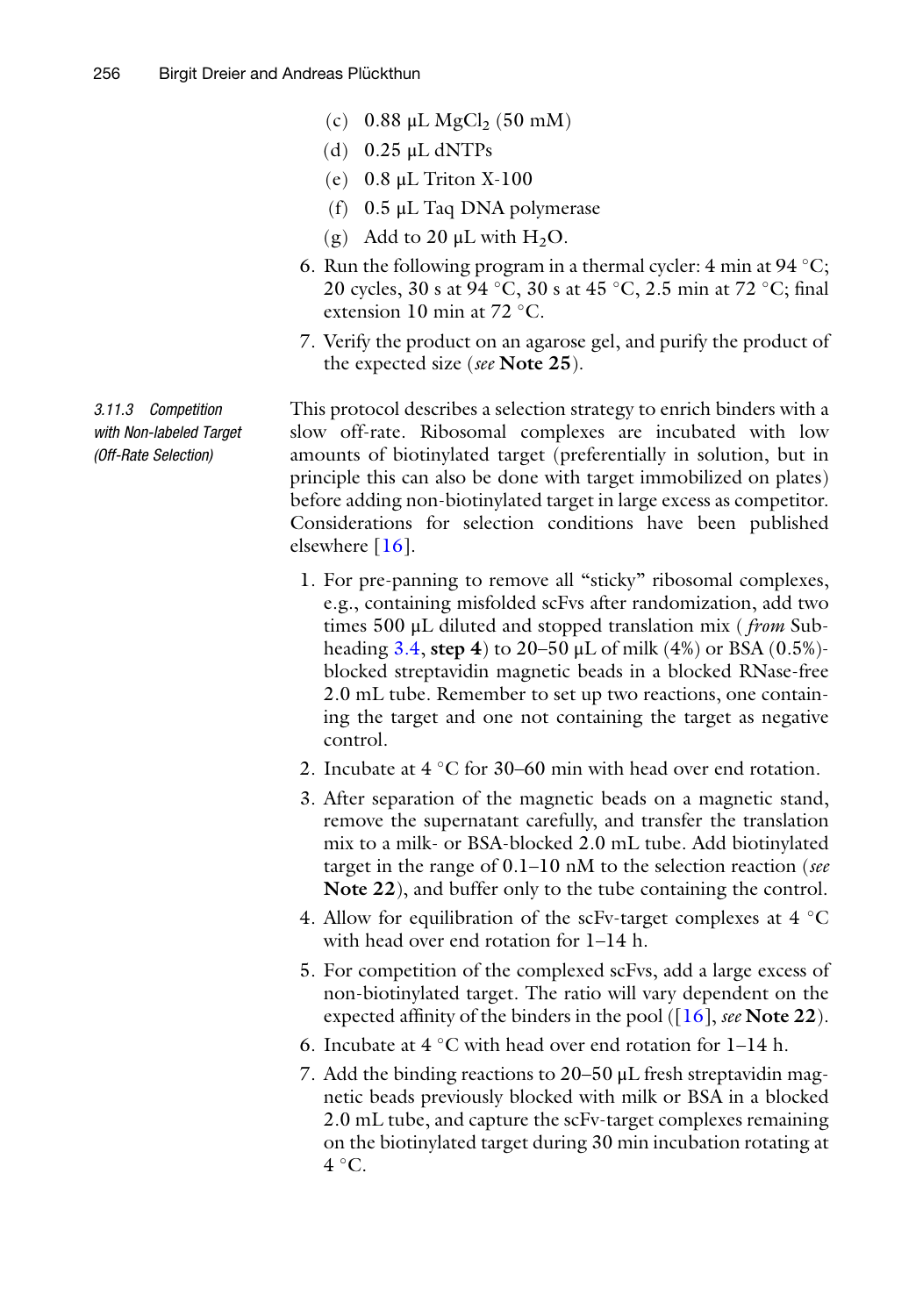- 8. Wash with 500 μL ice-cold WBT containing 0.1% BSA in each step as indicated (see Subheading [3.6.2](#page-16-0), step 4). Separate captured scFv-target complexes using a magnetic separator between each washing step.
- 9. Proceed with the elution and purification of RNA as described (see Subheading [3.7\)](#page-17-0).

<span id="page-22-0"></span>3.12 Initial Analysis of Pools After Each Selection Round To test for enrichment of specific binders, either PCRs from target and nontarget wells can be compared (Subheading 3.12.1) or the pools can be translated and analyzed by RIA (Subheading 3.12.2).

3.12.1 PCR of Enriched **Pools** An aliquot of the RT-PCRs from the selection on target and on the control not containing target are compared. For this purpose an aliquot (typically about 5  $\mu$ L) of the PCR after Subheading [3.9,](#page-18-0) step 3, from the wells with and without target are loaded on an agarose gel. From the second or third round onward, the PCR band from the target should be stronger.

3.12.2 RIA (Radioimmunoassay) of the Translated Enriched mRNA Pools

for Binding

To test for enrichment of specific binders, the mRNA pool after each round of ribosome display can be transcribed with the outer primer set T7B and T3Te (see Subheading [3.10\)](#page-19-0) and translated in vitro (see Subheading  $3.4$ ) using  $[^{35}S]$ Methionine for detection. The resulting ternary complexes are then probed in a RIA format for binding (identical to an ELISA setup).

- 1. Coat the microtiter plate wells overnight at  $4^{\circ}$ C with 100  $\mu$ L neutravidin in PBS.
- 2. Wash the plate two times with 300 μL PBS.
- 3. Block the microtiter plate wells with 4% milk in PBS for 1 h at room temperature.
- 4. Add 100 μL of biotinylated target in PBST (or just PBST to control wells), and incubate with gentle shaking for 30 min at  $25^{\circ}$ C.
- 5. Wash three times with 300 μL PBST.
- 6. Set up an in vitro transcription reaction using 1 μg DNA (either an expression plasmid, e.g., pTFT74 [\[43](#page-31-0)] (Fig. [2b\)](#page-5-0) with the gene or pool encoding the scFv or a PCR product containing the T7 promoter) as described (see Subheading [3.4](#page-14-0)) with the following modifications: set up only a 55 μL reaction, and do not add cold methionine but 2 μL  $\left[3\right]$ <sup>35</sup>S]Methionine (0.3 μM, 50 μCi/mL final concentration). Translate for 30 min at 37 °C.
- 7. Add 220 μL PBST and centrifuge for 5 min at  $14,000 \times g$ .
- 8. Transfer the supernatant to a fresh 1.5 mL reaction tube  $(-250 \mu L)$ , and add 250  $\mu L$  of 4% milk in PBST containing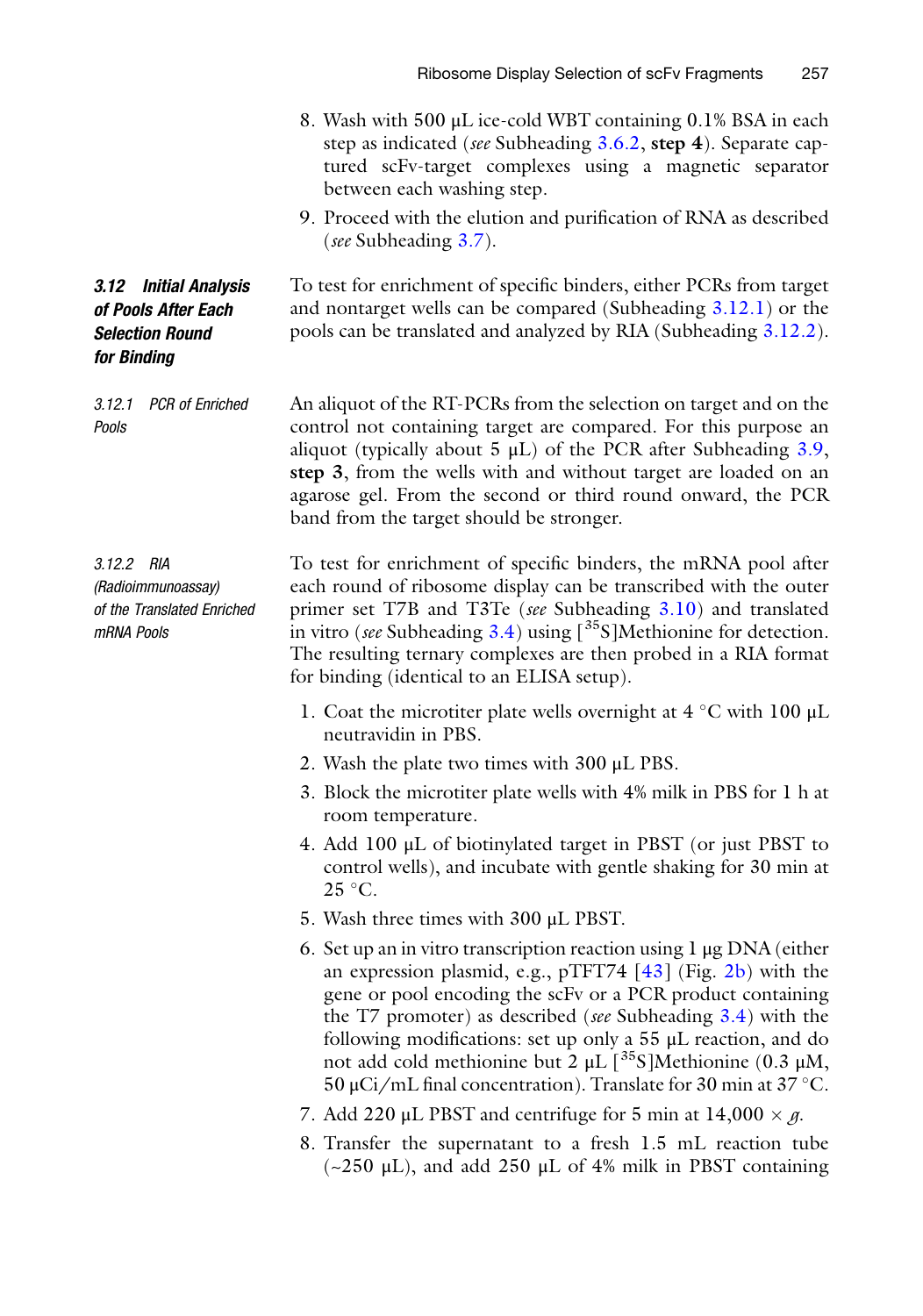either no ligand or, for competition studies, different concentrations of non-biotinylated target.

- <span id="page-23-0"></span>9. Incubate for 1 h at room temperature, before adding 100 μL of this reaction mixtures to the microtiter well.
- 10. Incubate for 30 min at room temperature.
- 11. Wash five times with 300 μL PBST, and elute with 100 μL 4% SDS in PBS or 0.1 M triethylamine after an incubation time of 10 min.
- 12. Add eluate to 5 mL scintillation fluid, and quantify the radioactivity in a scintillation counter.
- 3.13 ELISA of Single scFvs 1. Usually after the third round of ribosome display, the PCR products are cloned into a vector, and E. coli are transformed, such that the binding specificity of single clones can be evaluated by ELISA. There are three principal strategies for achieving this. The primers chosen for the last PCR amplification should commensurate with the destination vector:
	- (a) Since antibody scFv fragments carry disulfide bonds, which are required for correct folding, it is best to clone the scFv genes into a secretion vector behind a bacterial signal sequence. The vector  $pAK400$  [\[52,](#page-32-0) [53](#page-32-0)] allows directional cloning via two *SfiI* sites with different over-hangs (Fig. [3\)](#page-6-0) and leads to strong expression. This strategy should normally be chosen first.
	- (b) The genes can alternatively be cloned into the vector pTFT74  $[43]$  $[43]$  via *NcoI* and *HindIII* (Figs. [2b](#page-5-0) and [3\)](#page-6-0). This vector does not contain a signal sequence and will express the genes under control of the T7 promoter. Thus, after plasmid minipreps, the antibody scFv gene can be translated in vitro in the presence of disulfide isomerase [[19](#page-30-0)]. This strategy will of course yield much less protein than the direct expression from E. coli but can be very valuable in troubleshooting, as the in vitro folding conditions will be very similar as in the ribosome selection itself.
	- (c) Finally, using the same vector,  $pTFT74$  [[43](#page-31-0)] (Fig. [2b](#page-5-0)), the protein can be produced from *E. coli*, albeit as inclusion bodies which have to be refolded [[17](#page-30-0), [43](#page-31-0)]. This is not practical for a very large number of samples but can sometimes provide large amounts of a particular scFv fragment very rapidly.
	- (d) We cannot give a full account of antibody expression here. The different expression strategies have been compared [\[44](#page-32-0), [53](#page-32-0), [65\]](#page-33-0), and general protocols for the specific procedures are found in the references above. Since the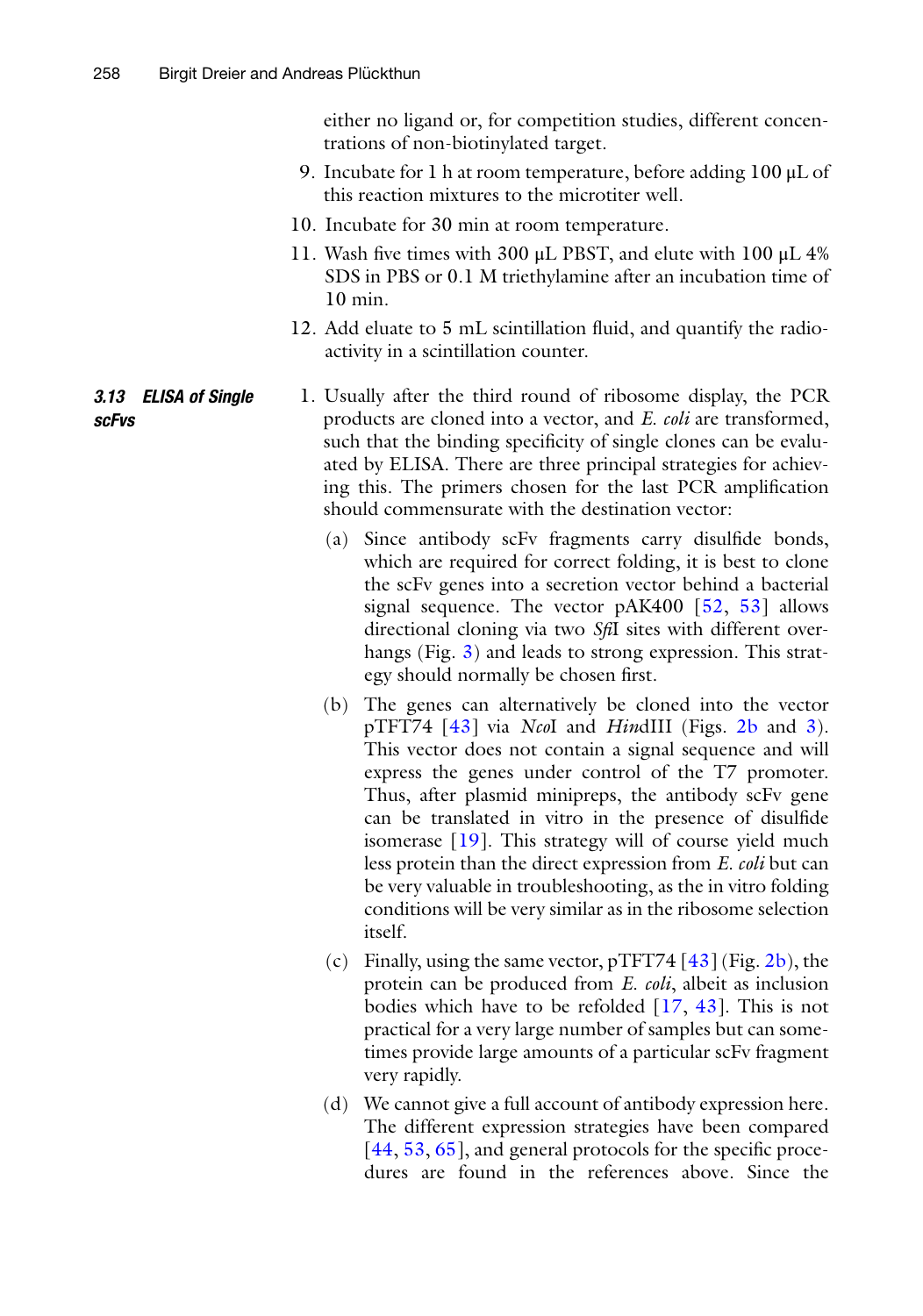transformation of E. coli with subsequent cell lysis for ELISA is very straightforward and is described in, e.g.,  $[44, 53, 65]$  $[44, 53, 65]$  $[44, 53, 65]$  $[44, 53, 65]$  $[44, 53, 65]$ , we concentrate here on the in vitro translation of the antibody.

- 2. Plasmids of single clones are isolated and used for in vitro transcription (see Subheading [3.2\)](#page-13-0), RNA purification (see Sub-heading [3.3](#page-13-0)), and in vitro translation (see Subheading [3.4](#page-14-0)).
- 3. Dilute the reaction mixture fourfold with PBST, and centrifuge at  $14,000 \times g$  for 10 min at 4 °C.
- 4. Transfer supernatant to fresh 1.5 mL reaction tube, and add an equal volume of 4% milk in PBST. For a competition ELISA, add varying amounts of non-biotinylated target and preincubate for 1 h at room temperature.
- 5. Add 100 μL to target-coated wells or control wells prepared as described (see Subheading  $3.11$ , steps  $1-5$ ), and incubate 30–60 min at room temperature.
- 6. Wash three times with 300 μL PBST.
- 7. Add 100 μL the FLAG tag antibody in a 1:1000 dilution in 1% milk in PBST. Incubate 1 h at room temperature, and wash three times with 300 μL PBST.
- 8. Add 100 μL of a polyclonal anti-mouse alkaline phosphatase conjugate in a dilution of 1:20,000 in PBST. Incubate 1 h at room temperature, and wash three times with 300 μL PBST.
- 9. Detection is performed with 100 μL pNPP substrate and reading the OD at 405 nm.

#### 4 Notes

- 1. Use RNase-free water, chemicals, and consumables. Most commercially available water is RNase-free or can be generated using a membrane microfiltration system, e.g., MilliQ from QIAGEN, to produce ultra-pure water. Alternatively, you can use 0.1% DEPC (diethylpyrocarbonate) which reacts with histidine residues but also other nucleophilic groups and therefore inactivates RNases but for the same reason cannot be used, e.g., for Tris-buffers. Chemicals should be kept separate from the common chemical shelf and handled only with gloves and a flamed spatula to avoid RNase contamination. Purchase only RNase-free plastic consumables. If necessary you can bake glass bottles and pipettes at  $180^{\circ}$ C for 6 h.
- 2. Use the homemade RNA polymerase buffer (see Subheading [2.2\)](#page-2-0) as indicated for maximum yield of RNA. Commercial buffers have not worked very well at this step, when the PCR product is directly used without further purification.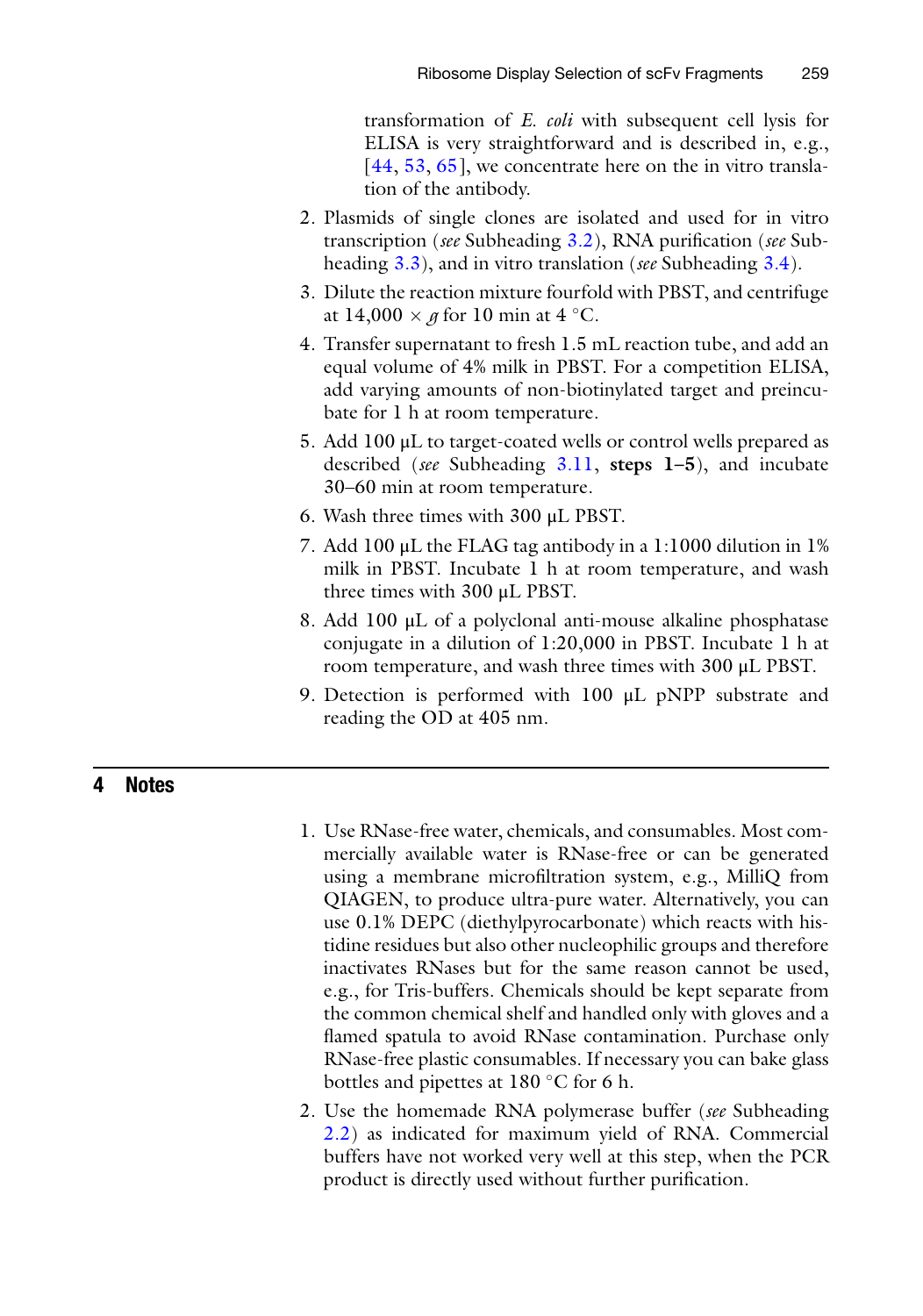- 3. In round one ensure that the number of mRNA molecules produced in transcription actually exceeds the library size (the initial number of different DNA molecules). Be aware that no more members than ribosomes present in the translation reaction can be displayed. Nonetheless, under standard conditions as described here, ribosomes will normally be in excess. In a newly constructed library, the diversity cannot be higher than the number of DNA molecules used in this step. What limits the functional library in ribosome display is also discussed elsewhere  $[6]$ .
- 4. The PCR products can be used without additional purification. We highly recommend to use non-purified PCR product at this step, since purified PCR product generally yields a greatly reduced amount of mRNA.
- 5. Optionally, the transcribed RNA can be analyzed on a denaturing formaldehyde agarose gel following standard procedures [\[66\]](#page-33-0). The mRNA product should give a sharp band. A smear or absence of product indicates RNase contamination, which needs to be eliminated and the step repeated. If the band is sharp but the yield is lower than expected, obtain more starting DNA template by not purifying the PCR product that is used as template, as the quality is usually sufficient even without purification (see Note 4), and do use the homemade RNA polymerase buffer (see Subheading [2.2\)](#page-2-0) for better transcription yield. If the products are not of the expected size, optimize the PCR conditions depending on your template and primers.
- 6. In our experience both protocols are yielding high-quality RNA as template for the in vitro translation, but the quality might be still higher using LiCl precipitation (see Subheading [3.3.1\)](#page-13-0). Considerations on which protocol to use might also include the final concentration that is usually obtained (using the purification by gel filtration, the sample is usually more dilute) or the time it takes (LiCl precipitation is performed over a time frame of 3 h, while gel filtration (see Subheading [3.3.2\)](#page-14-0) can be performed in 10 min).
- 7. Always freeze RNA immediately after use; only thaw when needed, to avoid degradation.
- 8. The incubation time and temperature must be optimized for each type of library based on different constructs.
- 9. For the selection some general considerations need to be pointed out. Always use the same target preparation through all of the selection and screening rounds, ensure its quality, and account for its stability over the duration of the experiment. If the target denatures, epitopes present in the native protein will vanish, and such binders will be lost. Take into account the high diversity present especially in the first round by using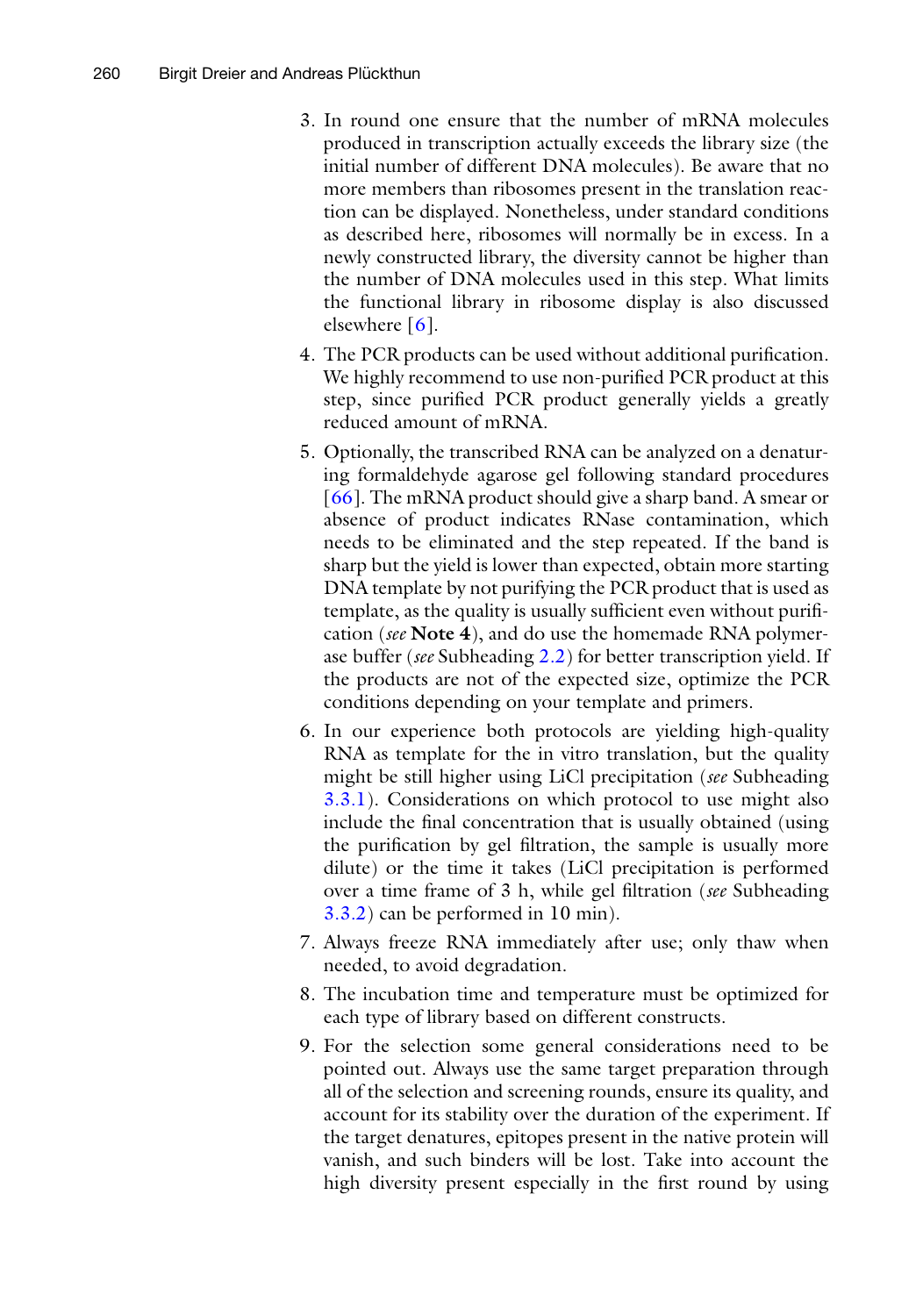sufficient amounts of the starting library. Start selections with a higher number of DNA template molecules than the diversity of the library. Be aware that no matter how large the library is, the limitation of molecules that can be displayed depends on the number of ribosomes present in the translation reaction. Fortunately, under the conditions used here, more ribosomes than input DNA molecules are used. To extract all putative binders in the library, use a larger surface area to immobilize the target in the first round. The first round should, in general, not be highly selective; it is more important to capture the full diversity of binders, as a binder lost at this stage can never be recovered. In general, it is recommended to perform the selection in duplicates to monitor the selection quality. It is recommended to switch between neutravidin (a chemically modified derivative of avidin) and streptavidin, or even switch between selections on immobilized target and target in solution during the selection process, to focus selection on binding to the target, rather than on streptavidin/neutravidin or any other surface features. If high-affinity binders in the pM range are needed (see Subheading [3.11\)](#page-19-0), introduce additional random mutations using error-prone PCR (see Subheading [3.11.1](#page-20-0)) or DNase I shuffling (see Subheading [3.11.1](#page-20-0)), and increase stringency by applying off-rate selections (see Subheading [3.11.3,](#page-21-0) see Note 22). Even when not using an additional mutagenic PCR step, it is highly advantageous to include an off-rate selection step in the panning rounds. Considerations of the choice of parameters for selection for high-affinity are given elsewhere [[16\]](#page-30-0).

- 10. Using the AviTag has the advantage that all biotinylated proteins are labeled uniformly and remote from epitopes which might interfere with their later use and that they are labeled only once, leading to a more homogenous target preparation. Make sure your target sample is devoid of free biotin. Biotin removal requires an extensive dialysis, for example, four times against a 100-fold volume buffer for 4 h each. Non-biotinylated target can be removed, as it will flow through a monomeric avidin column, from which the biotinylated protein can be eluted, following the manufacturer's instructions (Pierce).
- 11. Use one well as nontarget control and two wells with immobilized target in later rounds as mutual controls for enrichment. When starting from the libraries in round 1, it is recommended to use a larger surface, e.g., four wells with immobilized target or an immunotube (Nunc).
- 12. To remove unspecifically binding ribosomal complexes, it is recommended to use a preselection on milk- or BSA-blocked wells coated only with neutravidin or streptavidin but omitting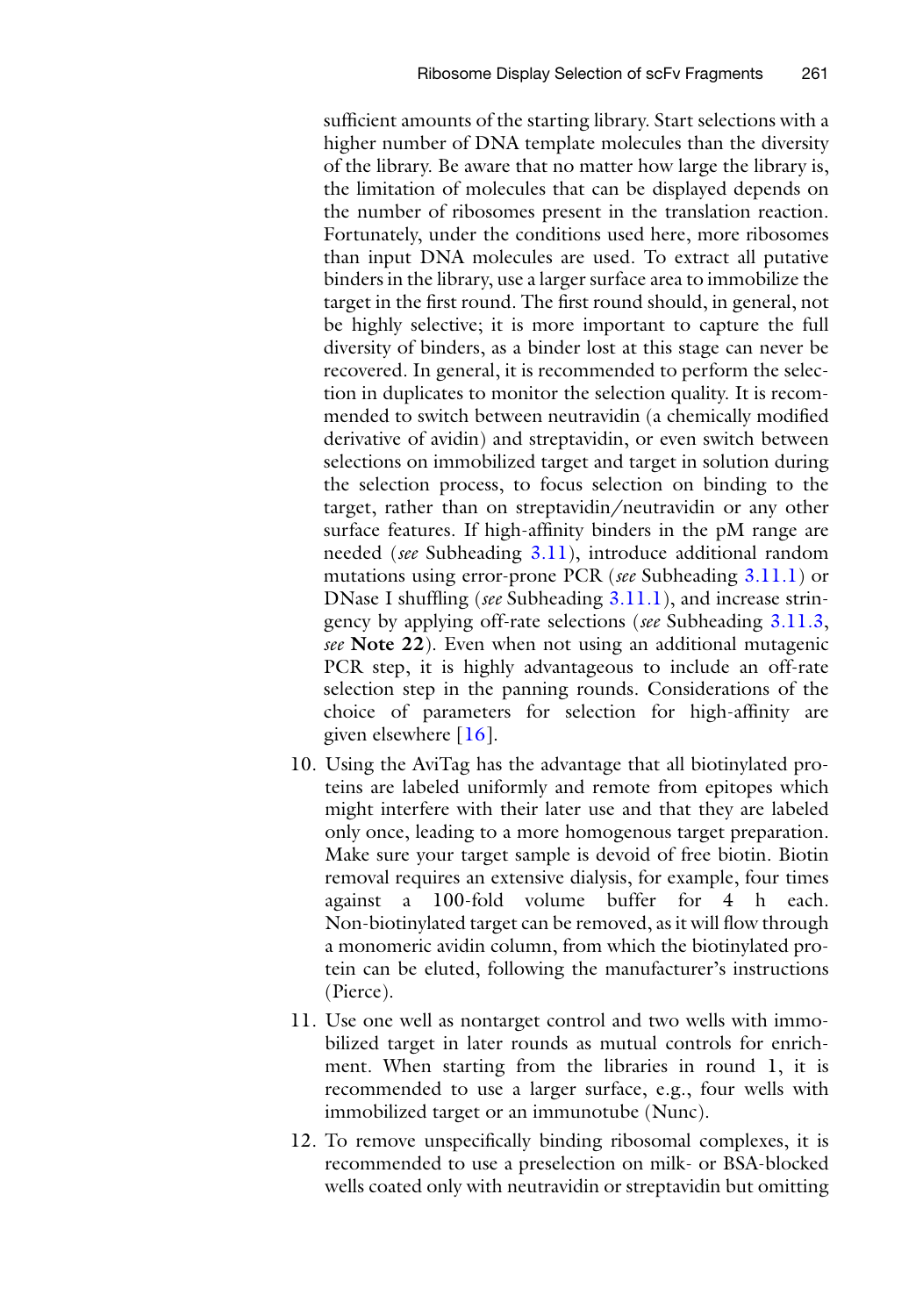the target protein, except for round 1, where this "pre-panning" should not be performed. For pre-panning, the preparation of additional wells and incubation of the ternary complexes from the in vitro transcription for 30–60 min are necessary before transferring the solution to the target-coated or control wells.

- 13. The amount of target can be reduced in later rounds to  $1-20$  nM.
- 14. The amount of target can be reduced to 100 pM, e.g., when performing an off-rate selection, and thus a high amount of competitor can be added to achieve a high ratio. At still lower target concentrations, the unspecific binding might prevail over target binding, however, and thus specificity of binding must be carefully controlled.
- 15. Optional: as a positive control, also purify 2 μL of the input RNA from the in vitro transcription (see Subheading [3.2\)](#page-13-0) after dilution in 200 μL EB.
- 16. This step is highly recommended to avoid amplification of nonselected template DNA that has been carried over through all steps of the selection procedure. Always freeze small aliquots of DNase I and store at  $-20$  °C. Do not refreeze or vortex solutions containing DNase I, because the enzyme is very sensitive to denaturation.
- 17. The RNA should be stable for years at  $-80$  °C, but we recommend to immediately proceed with cDNA synthesis and PCR amplification for best recovery of sequences of putative binders.
- 18. Use one sample without addition of reverse transcriptase as control. The result of the following PCR will be a measure for the quality of the selection regarding DNA carry-over from the input DNA and putative over-cycling (see Notes 16 and 20). There should not be any band without reverse transcriptase.
- 19. Always use one reaction containing no template but all other components. Appearance of a band in this reaction indicates a contamination in one of the selection/amplification reagents. In our experience the main candidate is the water used. Replace all the reagents immediately to prevent carry-over of DNA of unwanted unselected clones. To minimize expenses it is recommended to store aliquots of all the reagents before starting selection.
- 20. Depending on the round of selection, more or fewer cycles could be advantageous. In the first round, the cycle number can be increased, since only a few clones will have the desired properties. After more rounds of selection, specific binders are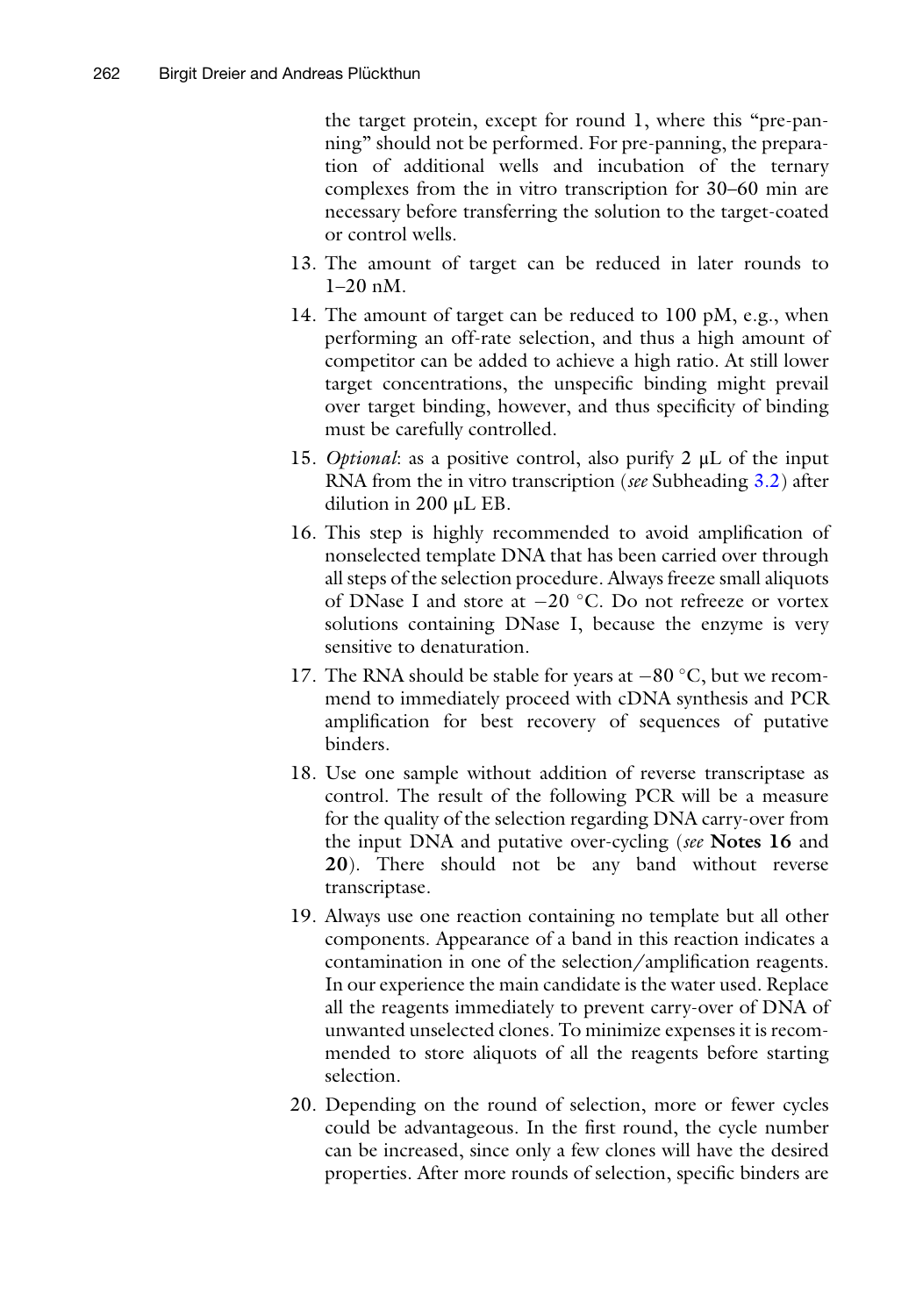being enriched; therefore, the output of eluted RNA molecules increases, and the cycle number can be decreased. In addition, note that when the selection pressure increases, for example, after off-rate selection, the yield of PCR product might decrease. In this case use more cycles.

- 21. A sharp band of the product of expected size should be observed. If the quality and amount  $(<10 \text{ ng/µL})$  of the PCR product was not satisfactory, repeat the PCR using several parallel reactions, or run more cycles.
- 22. Perform one cycle of non-stringent selection including an error-prone PCR followed by a round of off-rate selection without error-prone PCR. The rationale is that error-prone PCR will generate many nonfunctional molecules. First, all functional molecules should be recovered by a non-stringent selection, and then from this pool of functional (randomized) molecules, the best ones should be recovered. For this purpose perform a stringent round using off-rate selection. After this stringent round, the number of remaining functional molecules, most of them of very high-affinity, can be very low, such that background binding becomes an issue. Thus, the nonselective round will simply amplify these functional, highaffinity molecules.
- 23. Here are some general considerations [\[16](#page-30-0)]: subsequent selection rounds with modest selection pressure ("recovery rounds") are recommended to follow after high-stringency selection rounds, because this will lead to higher diversity. Start at 10- to 100-fold excess competitor; increase to 100 to 10,000-fold in later rounds, if feasible. In any case, the highest possible ratio of non-biotinylated/biotinylated target should be used to maximize the selection outcome, as there is a greater margin for error in selection time in the presence of competitor (as the optimal selection time is generally unknown). Too long an incubation time will eliminate the kinetic selection pressure, because the system is at or near equilibrium. An incubation for 2 h is usually a good starting point but can be increased to 14 h. This longer incubation time should be favored if the amount of target is limited and thus used at very low concentrations (100 pM) and the highest possible non-biotinylated/biotinylated target ratio is used (e.g., a 1000- to 10,000-fold access of competitor).
- 24. These two rounds should be followed again by a non-stringent round without any additional selection pressure, simply to amplify the rare molecules. Perform this cycle of error-prone PCR, off-rate selection, and non-stringent round two to three times before analyzing single clones (see Subheading [3.10\)](#page-19-0). For stringent selections use 0.1–10 nM (depends on the availability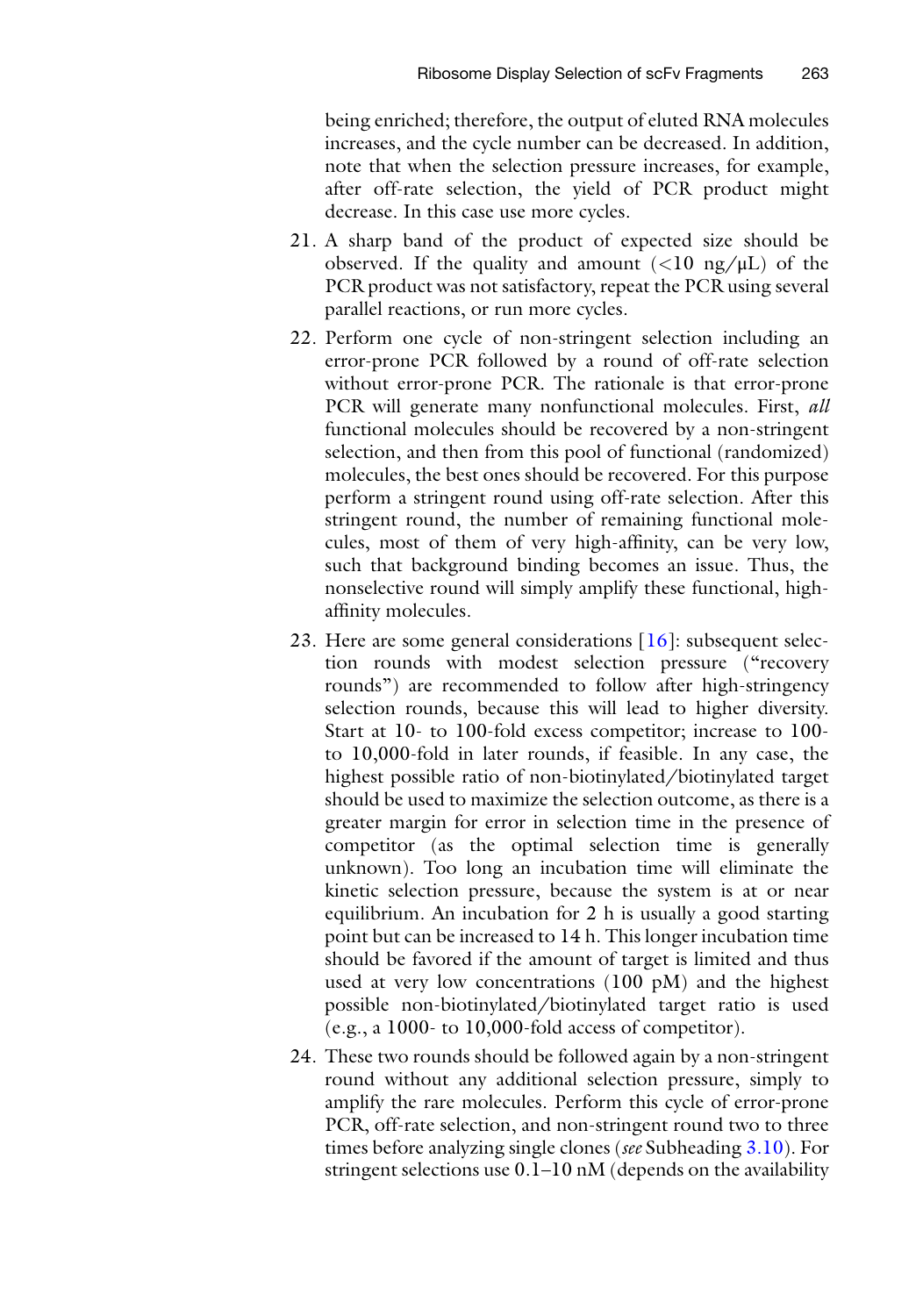of biotinylated target and expected affinity of the clones), and for non-stringent selections use 100 nM biotinylated target.

- <span id="page-29-0"></span>25. Add different concentrations of the nucleotide analogs, for example, 2, 5, and 10  $\mu$ M, and mix products in equimolar amounts for the in vitro transcription. Up to 20 μM can be used, but the amount of product is greatly reduced at this concentration. The use of a low to medium mutational load per selection, but repeating over several rounds, might be beneficial over a high mutational load which might result in a high number of misfolded library members in the pool.
- 26. A digest with DNase I should result in a product of DNA fragments of the length of 50–100 bp. If the product is of larger size, add another  $1 \mu L$  of DNase I, and repeat steps  $1-3$ (for handling of DNase I, see Note  $16$ ). Once the optimal length has been obtained, separate the rest of the product over a 1.5% agarose gel, and purify with QIAEX II.
- 27. The band will be diffuse but will generate a specific product in the second PCR with an outer primer set (e.g., SDA and ABrev; Table [1](#page-7-0)).

### Acknowledgments

We thank many former and current members of the Plückthun laboratory for establishing and continuously optimizing the ribosome display protocol.

Support: Work on ribosome display was supported by the Swiss National Science Foundation.

#### References

- 1. Hanes J, Jermutus L, Weber-Bornhauser S, Bosshard HR, Plückthun A (1998) Ribosome display efficiently selects and evolves high-affinity antibodies in vitro from immune libraries. Proc Natl Acad Sci U S A 95 (24):14130–14135. [https://doi.org/10.](https://doi.org/10.1073/pnas.95.24.14130) [1073/pnas.95.24.14130](https://doi.org/10.1073/pnas.95.24.14130)
- 2. Hanes J, Plückthun A (1997) In vitro selection and evolution of functional proteins by using ribosome display. Proc Natl Acad Sci U S A 94 (10):4937–4942. [https://doi.org/10.1073/](https://doi.org/10.1073/pnas.94.10.4937) [pnas.94.10.4937](https://doi.org/10.1073/pnas.94.10.4937)
- 3. Hanes J, Schaffitzel C, Knappik A, Plückthun A (2000) Picomolar affinity antibodies from a fully synthetic naive library selected and evolved by ribosome display. Nat Biotechnol

18:1287–1292. [https://doi.org/10.1038/](https://doi.org/10.1038/82407) [82407](https://doi.org/10.1038/82407)

- 4. Mattheakis LC, Bhatt RR, Dower WJ (1994) An *in vitro* polysome display system for identifying ligands from very large peptide libraries. Proc Natl Acad Sci U S A 91(19):9022–9026. <https://doi.org/10.1073/pnas.91.19.9022>
- 5. Schaffitzel C, Zahnd C, Amstutz P, Luginbühl B, Plückthun A (2005) In vitro selection and evolution of protein-ligand interactions by ribosome display. In: Golemis E, Adams P (eds) Protein-protein interactions: a molecular cloning manual, 2nd edn. Cold Spring Harbor Laboratory Press, Cold Spring Harbor, NY, pp 517–548
- 6. Plückthun A (2012) Ribosome display: a perspective. Methods Mol Biol 805:3–28.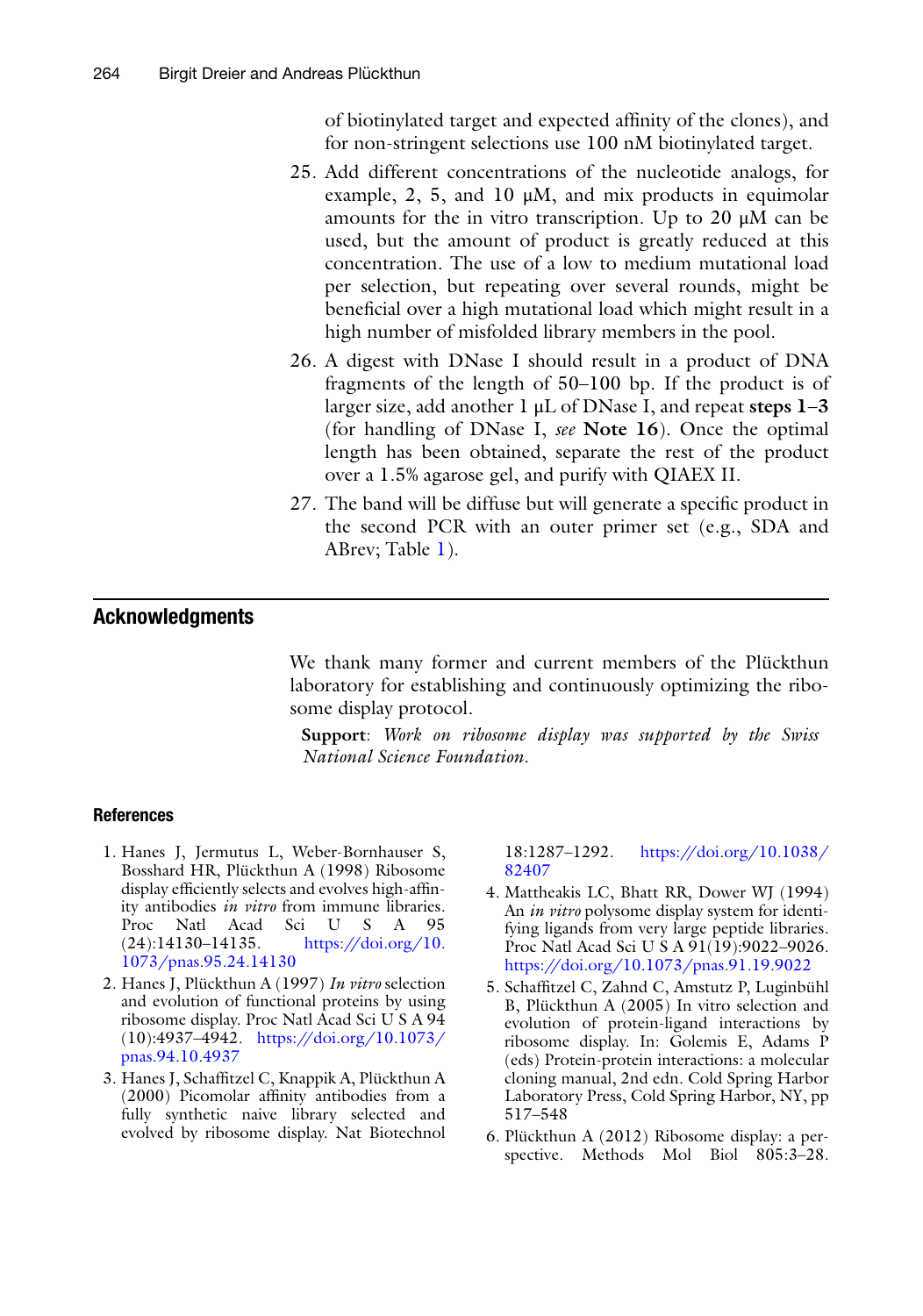<span id="page-30-0"></span>[https://doi.org/10.1007/978-1-61779-379-](https://doi.org/10.1007/978-1-61779-379-0_1) [0\\_1](https://doi.org/10.1007/978-1-61779-379-0_1)

- 7. Dreier B, Mikheeva G, Belousova N, Parizek P, Boczek E, Jelesarov I, Forrer P, Plückthun A, Krasnykh V (2011) Her2-specific multivalent adapters confer designed tropism to adenovirus for gene targeting. J Mol Biol 405:410–426. <https://doi.org/10.1016/j.jmb.2010.10.040>
- 8. Hanes J, Jermutus L, Plückthun A (2000) Selecting and evolving functional proteins in vitro by ribosome display. Methods Enzymol 328:404–430. [https://doi.org/10.1016/](https://doi.org/10.1016/S0076-6879(00)28409-7) [S0076-6879\(00\)28409-7](https://doi.org/10.1016/S0076-6879(00)28409-7)
- 9. Luginbühl B, Kanyo Z, Jones RM, Fletterick RJ, Prusiner SB, Cohen FE, Williamson RA, Burton DR, Plückthun A (2006) Directed evolution of an anti-prion protein scFv fragment to an affinity of 1 pM and its structural interpretation. J Mol Biol 363(1):75–97. [https://doi.](https://doi.org/10.1016/j.jmb.2006.07.027) [org/10.1016/j.jmb.2006.07.027](https://doi.org/10.1016/j.jmb.2006.07.027)
- 10. Zahnd C, Wyler E, Schwenk JM, Steiner D, Lawrence MC, McKern NM, Pecorari F, Ward CW, Joos TO, Plückthun A (2007) A designed ankyrin repeat protein evolved to picomolar affinity to Her2. J Mol Biol 369  $(4):1015-1028.$  [https://doi.org/10.1016/j.](https://doi.org/10.1016/j.jmb.2007.03.028) [jmb.2007.03.028](https://doi.org/10.1016/j.jmb.2007.03.028)
- 11. Stefan N, Martin-Killias P, Wyss-Stoeckle S, Honegger A, Zangemeister-Wittke U, Pluckthun A (2011) DARPins recognizing the tumor-associated antigen EpCAM selected by phage and ribosome display and engineered for multivalency. J Mol Biol 413(4):826–843. <https://doi.org/10.1016/j.jmb.2011.09.016>
- 12. Ahmad S, Pecqueur L, Dreier B, Hamdane D, Aumont-Nicaise M, Pluckthun A, Knossow M, Gigant B (2016) Destabilizing an interacting motif strengthens the association of a designed ankyrin repeat protein with tubulin. Sci Rep 6:28922. [https://doi.org/10.1038/](https://doi.org/10.1038/srep28922) [srep28922](https://doi.org/10.1038/srep28922)
- 13. Stemmer WP (1994) Rapid evolution of a protein in vitro by DNA shuffling. Nature 370 (6488):389–391. [https://doi.org/10.1038/](https://doi.org/10.1038/370389a0) [370389a0](https://doi.org/10.1038/370389a0)
- 14. Zaccolo M, Williams DM, Brown DM, Gherardi E (1996) An approach to random mutagenesis of DNA using mixtures of triphosphate derivatives of nucleoside analogues. J Mol Biol 255(4):589–603. [https://doi.org/10.1006/](https://doi.org/10.1006/jmbi.1996.0049) [jmbi.1996.0049](https://doi.org/10.1006/jmbi.1996.0049)
- 15. Zahnd C, Spinelli S, Luginbühl B, Amstutz P, Cambillau C, Plückthun A (2004) Directed in vitro evolution and crystallographic analysis of a peptide binding scFv antibody with low picomolar affinity. J Biol Chem 279:18870–18877. <https://doi.org/10.1074/jbc.M309169200>
- 16. Zahnd C, Sarkar CA, Plückthun A (2010) Computational analysis of off-rate selection experiments to optimize affinity maturation by directed evolution. Protein Eng Des Sel 23 (4):175–184. [https://doi.org/10.1093/pro](https://doi.org/10.1093/protein/gzp087) [tein/gzp087](https://doi.org/10.1093/protein/gzp087)
- 17. Schaffitzel C, Berger I, Postberg J, Hanes J, Lipps HJ, Plückthun A  $(2001)$  In vitro generated antibodies specific for telomeric guaninequadruplex DNA react with Stylonychia lemnae macronuclei. Proc Natl Acad Sci U S A 98 (15):8572–8577. [https://doi.org/10.1073/](https://doi.org/10.1073/pnas.141229498) [pnas.141229498](https://doi.org/10.1073/pnas.141229498)
- 18. Jermutus L, Honegger A, Schwesinger F, Hanes J, Plückthun A (2001) Tailoring in vitro evolution for protein affinity or stability. Proc Natl Acad Sci U S A 98(1):75–80. <https://doi.org/10.1073/pnas.011311398>
- 19. Ryabova LA, Desplancq D, Spirin AS, Plückthun A (1997) Functional antibody production using cell-free translation: effects of protein disulfide isomerase and chaperones. Nat Biotechnol 15(1):79-84. [https://doi.](https://doi.org/10.1038/nbt0197-79) [org/10.1038/nbt0197-79](https://doi.org/10.1038/nbt0197-79)
- 20. Hanes J, Jermutus L, Schaffitzel C, Plückthun A (1999) Comparison of Escherichia coli and rabbit reticulocyte ribosome display systems. FEBS Lett 450(1–2):105–110. [https://doi.](https://doi.org/10.1016/S0014-5793(99)00475-5) [org/10.1016/S0014-5793\(99\)00475-5](https://doi.org/10.1016/S0014-5793(99)00475-5)
- 21. Boersma YL, Pluckthun A (2011) DARPins and other repeat protein scaffolds: advances in engineering and applications. Curr Opin Biotechnol 22:849–857. [https://doi.org/10.](https://doi.org/10.1016/j.copbio.2011.06.004) [1016/j.copbio.2011.06.004](https://doi.org/10.1016/j.copbio.2011.06.004)
- $22$ . Plückthun A (2015) Designed ankyrin repeat proteins (DARPins): binding proteins for research, diagnostics, and therapy. Annu Rev Pharmacol Toxicol 55:489–511. [https://doi.](https://doi.org/10.1146/annurev-pharmtox-010611-134654) [org/10.1146/annurev-pharmtox-010611-](https://doi.org/10.1146/annurev-pharmtox-010611-134654) [134654](https://doi.org/10.1146/annurev-pharmtox-010611-134654)
- 23. Binz HK, Stumpp MT, Forrer P, Amstutz P, Plückthun A (2003) Designing repeat proteins: well-expressed, soluble and stable proteins from combinatorial libraries of consensus ankyrin repeat proteins. J Mol Biol 332 (2):489–503. [https://doi.org/10.1016/](https://doi.org/10.1016/S0022-2836(03)00896-9) [S0022-2836\(03\)00896-9](https://doi.org/10.1016/S0022-2836(03)00896-9)
- 24. Amstutz P, Binz HK, Parizek P, Stumpp MT, Kohl A, Grütter MG, Forrer P, Plückthun A (2005) Intracellular kinase inhibitors selected from combinatorial libraries of designed ankyrin repeat proteins. J Biol Chem 280  $(26):24715-24722.$  [https://doi.org/10.](https://doi.org/10.1074/jbc.M501746200) [1074/jbc.M501746200](https://doi.org/10.1074/jbc.M501746200)
- 25. Binz HK, Amstutz P, Kohl A, Stumpp MT, Briand C, Forrer P, Grütter MG, Plückthun A (2004) High-affinity binders selected from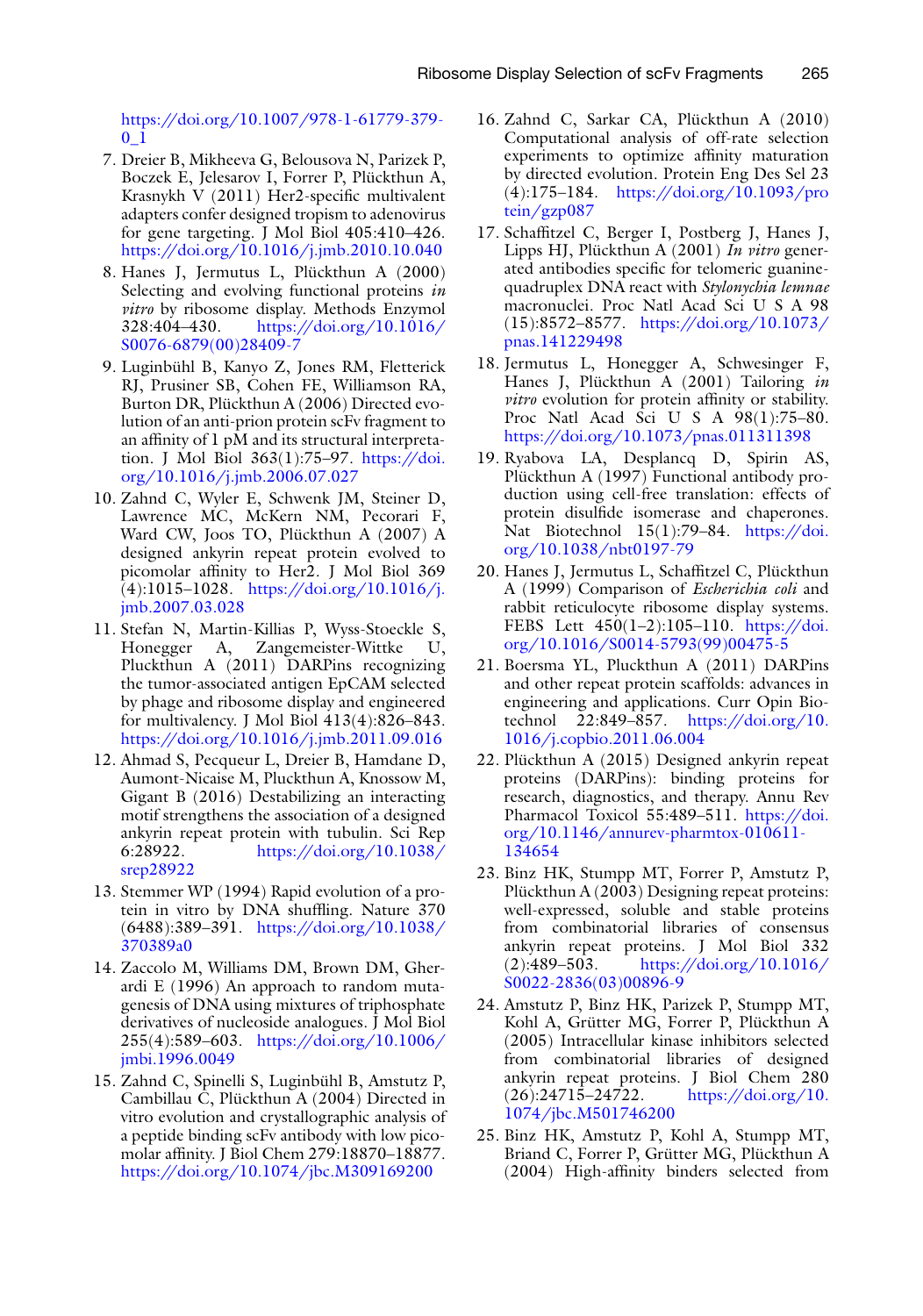<span id="page-31-0"></span>designed ankyrin repeat protein libraries. Nat Biotechnol 22(5):575–582. [https://doi.org/](https://doi.org/10.1038/nbt962) [10.1038/nbt962](https://doi.org/10.1038/nbt962)

- 26. Huber T, Steiner D, Röthlisberger D, Plückthun A  $(2007)$  In vitro selection and characterization of DARPins and Fab fragments for the co-crystallization of membrane proteins: the  $Na(+)$ -citrate symporter CitS as an example. J Struct Biol 159(2):206–221. <https://doi.org/10.1016/j.jsb.2007.01.013>
- 27. Schweizer A, Roschitzki-Voser H, Amstutz P, Briand C, Gulotti-Georgieva M, Prenosil E, Binz HK, Capitani G, Baici A, Plückthun A, Grütter MG  $(2007)$  Inhibition of caspase-2 by a designed ankyrin repeat protein: specificity, structure, and inhibition mechanism. Structure 15(5):625–636. [https://doi.org/10.1016/j.](https://doi.org/10.1016/j.str.2007.03.014) [str.2007.03.014](https://doi.org/10.1016/j.str.2007.03.014)
- 28. Veesler D, Dreier B, Blangy S, Lichière J, Tremblay D, Moineau S, Spinelli S, Tegoni M, Plückthun A, Campanacci V, Cambillau C (2009) Crystal structure of a DARPin neutralizing inhibitor of lactococcal phage TP901-1: comparison of DARPin and camelid VHH binding mode. J Biol Chem 384:30718–30726. [https://doi.org/10.](https://doi.org/10.1074/jbc.M109.037812) [1074/jbc.M109.037812](https://doi.org/10.1074/jbc.M109.037812)
- 29. Zahnd C, Pécorari F, Straumann N, Wyler E, Plückthun A (2006) Selection and characterization of Her2 binding-designed ankyrin repeat proteins. J Biol Chem 281 (46):35167-35175. https://doi.org/10. [https://doi.org/10.](https://doi.org/10.1074/jbc.M602547200) [1074/jbc.M602547200](https://doi.org/10.1074/jbc.M602547200)
- 30. Steiner D, Forrer P, Plückthun A (2008) Efficient selection of DARPins with sub-nanomolar affinities using SRP phage display. J Mol Biol 382(5):1211–1227. [https://doi.org/10.](https://doi.org/10.1016/j.jmb.2008.07.085) [1016/j.jmb.2008.07.085](https://doi.org/10.1016/j.jmb.2008.07.085)
- 31. Scholz O, Hansen S, Pluckthun A (2014) Gquadruplexes are specifically recognized and distinguished by selected designed ankyrin repeat proteins. Nucleic Acids Res 42 (14):9182–9194. [https://doi.org/10.1093/](https://doi.org/10.1093/nar/gku571) [nar/gku571](https://doi.org/10.1093/nar/gku571)
- 32. Schilling J, Schoppe J, Pluckthun A (2014) From DARPins to LoopDARPins: novel Loop-DARPin design allows the selection of low picomolar binders in a single round of ribosome display. J Mol Biol 426(3):691–721. <https://doi.org/10.1016/j.jmb.2013.10.026>
- 33. Willuda J, Honegger A, Waibel R, Schubiger PA, Stahel R, Zangemeister-Wittke U, Plückthun A (1999) High thermal stability is essential for tumor targeting of antibody fragments: engineering of a humanized anti-epithelial glycoprotein-2 (epithelial cell adhesion molecule) single-chain Fv fragment. Cancer Res 59(22):5758–5767
- 34. Wörn A, Plückthun A (2001) Stability engineering of antibody single-chain  $F_v$  fragments. J Mol Biol 305:989–1010. [https://doi.org/](https://doi.org/10.1006/jmbi.2000.4265) [10.1006/jmbi.2000.4265](https://doi.org/10.1006/jmbi.2000.4265)
- 35. Jain T, Sun T, Durand S, Hall A, Houston NR, Nett JH, Sharkey B, Bobrowicz B, Caffry I, Yu Y, Cao Y, Lynaugh H, Brown M, Baruah H, Gray LT, Krauland EM, Xu Y, Vasquez M, Wittrup KD (2017) Biophysical properties of the clinical-stage antibody landscape. Proc Natl Acad Sci U S A 114(5):944–949. [https://doi.](https://doi.org/10.1073/pnas.1616408114) [org/10.1073/pnas.1616408114](https://doi.org/10.1073/pnas.1616408114)
- 36. Forrer P, Jung S, Plückthun A (1999) Beyond binding: using phage display to select for structure, folding and enzymatic activity in proteins. Curr Opin Struct Biol 9(4):514–520. [https://](https://doi.org/10.1016/S0959-440X(99)80073-6) [doi.org/10.1016/S0959-440X\(99\)80073-6](https://doi.org/10.1016/S0959-440X(99)80073-6)
- 37. Jung S, Honegger A, Plückthun A (1999) Selection for improved protein stability by phage display. J Mol Biol 294(1):163–180. <https://doi.org/10.1006/jmbi.1999.3196>
- 38. Buchanan A, Ferraro F, Rust S, Sridharan S, Franks R, Dean G, McCourt M, Jermutus L, Minter R (2012) Improved drug-like properties of therapeutic proteins by directed evolution. Protein Eng Des Sel 25(10):631–638. <https://doi.org/10.1093/protein/gzs054>
- 39. Proba K, Wörn A, Honegger A, Plückthun A (1998) Antibody scFv fragments without disulfide bonds made by molecular evolution. J Mol Biol 275(2):245–253. [https://doi.org/10.](https://doi.org/10.1006/jmbi.1997.1457) [1006/jmbi.1997.1457](https://doi.org/10.1006/jmbi.1997.1457)
- 40. Willuda J, Kubetzko S, Waibel R, Schubiger PA, Zangemeister-Wittke U, Plückthun A (2001) Tumor targeting of mono-, di- and<br>tetravalent anti-p185<sup>HER-2</sup> miniantibodies multimerized by self-associating peptides. J Biol Chem 276(17):14385–14392. [https://](https://doi.org/10.1074/jbc.M011669200) [doi.org/10.1074/jbc.M011669200](https://doi.org/10.1074/jbc.M011669200)
- 41. Chames P, Baty D (2000) Antibody engineering and its applications in tumor targeting and intracellular immunization. FEMS Microbiol Lett 189(1):1–8. [https://doi.org/10.1111/j.](https://doi.org/10.1111/j.1574-6968.2000.tb09197.x) [1574-6968.2000.tb09197.x](https://doi.org/10.1111/j.1574-6968.2000.tb09197.x)
- 42. Honegger A, Malebranche AD, Röthlisberger D, Plückthun A (2009) The influence of the framework core residues on the biophysical properties of immunoglobulin heavy chain variable domains. Protein Eng Des Sel 22 (3):121–134. [https://doi.org/10.1093/pro](https://doi.org/10.1093/protein/gzn077) [tein/gzn077](https://doi.org/10.1093/protein/gzn077)
- 43. Ge L, Knappik A, Pack P, Freund C, Plückthun A (1995) Expressing antibodies in Escherichia coli. In: Borrebaeck CAK (ed) Antibody engineering, 2nd edn. Oxford University Press, Inc., New York, pp 229–266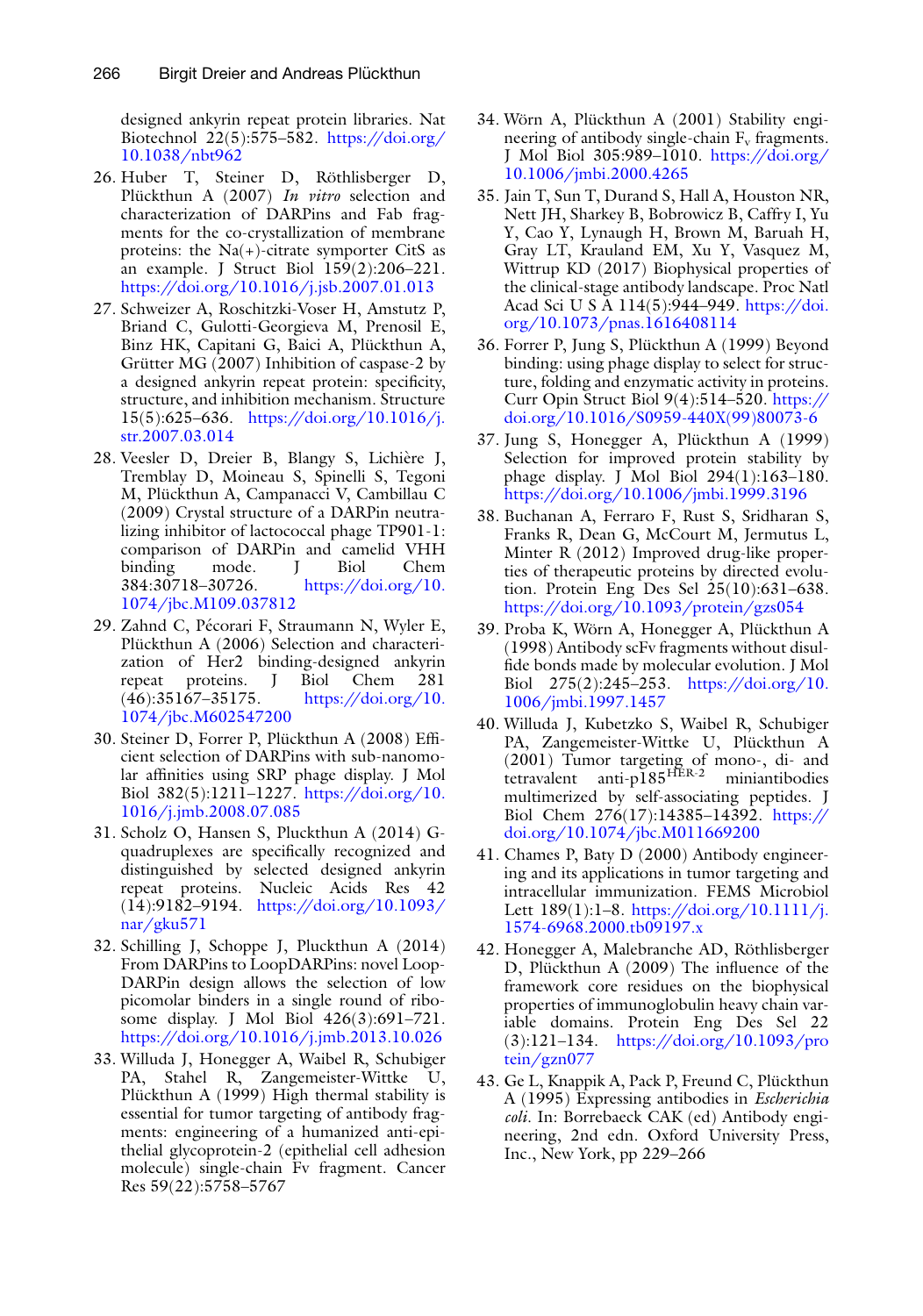- <span id="page-32-0"></span>44. Schaefer JV, Plückthun A (2010) Improving expression of scFv fragments by co-expression of periplasmic chaperones. In: Kontermann R, Dübel S (eds) Antibody engineering, vol 2. Springer-Verlag, Berlin, pp 345–361. [https://](https://doi.org/10.1007/978-3-642-01147-4_27) [doi.org/10.1007/978-3-642-01147-4\\_27](https://doi.org/10.1007/978-3-642-01147-4_27)
- 45. Krebber C, Spada S, Desplancq D, Krebber A, Ge L, Plückthun A (1997) Selectively-infective phage (SIP): a mechanistic dissection of a novel in vivo selection for protein-ligand interactions. J Mol Biol 268(3):607–618. [https://](https://doi.org/10.1006/jmbi.1997.0981) [doi.org/10.1006/jmbi.1997.0981](https://doi.org/10.1006/jmbi.1997.0981)
- 46. Wade HE, Robinson HK (1966) Magnesium ion-independent ribonucleic acid depolymerases in bacteria. Biochem J 101 (2):467–479. [https://doi.org/10.1042/](https://doi.org/10.1042/bj1010467) [bj1010467](https://doi.org/10.1042/bj1010467)
- 47. Subbarayan PR, Deutscher MP (2001) Escherichia coli RNase M is a multiply altered form of RNase I. RNA 7(12):1702–1707
- 48. Laminet AA, Kumamoto CA, Plückthun A (1991) Folding in vitro and transport in vivo of pre-β-lactamase are SecB independent. Mol Microbiol 5(1):117–122. [https://doi.org/10.](https://doi.org/10.1111/j.1365-2958.1991.tb01832.x) [1111/j.1365-2958.1991.tb01832.x](https://doi.org/10.1111/j.1365-2958.1991.tb01832.x)
- 49. O'Callaghan CH, Morris A, Kirby SM, Shingler AH (1972) Novel method for detection of beta-lactamases by using a chromogenic cephalosporin substrate. Antimicrob Agents Chemother 1(4):283–288
- 50. Schatz PJ (1993) Use of peptide libraries to map the substrate specificity of a peptide-modifying enzyme: a 13 residue consensus peptide specifies biotinylation in Escherichia coli. Biotechnology (N Y) 11(10):1138–1143. [https://](https://doi.org/10.1038/nbt1093-1138) [doi.org/10.1038/nbt1093-1138](https://doi.org/10.1038/nbt1093-1138)
- 51. Zahnd C, Amstutz P, Plückthun A (2007) Ribosome display: selecting and evolving proteins in vitro that specifically bind to a target. Nat Methods 4(3):269–279. [https://doi.org/](https://doi.org/10.1038/nmeth1003) [10.1038/nmeth1003](https://doi.org/10.1038/nmeth1003)
- 52. Krebber A, Bornhauser S, Burmester J, Honegger A, Willuda J, Bosshard HR, Plückthun A (1997) Reliable cloning of functional antibody variable domains from hybridomas and spleen cell repertoires employing a reengineered phage display system. J Immunol Methods 201(1):35–55. [https://doi.org/10.1016/](https://doi.org/10.1016/S0022-1759(96)00208-6) [S0022-1759\(96\)00208-6](https://doi.org/10.1016/S0022-1759(96)00208-6)
- 53. Schaefer JV, Honegger A, Plückthun A (2010) Construction of scFv fragments from hybridoma or spleen cells by PCR assembly. In: Kontermann R, Dübel S (eds) Antibody engineering, vol 1. Springer-Verlag, Berlin, pp 21–44. [https://doi.org/10.1007/978-3-642-](https://doi.org/10.1007/978-3-642-01144-3_3) [01144-3\\_3](https://doi.org/10.1007/978-3-642-01144-3_3)
- 54. Hajnsdorf E, Braun F, Haugel-Nielsen J, Le Derout J, Regnier P (1996) Multiple degradation pathways of the rpsO mRNA of Escheri*chia coli.* RNase E interacts with the  $5'$  and  $3'$ extremities of the primary transcript. Biochimie 78(6):416–424
- 55. Dreier B, Plückthun A (2012) Rapid selection of high-affinity binders using ribosome display. Methods Mol Biol 805:261–286. [https://doi.](https://doi.org/10.1007/978-1-61779-379-0_15) [org/10.1007/978-1-61779-379-0\\_15](https://doi.org/10.1007/978-1-61779-379-0_15)
- 56. Knappik A, Ge L, Honegger A, Pack P, Fischer M, Wellnhofer G, Hoess A, Wölle J, Plückthun A, Virnekäs B (2000) Fully synthetic human combinatorial antibody libraries (HuCAL) based on modular consensus frameworks and CDRs randomized with trinucleotides. J Mol Biol 296(1):57–86. [https://doi.org/10.](https://doi.org/10.1006/jmbi.1999.3444) [1006/jmbi.1999.3444](https://doi.org/10.1006/jmbi.1999.3444)
- 57. Amstutz P, Binz HK, Zahnd C, Plückthun A (2006) Ribosome display: in vitro selection of protein-protein interactions. In: Celis J (ed) Cell biology—a laboratory handbook, vol 1, 3rd edn. Elsevier Academic Press, San Diego, CA, pp 497–509
- 58. Schaffitzel C, Zahnd C, Amstutz P, Luginbühl B, Plückthun A  $(2001)$  In vitro selection and evolution of protein-ligand interactions by ribosome display. In: Golemis E (ed) Proteinprotein interactions: A molecular cloning manual. Cold Spring Harbor Laboratory Press, New York, pp 535–567
- 59. Chen HZ, Zubay G (1983) Prokaryotic coupled transcription-translation. Methods Enzymol 101:674–690. [https://doi.org/10.1016/](https://doi.org/10.1016/0076-6879(83)01047-2) [0076-6879\(83\)01047-2](https://doi.org/10.1016/0076-6879(83)01047-2)
- 60. Pratt JM (1984) Coupled transcription-translation in prokaryotic cell-free systems. In: Hemes BD, Higgins SJ (eds) Current protocols. IRL Press, Oxford, pp 179–209
- 61. Kushner SR (2002) mRNA decay in Escherichia coli comes of age. J Bacteriol 184 (17):4658–4665; discussion 4657. [https://](https://doi.org/10.1128/JB.184.17.4658-4665.2002) [doi.org/10.1128/JB.184.17.4658-4665.](https://doi.org/10.1128/JB.184.17.4658-4665.2002) [2002](https://doi.org/10.1128/JB.184.17.4658-4665.2002)
- 62. Hawkins RE, Russell SJ, Winter G (1992) Selection of phage antibodies by binding affinity. Mimicking affinity maturation. J Mol Biol 226(3):889–896. [https://doi.org/10.1016/](https://doi.org/10.1016/0022-2836(92)90639-2) [0022-2836\(92\)90639-2](https://doi.org/10.1016/0022-2836(92)90639-2)
- 63. Yang WP, Green K, Pinz-Sweeney S, Briones AT, Burton DR, Barbas CF 3rd (1995) CDR walking mutagenesis for the affinity maturation of a potent human anti-HIV-1 antibody into the picomolar range. J Mol Biol 254 (3):392–403. [https://doi.org/10.1006/jmbi.](https://doi.org/10.1006/jmbi.1995.0626) [1995.0626](https://doi.org/10.1006/jmbi.1995.0626)